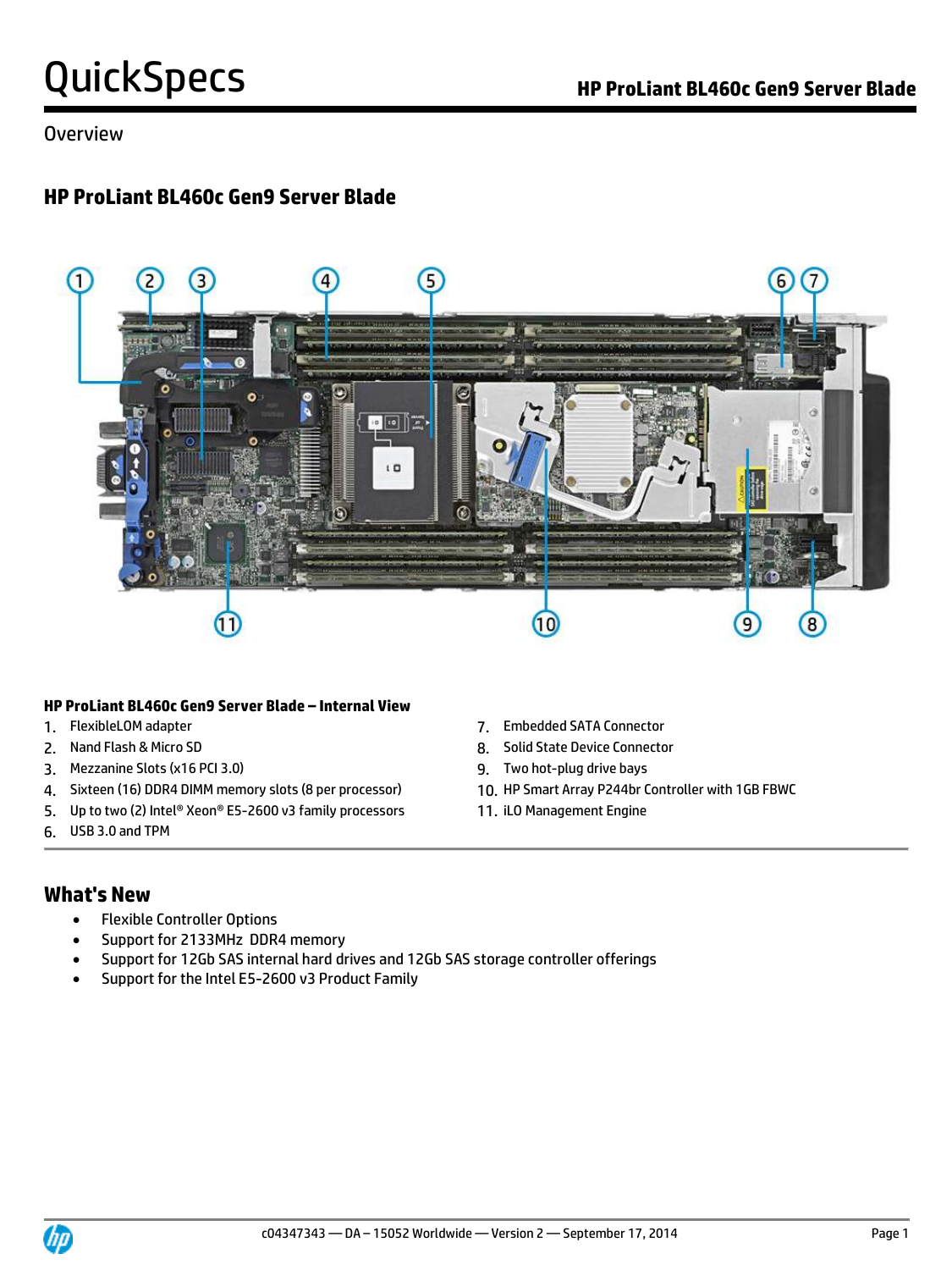## Standard Features

**NOTE:** This document covers the HP ProLiant BL460c Gen9 server blade only. For information on HP BladeSystems c-Class Enclosures and HP BladeSystem c-Class Interconnect and Mezzanine Components, please see the following:

HP BladeSystem c-Class Enclosures QuickSpecs:

- HP BladeSystem c3000 Enclosure QuickSpecs at [http://www8.hp.com/h20195/v2/GetDocument.aspx?docname=c04123379](http://h18000.www1.hp.com/products/quickspecs/12790_div/12790_div.html) **NOTE:** The c3000 HP c-Class enclosures have full backwards and forwards compatibility, existing server blades are supported in the new enclosures and any future server blades will be supported in the existing enclosures.
- HP BladeSystem c7000 Enclosure QuickSpecs at [http://www8.hp.com/h20195/v2/GetDocument.aspx?docname=c04229580](http://h18000.www1.hp.com/products/quickspecs/12810_div/12810_div.html) **NOTE:** The c7000 HP c-Class enclosures have full backwards and forwards compatibility, existing server blades are supported in the new enclosures and any future server blades will be supported in the existing enclosures.
- HP BladeSystem c-Class Interconnect and Mezzanine Components at <http://h18004.www1.hp.com/products/blades/components/c-class-interconnects.html> <http://h18004.www1.hp.com/products/blades/components/c-class-adapters.html>

**NOTE:** For optimal cooling and system performance the BL460c Gen9 Server Blade requires the c7000 enclosure to be configured with 10 fans and the c3000 enclosure to be configured with 6 fans.

**NOTE:** For proper BladeSystem operation, the minimum required versions of HP Onboard Administrator and HP Virtual Connect are required and available via the HP Service Pack for ProLiant, please see [http://www.hp.com/go/spp/download.](http://www.hp.com/go/spp/download)

**NOTE:** For the Standard Features shipped in the "Factory Integrated Models", please see the "Configuration Information - Factory Integrated Models" section.

**Processor** One of the following depending on Model

### **E5-2600 v3 series Processors**

HP BL460c Gen9 Intel® Xeon® E5-2690v3 (2.6GHz/12-core/30MB/135W) HP BL460c Gen9 Intel® Xeon® E5-2680v3 (2.5GHz/12-core/30MB/120W) HP BL460c Gen9 Intel® Xeon® E5-2670v3 (2.3GHz/12-core/30MB/120W) HP BL460c Gen9 Intel® Xeon® E5-2660v3 (2.6GHz/10-core/25MB/105W) HP BL460c Gen9 Intel® Xeon® E5-2650v3 (2.3GHz/10-core/25MB/105W) HP BL460c Gen9 Intel® Xeon® E5-2640v3 (2.6GHz/8-core/20MB/90W) HP BL460c Gen9 Intel® Xeon® E5-2683v3 (2GHz/14-core/35MB/120W) HP BL460c Gen9 Intel® Xeon® E5-2630v3 (2.4GHz/8-core/20MB/85W) HP BL460c Gen9 Intel® Xeon® E5-2620v3 (2.4GHz/6-core/15MB/85W) HP BL460c Gen9 Intel® Xeon® E5-2623v3 (3GHz/4-core/10MB/105W) HP BL460c Gen9 Intel® Xeon® E5-2609v3 (1.9GHz/6-core/15MB/85W) HP BL460c Gen9 Intel® Xeon® E5-2603v3 (1.6GHz/6-core/15MB/85W) HP BL460c Gen9 Intel® Xeon® E5-2650Lv3 (1.8GHz/12-core/30MB/65W) HP BL460c Gen9 Intel® Xeon® E5-2698v3 (2.3GHz/16-core/40MB/135W) HP BL460c Gen9 Intel® Xeon® E5-2630Lv3 (1.8GHz/8-core/20MB/55W) HP BL460c Gen9 Intel® Xeon® E5-2695v3 (2.3GHz/14-core/35MB/120W) HP BL460c Gen9 Intel® Xeon® E5-2637v3 (3.5GHz/4-core/15MB/135W) HP BL460c Gen9 Intel® Xeon® E5-2697v3 (2.6GHz/14-core/35MB/145W) HP BL460c Gen9 Intel® Xeon® E5-2667v3 (3.2GHz/8-core/20MB/135W) HP BL460c Gen9 Intel® Xeon® E5-2643v3 (3.4GHz/6-core/20MB/135W) HP BL460c Gen9 Intel® Xeon® E5-2699v3 (2.3GHz/18-core/45MB/145W)

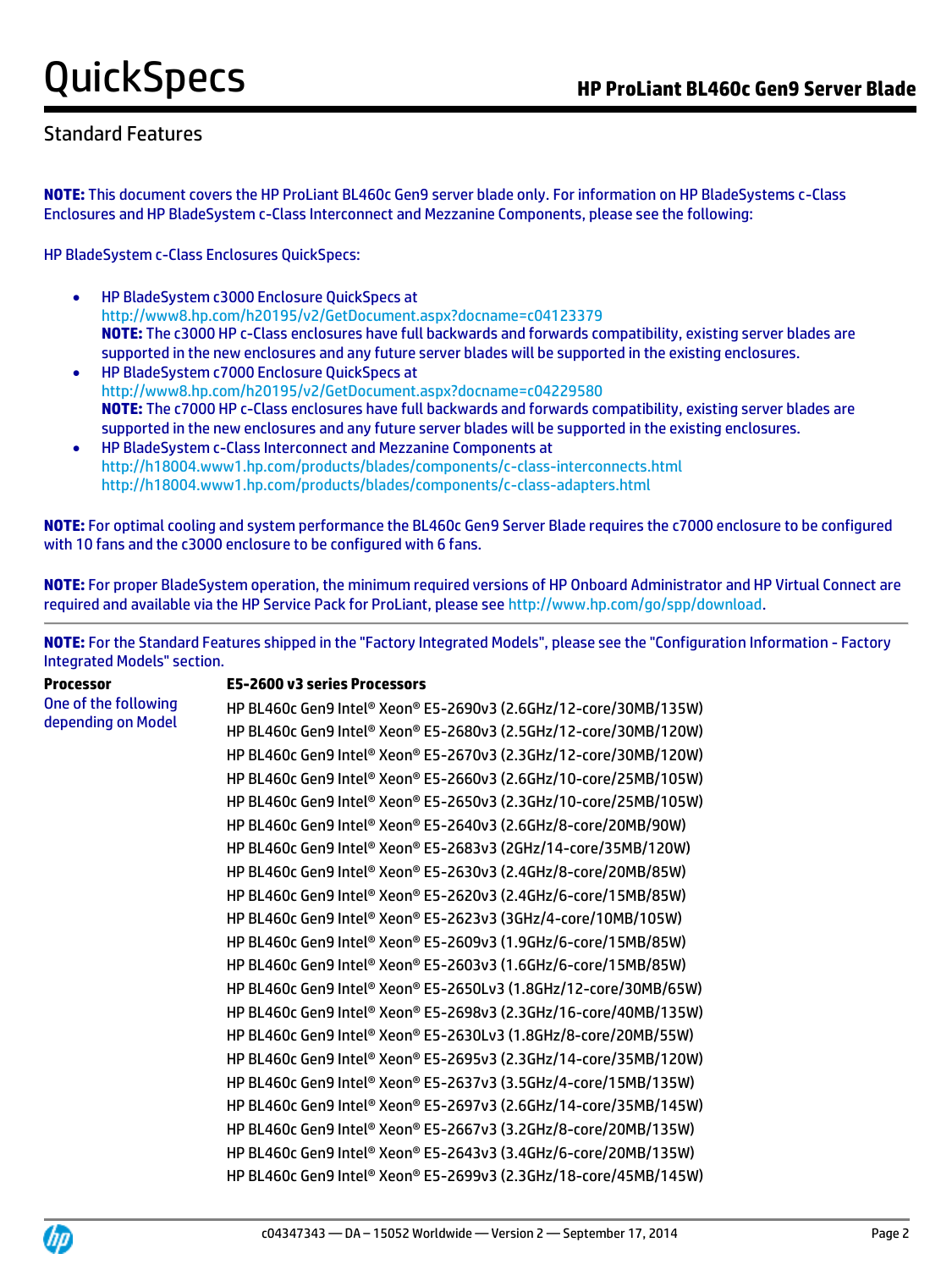## Standard Features

|                                                                   | NOTE: DIMM slots 4 and 5 are not accessible when either the E5-2699 v3, the E5-2697 v3, the E5-2643<br>v3, the E5-2637 v3, or the E5-2667 v3 is used. In a 2 processor configuration, there are twelve (12)<br>total available DIMM slots.<br>NOTE: For the maximum supported memory speeds for each processor listed above, please reference<br>the 'Memory Speed by Processor Model' table in the Memory section of the QuickSpecs.<br><b>NOTE:</b> HT indicates that the processor model supports Intel® Hyper-Threading Technology.<br><b>NOTE:</b> Turbo indicates the maximum potential frequency when using Intel® Turbo Boost Technology.<br>The frequency boost increment is dependent on the processor SKU and the number of active cores. In<br>general, a higher boost increment is obtained when fewer cores are active.<br>NOTE: DDR4 speed is the maximum memory speed of the processor. Actual memory speed may depend<br>on the quantity and type of DIMMs installed.<br>NOTE: Supports 1 or 2 processors. Mixing different processor models is not supported.<br>NOTE: For the Intel® C610 Chipset E5-2600 v3 Series, the letter preceding the model number indicates<br>the Product Line (E3, E5, E7); 2600x, 2 = number of CPUs in a Node, 6 is socket/segment designation,<br>00 = Processor SKU, and $x = L$ for low power SKUs.<br>NOTE: The BL460c Gen9 includes two I/O mezzanine expansion slots. A processor must be installed in<br>processor slot 1 for access to the first mezzanine expansion slot (expansion slot 1). A processor must<br>be installed in processor slot 2 for access to the second mezzanine expansion slot (expansion slot 2).<br><b>NOTE:</b> All processors within the server must be identical.<br>NOTE: All processors support Intel® Hyper-Threading and Intel® Turbo Boost Technologies except the<br>E5-2603 v3 and E5-2609 v3.<br><b>NOTE:</b> The letter "L" following the model number indicates denotes lower wattage.<br>NOTE: The processor model as well as the memory configuration determines the maximum speed<br>memory can operate. Please see the see the "Memory" section later in this document. |
|-------------------------------------------------------------------|--------------------------------------------------------------------------------------------------------------------------------------------------------------------------------------------------------------------------------------------------------------------------------------------------------------------------------------------------------------------------------------------------------------------------------------------------------------------------------------------------------------------------------------------------------------------------------------------------------------------------------------------------------------------------------------------------------------------------------------------------------------------------------------------------------------------------------------------------------------------------------------------------------------------------------------------------------------------------------------------------------------------------------------------------------------------------------------------------------------------------------------------------------------------------------------------------------------------------------------------------------------------------------------------------------------------------------------------------------------------------------------------------------------------------------------------------------------------------------------------------------------------------------------------------------------------------------------------------------------------------------------------------------------------------------------------------------------------------------------------------------------------------------------------------------------------------------------------------------------------------------------------------------------------------------------------------------------------------------------------------------------------------------------------------------------------------------------------------------------------------------------------------------------------------|
| <b>Cache Memory</b><br>One of the following<br>depending on Model | 45MB (1x45MB) L3 cache<br><b>NOTE:</b> For Eighteen-core processors.<br>40MB (1x40MB) L3 cache<br><b>NOTE:</b> For Sixteen-core processors.<br>35MB (1x35MB) L3 cache<br><b>NOTE:</b> For Fourteen-core processors.<br>30MB (1x30MB) L3 cache<br><b>NOTE:</b> For Twelve-core processors.<br>25MB (1x25MB) L3 cache<br><b>NOTE:</b> For Ten-core processors.<br>20MB (1x20MB) L3 cache<br><b>NOTE:</b> For Six or Eight-core processors.<br>15MB (1x15MB) L3 cache<br><b>NOTE:</b> For Quad or Six-core processors.<br>10MB (1x10MB) L3 cache<br><b>NOTE:</b> For Quad-core processors.                                                                                                                                                                                                                                                                                                                                                                                                                                                                                                                                                                                                                                                                                                                                                                                                                                                                                                                                                                                                                                                                                                                                                                                                                                                                                                                                                                                                                                                                                                                                                                                  |
| <b>Chipset</b>                                                    | Intel® C610 Series Chipset<br>Intel® E5-2600v3 Processor Family<br>NOTE: For more information regarding Intel chipsets, please see the following:<br>http://www.intel.com/products/server/chipsets/.                                                                                                                                                                                                                                                                                                                                                                                                                                                                                                                                                                                                                                                                                                                                                                                                                                                                                                                                                                                                                                                                                                                                                                                                                                                                                                                                                                                                                                                                                                                                                                                                                                                                                                                                                                                                                                                                                                                                                                     |
| <b>Upgradeability</b>                                             | Upgradeable to two (2) processors                                                                                                                                                                                                                                                                                                                                                                                                                                                                                                                                                                                                                                                                                                                                                                                                                                                                                                                                                                                                                                                                                                                                                                                                                                                                                                                                                                                                                                                                                                                                                                                                                                                                                                                                                                                                                                                                                                                                                                                                                                                                                                                                        |
| <b>On System Management</b><br><b>Chipset</b>                     | HP iLO (Firmware HP iLO4 2.0), 4GB NAND with 1GB USB user space configurable via UEFI and<br>accessible via iLO. Read and learn more in the iLO QuickSpecs.                                                                                                                                                                                                                                                                                                                                                                                                                                                                                                                                                                                                                                                                                                                                                                                                                                                                                                                                                                                                                                                                                                                                                                                                                                                                                                                                                                                                                                                                                                                                                                                                                                                                                                                                                                                                                                                                                                                                                                                                              |

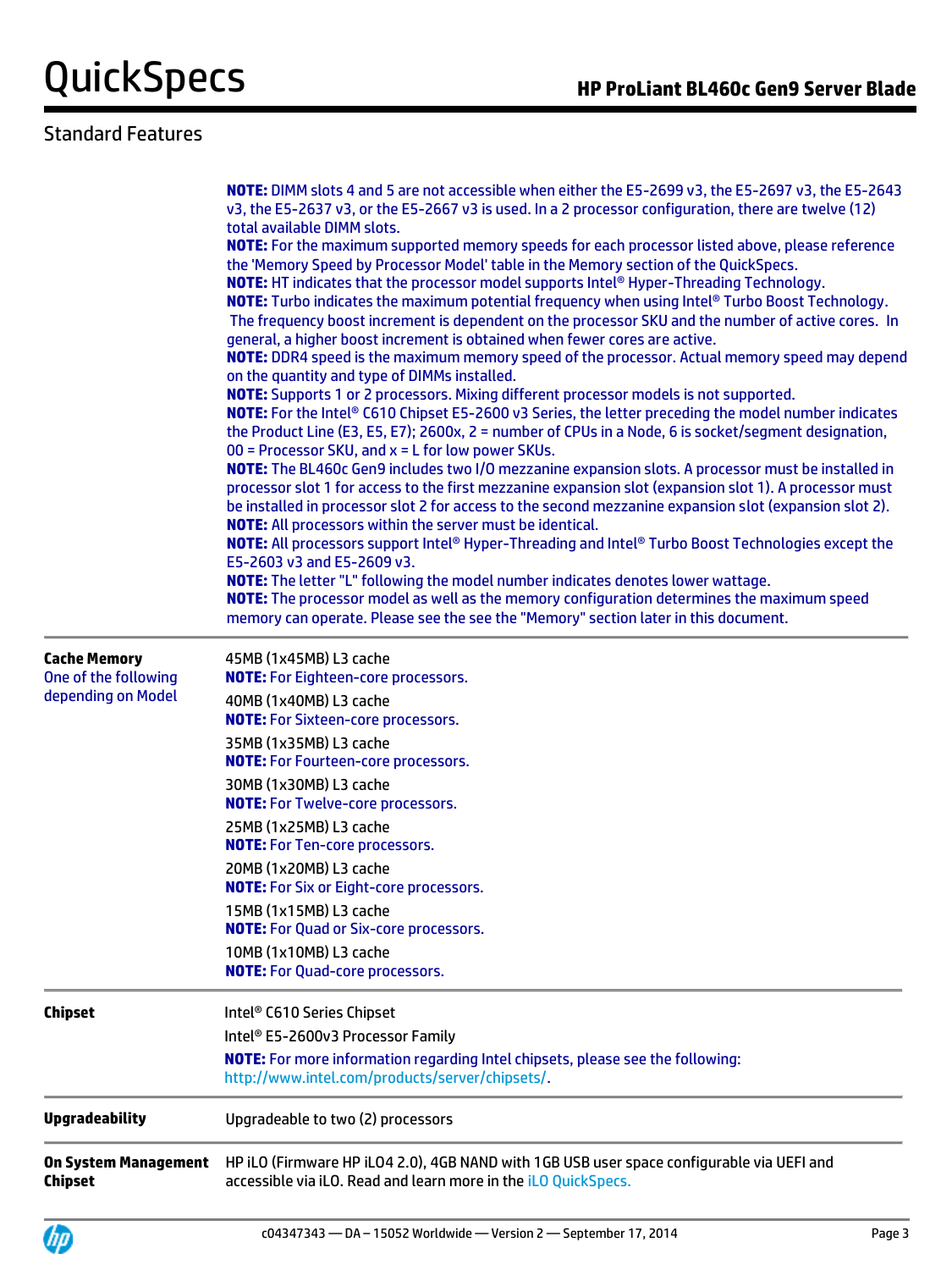## Standard Features

| <b>Memory Protection</b>                                                | <b>Advanced ECC</b><br>Memory Online Spare Mode (Rank Spare Mode)                                                                                                                                                                                                                                                                                                                                                                                                                                                                                                                                                                                                                                                                                                                                                                                                                                                                                                                                                                                                                |                                                                                                                                                                                                                                                                                                                                                                                                                                                                                                                                                                                                                                                                                                              |  |
|-------------------------------------------------------------------------|----------------------------------------------------------------------------------------------------------------------------------------------------------------------------------------------------------------------------------------------------------------------------------------------------------------------------------------------------------------------------------------------------------------------------------------------------------------------------------------------------------------------------------------------------------------------------------------------------------------------------------------------------------------------------------------------------------------------------------------------------------------------------------------------------------------------------------------------------------------------------------------------------------------------------------------------------------------------------------------------------------------------------------------------------------------------------------|--------------------------------------------------------------------------------------------------------------------------------------------------------------------------------------------------------------------------------------------------------------------------------------------------------------------------------------------------------------------------------------------------------------------------------------------------------------------------------------------------------------------------------------------------------------------------------------------------------------------------------------------------------------------------------------------------------------|--|
| <b>Memory</b><br>One of the following                                   | <b>Type</b>                                                                                                                                                                                                                                                                                                                                                                                                                                                                                                                                                                                                                                                                                                                                                                                                                                                                                                                                                                                                                                                                      | <b>HP SmartMemory</b>                                                                                                                                                                                                                                                                                                                                                                                                                                                                                                                                                                                                                                                                                        |  |
| depending on Model                                                      | Standard (Pre-configured<br>Models)                                                                                                                                                                                                                                                                                                                                                                                                                                                                                                                                                                                                                                                                                                                                                                                                                                                                                                                                                                                                                                              | DDR4 Load Reduced (LRDIMM), or Registered (RDIMM)<br>128GB (4 x 32GB) DDR4 2133MHz RDIMMs at 1.2V<br>64GB (4 x 16GB) DDR4 2133MHz RDIMMs at 1.2V<br>32GB (2 x 16GB) DDR4 2133MHz RDIMMs at 1.2V<br>32GB (2 x 16GB) DDR4 2133MHz RDIMMs at 1.2V<br>16GB (2 x 8GB) DDR4 2133MHz RDIMMs at 1.2V<br>16GB (2 x 8GB) DDR4 2133MHz RDIMMs at 1.2V                                                                                                                                                                                                                                                                                                                                                                   |  |
|                                                                         | Maximum (LRDIMM)                                                                                                                                                                                                                                                                                                                                                                                                                                                                                                                                                                                                                                                                                                                                                                                                                                                                                                                                                                                                                                                                 | 512GB (16 x 32GB) up to 2133MHz at 1.2V                                                                                                                                                                                                                                                                                                                                                                                                                                                                                                                                                                                                                                                                      |  |
|                                                                         | Maximum (RDIMM)                                                                                                                                                                                                                                                                                                                                                                                                                                                                                                                                                                                                                                                                                                                                                                                                                                                                                                                                                                                                                                                                  | 256GB (16 x 16GB) up to 2133MHz at 1.2V                                                                                                                                                                                                                                                                                                                                                                                                                                                                                                                                                                                                                                                                      |  |
|                                                                         | NOTE: HP memory from previous generation servers (DDR3) is not compatible with this server. HP<br>SmartMemory is required to realize the memory performance improvements and enhanced<br>functionality listed in this document for Gen9. For additional information, please see the HP<br><b>SmartMemory QuickSpecs at:</b><br>http://www8.hp.com/h20195/v2/GetHTML.aspx?docname=c04111535<br>NOTE: LRDIMM and RDIMM are distinct memory technologies and cannot be mixed within a server.<br>NOTE: Depending on the memory configuration and processor model, the memory speed may run at<br>2133MHz, 1866MHz, or 1600MHz. Please see Memory Population Table or the Online Memory<br>Configuration Tool at: http://h22195.www2.hp.com/MemoryTool/Home/Legal                                                                                                                                                                                                                                                                                                                    |                                                                                                                                                                                                                                                                                                                                                                                                                                                                                                                                                                                                                                                                                                              |  |
| <b>Network Controller</b><br>One of the following<br>depending on Model | One (1) 20Gb 2-port FlexFabric FLB, 10Gb 2-port HP FlexFabric FLB, or 10Gb 2-port Ethernet FLB<br>NOTE: Supports FCoE, , TCP/IP offload engine, hardware-based accelerated iSCSI, iSCSI boot, and<br>autosensing 10Gb/1Gb Ethernet.<br>NOTE: Each port is autosensing the speed, and can interoperate with 1Gb HP BladeSystem c-Class<br>interconnect components. Both ports will operate at the same speed.<br><b>NOTE:</b> FlexFabric capabilities require the use of an HP Virtual Connect FlexFabric module.<br>Fibre Channel over Ethernet (FCoE) is supported with HP interconnects. Learn more at:<br>http://www.hp.com/go/bladesystem/interconnects<br>One (1) HP FlexFabric 10Gb 2-port 536FLB FlexibleLOM<br>One (1) HP FlexFabric 20Gb 2-port 650FLB FlexibleLOM<br><b>NOTE:</b> FlexibleLOMs are not compatible with prior generation c-Class server blades<br><b>Standard iLO Network Controller:</b><br>One (1) 10/100 Mbps port for the HP iLO 4 to Onboard Administrator link. The Onboard Administrator<br>(with 10/100/1000 Mbps) to BladeSystem link is 1Gbps |                                                                                                                                                                                                                                                                                                                                                                                                                                                                                                                                                                                                                                                                                                              |  |
| <b>Expansion Slots</b>                                                  | Two (2) I/O expansion mezzanine slots:<br>$\bullet$<br>bay 8.                                                                                                                                                                                                                                                                                                                                                                                                                                                                                                                                                                                                                                                                                                                                                                                                                                                                                                                                                                                                                    | x16 PCIe 3.0 Type A (supports Type A mezzanine cards) (expansion slot 1).<br>NOTE: This expansion slot supports dual-port mezzanine cards: one port is routed to<br>interconnect module bay 3 and the other to bay 4.<br>x16 PCIe 3.0 Type B (supports Type A and Type B mezzanine cards (expansion slot 2).<br>NOTE: This expansion slot supports dual-port and quad-port mezzanine cards. For dual-port<br>cards, one port is routed to interconnect module bay 5 and the other to bay 6. For quad-port<br>cards, one port is routed to interconnect module bay 5, one to bay 6, one to bay 7, and one to<br>NOTE: A second processor must be installed (in processor slot 2) to have access to the second |  |

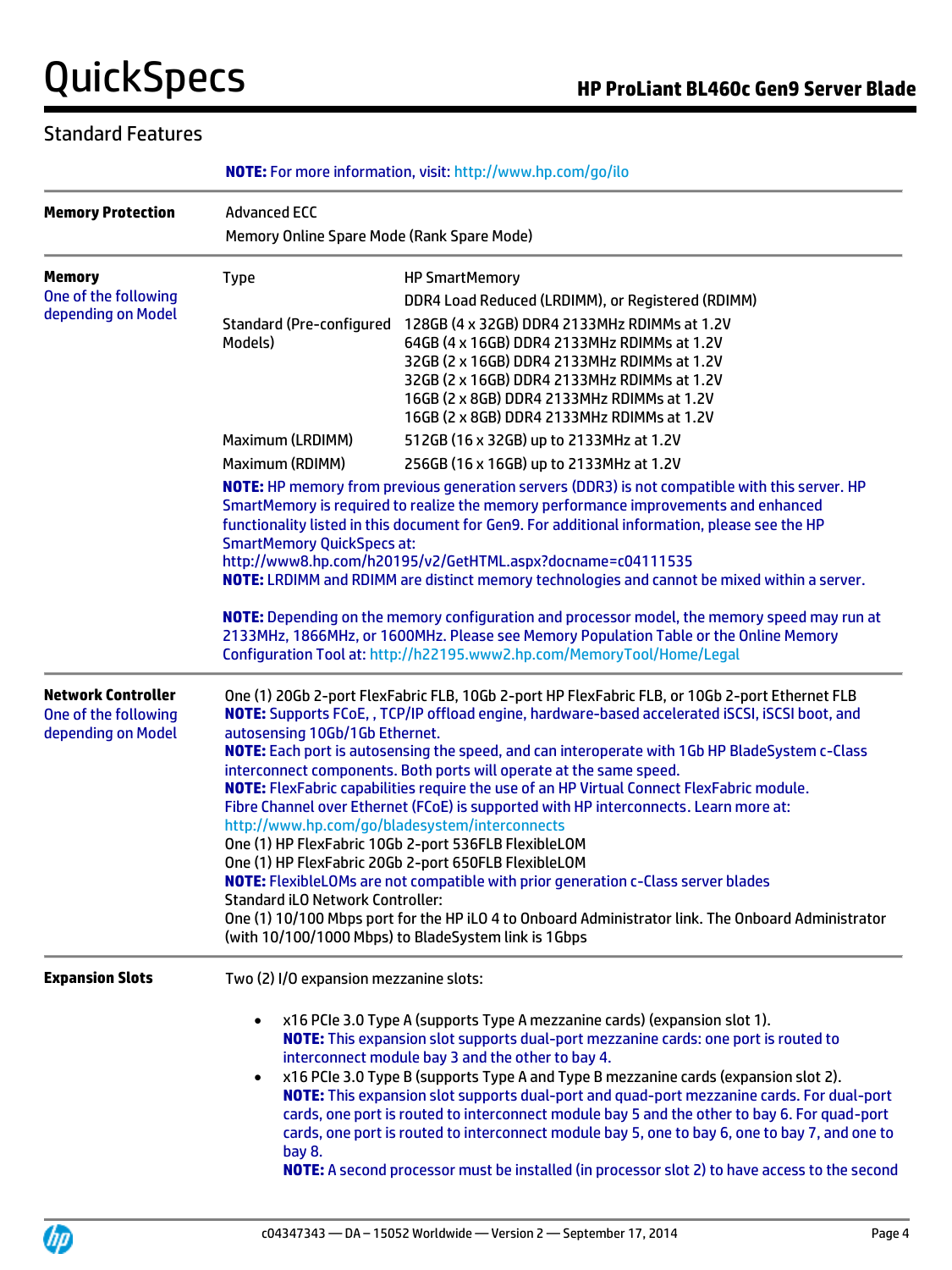## Standard Features

expansion slot (expansion slot 2).

Mezzanine card options include:

- Dual-port 20Gb FlexFabric, Dual-port 10Gb FlexFabric, 10GbE options, and quad-port 1Gb Ethernet server adapter mezzanine options for additional network ports.
- Dual-port 16Gb Fibre Channel HBA for SAN connectivity.
- QDR and FDR InfiniBand for low latency and high bandwidth server interconnectivity.
- I/O accelerator mezzanine options for high transaction rate local storage

**HP Server ROM** HP ROM (read only memory) is now digitally signed using HP's Corporate Signing Service. This signature is verified before the flash process starts, reducing accidental programming and preventing malicious efforts to corrupt system ROM.

> HP ROM provides for essential initialization and validation of hardware components before control is passed to the customer-installed operating system. The ROM also provides the capability of booting from various fixed media (HDD, CD-ROM) and removable media (USB), to continue operation to the operating system.

> HP ROM performs very early configuration of the video controller, to allow monitoring of initialization progress via an attached monitor. If configuration or hardware errors are discovered during this early phase of hardware initialization, suitable messages are now displayed on the connected monitor. Additionally, these configuration or hardware errors are logged to the Integrated Management Log (IML) to assist in diagnosis.

HP's ProLiant ROM is used to configure the following:

- Processor and chipset status registers
- System memory, memory map, and memory initialization
- System hardware configuration (integrated PCI devices and optional PCIe cards).
- Customer-specific BIOS configuration using the HP ROM-Based Setup Utility (RBSU).

**NOTE:** For further information, please refer to HP's RBSU (ROM based setup utility) user guide: [www.hp.com/support/rbsu](http://www.hp.com/support/rbsu)

**HP Server UEFI /Legacy ROM** Unified Extensible Firmware Interface (UEFI) is an industry standard that provides better manageability and more secured configuration while interacting with your server at boot time. HP ProLiant Gen9 platform defaults to UEFI and can be factory or field configured for Legacy BIOS Boot Mode.

> **NOTE**: The UEFI System Utilities function is analogous to the HP ROM-Based Setup Utility (RBSU) of legacy BIOS. For more information, please visi[t http://www.hp.com/go/proliantuefi/docs](http://www.hp.com/go/proliantuefi/docs)

UEFI enables numerous new capabilities specific to HP ProLiant servers such as:

- Secure Boot
- Operating system specific functionality
- Support for > 2.2 TB (using GPT) boot drives
- USB 3.0 Stack
- Embedded UEFI Shell
- Mass Configuration Deployment Tool using HP RESTful API
- PXE boot support for IPv6 networks

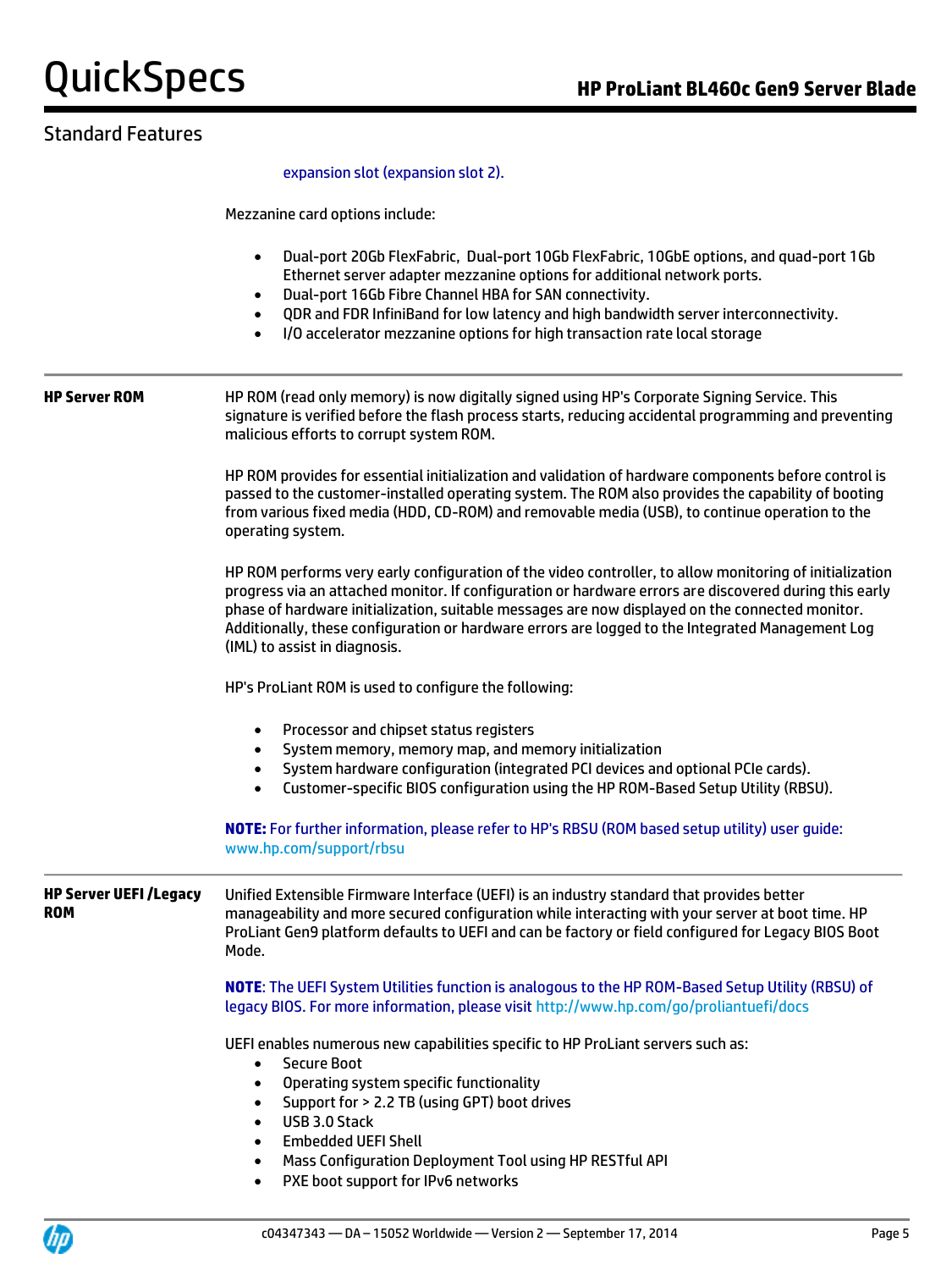| <b>Standard Features</b>                                                                                        |                                                                                                                                                                                                                                                                                                                                                                                                                                                                                                                                                                                |             |                                                                                                                                                |  |
|-----------------------------------------------------------------------------------------------------------------|--------------------------------------------------------------------------------------------------------------------------------------------------------------------------------------------------------------------------------------------------------------------------------------------------------------------------------------------------------------------------------------------------------------------------------------------------------------------------------------------------------------------------------------------------------------------------------|-------------|------------------------------------------------------------------------------------------------------------------------------------------------|--|
|                                                                                                                 | $\bullet$                                                                                                                                                                                                                                                                                                                                                                                                                                                                                                                                                                      |             | Boot support for option cards that only support a UEFI option ROM                                                                              |  |
|                                                                                                                 |                                                                                                                                                                                                                                                                                                                                                                                                                                                                                                                                                                                |             | <b>NOTE:</b> For more information please visit www.hp.com/go/proliant/uefi                                                                     |  |
|                                                                                                                 | <b>NOTE:</b> For UEFI Boot Mode, boot environment and OS image installations should be configured<br>properly to support UEFI.                                                                                                                                                                                                                                                                                                                                                                                                                                                 |             |                                                                                                                                                |  |
|                                                                                                                 | the factory.                                                                                                                                                                                                                                                                                                                                                                                                                                                                                                                                                                   |             | NOTE: HP UEFI FIO Setting (758959-B22) can be selected to configure the system in Legacy mode in                                               |  |
| <b>Storage Controller</b>                                                                                       | <b>All BTO Models</b>                                                                                                                                                                                                                                                                                                                                                                                                                                                                                                                                                          |             | One (1) HP Smart Array P244br Controller with 1GB Flash-Backed Write<br>Cache (FBWC) supporting RAID 0 and RAID 1, or HP H244br Smart HBA.     |  |
|                                                                                                                 |                                                                                                                                                                                                                                                                                                                                                                                                                                                                                                                                                                                | drive bays. | NOTE: The HP Smart Array P244br, the HP H244br Smart HBA, and the HP<br>B140i (chipset SATA). Support two (2) small form factor (SFF) hot plug |  |
| <b>Maximum Internal</b>                                                                                         | <b>Hot Plug SFF SAS</b>                                                                                                                                                                                                                                                                                                                                                                                                                                                                                                                                                        | 2.4TB       | $2 \times 1.2TB$                                                                                                                               |  |
| <b>Storage</b>                                                                                                  | <b>Hot Plug SFF SATA</b>                                                                                                                                                                                                                                                                                                                                                                                                                                                                                                                                                       | 2.0TB       | $2 \times 1.0$ TB                                                                                                                              |  |
| One of the following                                                                                            | Hot Plug SFF SAS SSD                                                                                                                                                                                                                                                                                                                                                                                                                                                                                                                                                           | 3.2TB       | $2 \times 1.6$ TB                                                                                                                              |  |
| depending on Model                                                                                              | Hot Plug SFF SATA SSD                                                                                                                                                                                                                                                                                                                                                                                                                                                                                                                                                          | 1.6TB       | 2 x 800GB                                                                                                                                      |  |
|                                                                                                                 | NOTE: The ProLiant BL460c Gen9 server includes the HP hot plug small form factor (SFF) SmartDrive<br>carrier for enhanced management and reduced maintenance errors. HP drives from previous<br>generation servers (prior to Gen8) are not compatible with the ProLiant BL460c Gen9 drive bays.                                                                                                                                                                                                                                                                                |             |                                                                                                                                                |  |
| <b>Interfaces</b>                                                                                               | Micro SDHC Slot                                                                                                                                                                                                                                                                                                                                                                                                                                                                                                                                                                |             | One (1) internal Micro Secure Digital High Capacity (Micro SDHC) card slot                                                                     |  |
|                                                                                                                 | USB 3.0 Port                                                                                                                                                                                                                                                                                                                                                                                                                                                                                                                                                                   |             | One (1) internal USB 3.0 connector for USB flash media drive keys                                                                              |  |
|                                                                                                                 |                                                                                                                                                                                                                                                                                                                                                                                                                                                                                                                                                                                |             | NOTE: The above options are intended for integrated hypervisor virtualization environments.                                                    |  |
| <b>Industry Standard</b><br><b>Compliance</b>                                                                   | <b>ACPI 2.0</b><br>Microsoft <sup>®</sup> Logo certifications<br>USB 3.0 Support<br><b>IPMI 2.0</b><br>Secure Digital 2.0<br>TPM 1.2 Support<br>IEEE (specific IEEE standards depending on Ethernet adapter card(s) installed)<br><b>Advanced Encryption Standard (AES)</b><br><b>Triple Data Encryption Standard (3DES)</b><br><b>SNMP</b><br><b>SSL 2.0</b><br>DMTF Systems Management Architecture for Server Hardware Command Line Protocol (SMASH CLP)<br><b>Active Directory v1.0</b><br><b>PCIe 3.0</b><br><b>ASHRAE A3</b><br>FIPS 140-2 Level-2 certification pending |             |                                                                                                                                                |  |
| <b>Operating Systems and</b><br><b>Virtualization Software</b><br><b>Support for ProLiant</b><br><b>Servers</b> | <b>Microsoft Windows Server</b><br><b>Red Hat Enterprise Linux (RHEL)</b><br><b>SUSE Linux Enterprise Server (SLES)</b><br><b>Canonical Ubuntu</b><br><b>Oracle Solaris</b><br><b>VMware</b>                                                                                                                                                                                                                                                                                                                                                                                   |             |                                                                                                                                                |  |

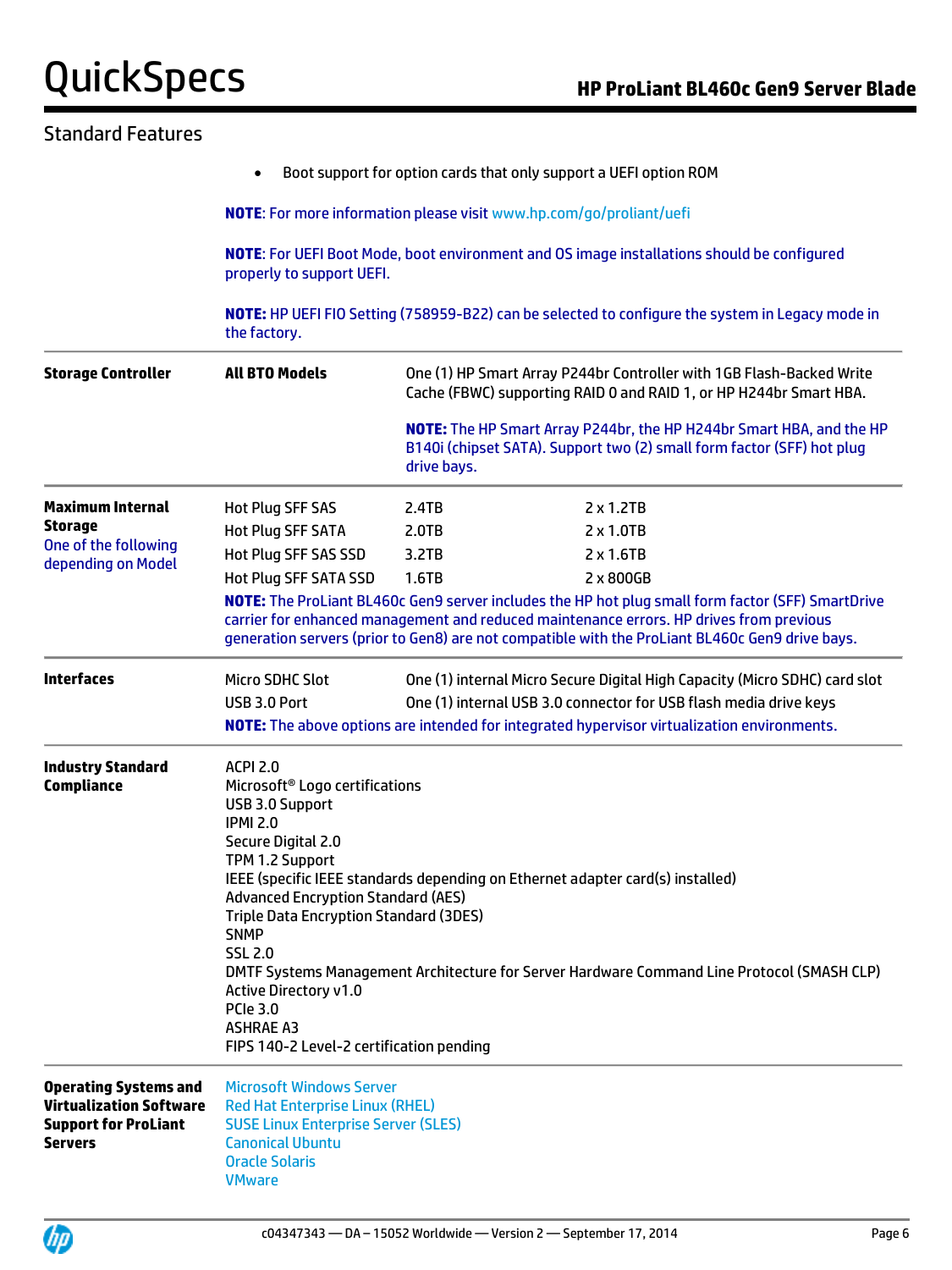## Standard Features

|                         | <b>Citrix XenServer</b><br>NOTE: For more information on HP's Certified and Supported ProLiant Servers for OS and Virtualization<br>Software and latest listing of software drivers available for your server, please visit our Support Matrix<br>at: http://www.hp.com/go/ossupport and our driver download page:<br>http://www.hp.com/support/BL460cGen9 |                                                                                                                                                                                                    |  |
|-------------------------|------------------------------------------------------------------------------------------------------------------------------------------------------------------------------------------------------------------------------------------------------------------------------------------------------------------------------------------------------------|----------------------------------------------------------------------------------------------------------------------------------------------------------------------------------------------------|--|
|                         |                                                                                                                                                                                                                                                                                                                                                            |                                                                                                                                                                                                    |  |
| <b>Enclosures</b>       |                                                                                                                                                                                                                                                                                                                                                            | HP offers two different c-Class server blade enclosures to meet your individual needs:                                                                                                             |  |
|                         | The HP BladeSystem c7000 rack enclosure is 10U high and holds up to sixteen (16) ProLiant<br>BL460c Gen9 servers plugged vertically.<br>The HP BladeSystem c3000 rack enclosure is 6U high and holds up to eight (8) HP ProLiant<br>$\bullet$<br>BL460c Gen9 servers plugged horizontally.                                                                 |                                                                                                                                                                                                    |  |
|                         | Server blades, storage blades, interconnect modules, power supplies, fans, and redundant Onboard<br>Administrator modules are all designed to fit into the c3000 and c7000 enclosures.                                                                                                                                                                     |                                                                                                                                                                                                    |  |
|                         | <b>NOTE:</b> For additional enclosure information, please see:<br>http://h18004.www1.hp.com/products/blades/components/enclosures/c-class/index.html                                                                                                                                                                                                       |                                                                                                                                                                                                    |  |
| <b>Graphics</b>         | Integrated Matrox G200eh video controller                                                                                                                                                                                                                                                                                                                  |                                                                                                                                                                                                    |  |
|                         | 1600 x 1200 (32 bpp)<br>1920 x 1200 (16 bpp)                                                                                                                                                                                                                                                                                                               |                                                                                                                                                                                                    |  |
|                         | HP iLO Management On System Management Memory                                                                                                                                                                                                                                                                                                              |                                                                                                                                                                                                    |  |
|                         | 16 MB Flash Video Memory<br>256 MB DDR 3 with ECC (112 MB after ECC and video)                                                                                                                                                                                                                                                                             |                                                                                                                                                                                                    |  |
| <b>Form Factor</b>      | HP ProLiant BL460c Gen9 is a half-height server blade that plugs into the HP BladeSystem c3000 and<br>c7000 enclosures.                                                                                                                                                                                                                                    |                                                                                                                                                                                                    |  |
|                         |                                                                                                                                                                                                                                                                                                                                                            | Embedded Management HP Integrated Lights Out Monitor your servers for ongoing management, service alerting, reporting<br>and remote management with iLO. Learn more at<br>http://www.hp.com/go/ilo |  |
|                         | <b>UEFI</b>                                                                                                                                                                                                                                                                                                                                                | Configure and boot your servers securely with industry standard Unified<br>Extensible Firmware Interface (UEFI). Learn more at<br>www.hp.com/go/ProLiant/uefi.                                     |  |
|                         | <b>HP RESTful API</b>                                                                                                                                                                                                                                                                                                                                      | RESTful API is an application programming interface. RESTful Web Service<br>API served by iLO's web server.<br>www.hp.com/go/restfulapi                                                            |  |
|                         | <b>Intelligent Provisioning</b>                                                                                                                                                                                                                                                                                                                            | Provision servers by discovering and deploying 1 to few servers with<br>Intelligent Provisioning. Learn more at<br>www.hp.com/go/intelligentprovisioning.                                          |  |
| <b>Server Utilities</b> | <b>HP Smart Update</b>                                                                                                                                                                                                                                                                                                                                     | Optimize firmware and driver updates with HP Smart Update solutions.<br>Learn more at www.hp.com/go/smartupdate.                                                                                   |  |

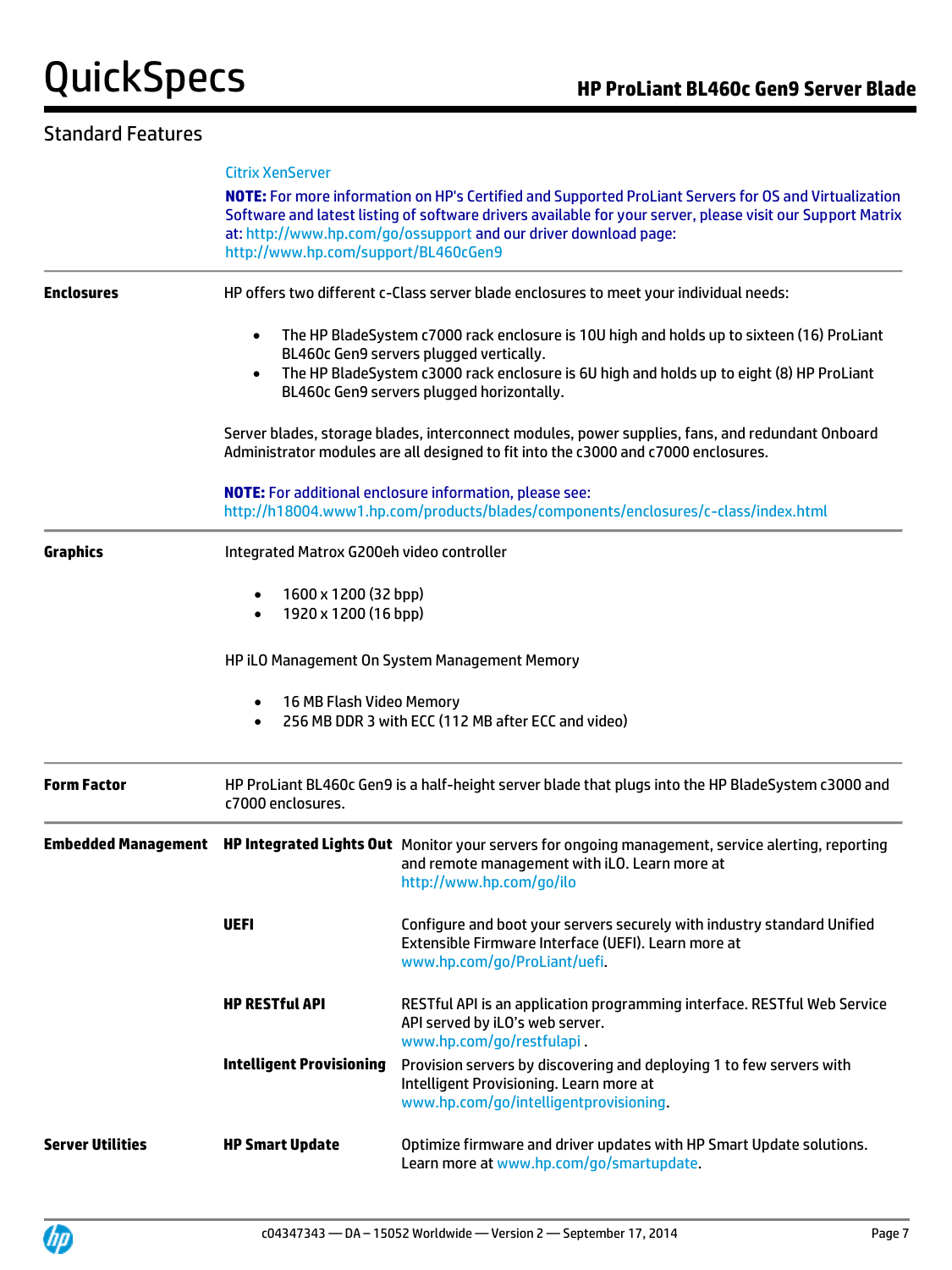## Standard Features

**Security** 

**Availability** 

| <b>HP Systems Insight</b><br><b>Manager (HP SIM)</b>         | HP SIM allows you to monitor the health of your HP ProLiant Servers and HP<br>Integrity Servers, and also provides you with basic support for non-HP<br>servers. HP SIM also integrates with HP SUM to provide quick and seemless<br>firmware updates. Learn more at www.hp.com/go/sim.<br>Provision 1 to many servers using your own scripts to discover and deploy<br>them with HP Scripting Tool Kit for Windows and Linux or HP Scripting Tools<br>for Windows PowerShell. Learn more at www.hp.com/go/ProLiantSTK or<br>www.hp.com/go/powershell.<br>HP RESTful API tool is a scripting tool to provision servers using RESTful API<br>Interface to discover and deploy servers at scale. Learn more at<br>www.hp.com/go/restfulapi. |  |  |
|--------------------------------------------------------------|-------------------------------------------------------------------------------------------------------------------------------------------------------------------------------------------------------------------------------------------------------------------------------------------------------------------------------------------------------------------------------------------------------------------------------------------------------------------------------------------------------------------------------------------------------------------------------------------------------------------------------------------------------------------------------------------------------------------------------------------|--|--|
| <b>Scripting Tool Kit and</b><br><b>Windows PowerShell</b>   |                                                                                                                                                                                                                                                                                                                                                                                                                                                                                                                                                                                                                                                                                                                                           |  |  |
| <b>HP RESTful Interface</b><br>Tool                          |                                                                                                                                                                                                                                                                                                                                                                                                                                                                                                                                                                                                                                                                                                                                           |  |  |
| <b>HP iLO Mobile</b><br><b>Application</b>                   | Enables the ability to access, deploy, and manage your server anytime from<br>anywhere from select smartphones and mobile devices. For additional<br>information please visit: www.hp.com/go/ilo/mobileapp.                                                                                                                                                                                                                                                                                                                                                                                                                                                                                                                               |  |  |
| <b>HP Insight Online</b>                                     | HP Insight Online, available at no additional cost as part of your HP<br>warranty, Care Pack or contractual support agreement with HP, is a<br>personalized dashboard for simplified tracking of IT operations and support<br>information from anywhere, anytime. Learn more at<br>www.hp.com/go/insightonline/info.                                                                                                                                                                                                                                                                                                                                                                                                                      |  |  |
| Power-on password<br>$\bullet$                               |                                                                                                                                                                                                                                                                                                                                                                                                                                                                                                                                                                                                                                                                                                                                           |  |  |
| Administrator's password<br>$\bullet$                        |                                                                                                                                                                                                                                                                                                                                                                                                                                                                                                                                                                                                                                                                                                                                           |  |  |
| Keyboard password (QuickLock)<br>$\bullet$                   |                                                                                                                                                                                                                                                                                                                                                                                                                                                                                                                                                                                                                                                                                                                                           |  |  |
| $\bullet$<br><b>SSL</b> encryption<br>$\circ$                | HP iLO Management On System Management Chipset with:                                                                                                                                                                                                                                                                                                                                                                                                                                                                                                                                                                                                                                                                                      |  |  |
| $\circ$                                                      | <b>Secure Shell version 2</b>                                                                                                                                                                                                                                                                                                                                                                                                                                                                                                                                                                                                                                                                                                             |  |  |
| $\Omega$                                                     | Advanced Encryption Standard (AES) and Triple Data Encryption Standard (3DES) on                                                                                                                                                                                                                                                                                                                                                                                                                                                                                                                                                                                                                                                          |  |  |
|                                                              | browser, CLP and XML scripting interface                                                                                                                                                                                                                                                                                                                                                                                                                                                                                                                                                                                                                                                                                                  |  |  |
| $\circ$                                                      | AES and RC4 encryption of video                                                                                                                                                                                                                                                                                                                                                                                                                                                                                                                                                                                                                                                                                                           |  |  |
| External USB port enable/disable<br>٠<br>Network server mode |                                                                                                                                                                                                                                                                                                                                                                                                                                                                                                                                                                                                                                                                                                                                           |  |  |
| $\bullet$<br>Serial interface control<br>$\bullet$           |                                                                                                                                                                                                                                                                                                                                                                                                                                                                                                                                                                                                                                                                                                                                           |  |  |
| $\bullet$                                                    | TPM (Trusted Platform Module) 1.2 option                                                                                                                                                                                                                                                                                                                                                                                                                                                                                                                                                                                                                                                                                                  |  |  |
| $\bullet$                                                    | <b>Advanced Encryption Standard (AES)</b>                                                                                                                                                                                                                                                                                                                                                                                                                                                                                                                                                                                                                                                                                                 |  |  |
| $\bullet$                                                    | Intel® Advanced Encryption Standard-New Instructions (AES-NI)                                                                                                                                                                                                                                                                                                                                                                                                                                                                                                                                                                                                                                                                             |  |  |
| $\bullet$                                                    | FIPS 140-2 Level-2 certification pending                                                                                                                                                                                                                                                                                                                                                                                                                                                                                                                                                                                                                                                                                                  |  |  |
| <b>Memory</b>                                                |                                                                                                                                                                                                                                                                                                                                                                                                                                                                                                                                                                                                                                                                                                                                           |  |  |
| $\bullet$<br>requires lockstep mode).                        | Advanced ECC uses single device data correction (SDDC) to detect and correct single and all<br>multi-bit error that occurs within a single DRAM chip. Both x4 and x8 SDDC are supported (x8                                                                                                                                                                                                                                                                                                                                                                                                                                                                                                                                               |  |  |
| $\bullet$                                                    | Memory online spare mode (also known as rank spare mode) detects a rank that is degrading<br>and switches operation to the spare rank.                                                                                                                                                                                                                                                                                                                                                                                                                                                                                                                                                                                                    |  |  |
| $\bullet$                                                    | Memory demand and patrol scrubbing to prevent accumulation of correctable errors and                                                                                                                                                                                                                                                                                                                                                                                                                                                                                                                                                                                                                                                      |  |  |
| ٠<br>availability.                                           | reducing the likelihood of unplanned downtime.<br>Failed DIMM isolation improves the service time thus improving the overall system                                                                                                                                                                                                                                                                                                                                                                                                                                                                                                                                                                                                       |  |  |
| ٠                                                            | Address parity protection available on RDIMMs and LRDIMMs detects address bit errors to<br>improve service time and overall system availability.                                                                                                                                                                                                                                                                                                                                                                                                                                                                                                                                                                                          |  |  |

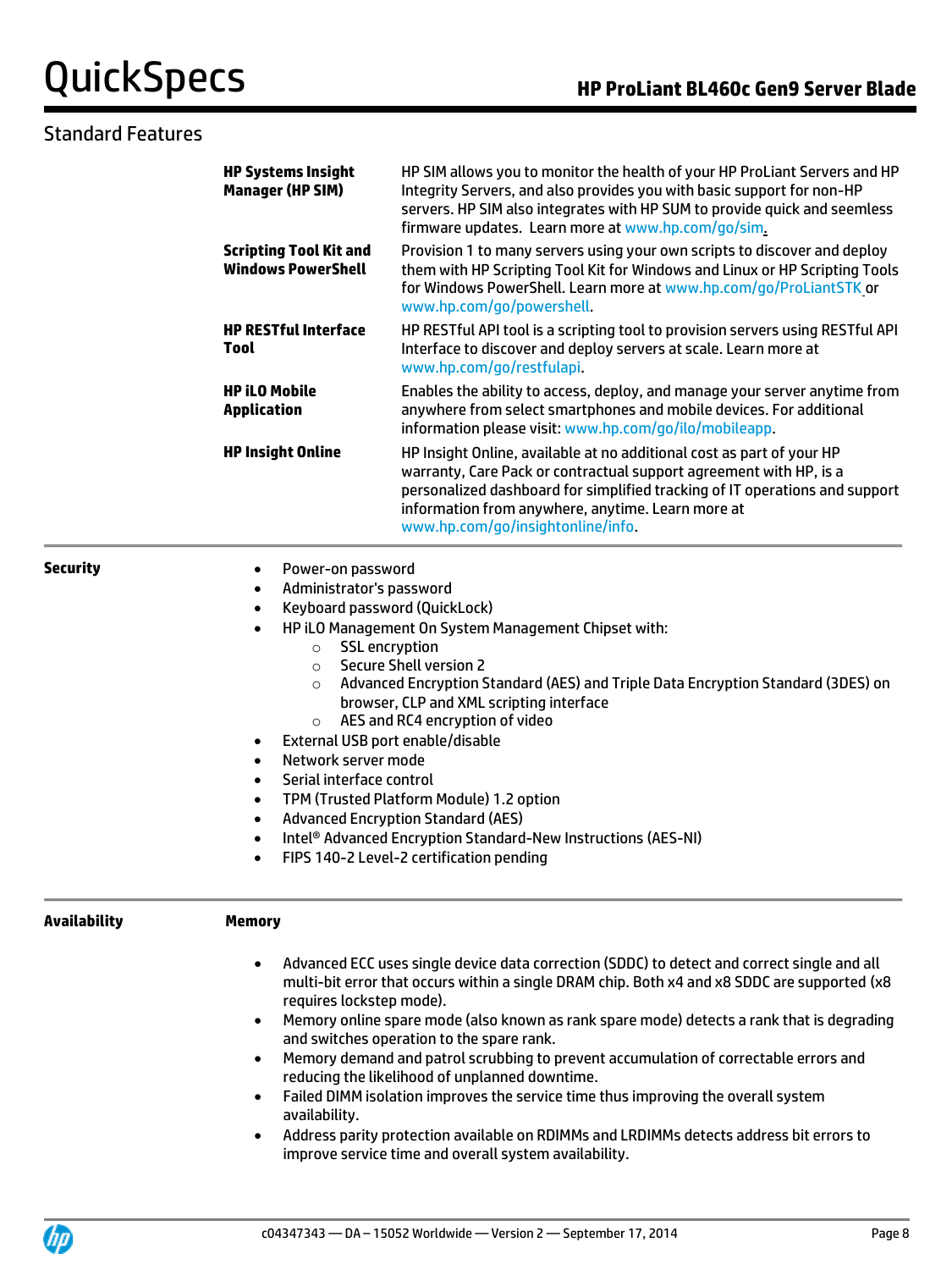## Standard Features

### **Mezzanine options and I/O**

- Support for one (1) FlexibleLOM, providing two (2) (i.e. redundant) Ethernet ports
- Multiple mezzanine I/O expansion slots that support a wide variety of mezzanine cards each supporting multiple data paths routed to redundant interconnect modules.
- Network Adapter Teaming (bonding) provides network fault tolerance, transmit load balancing, and switch-assisted load balancing.

### **Storage**

- Two (2) Small Form Factor hot-plug SAS/SATA HDD or SSD drive bays.
- Choice of the HP Smart Array P244br Controller with 1GB FBWC/HP, Smart HBA H244br, or theHP B140i (chipset SATA). RAID 0 and 1 support for all three storage controller offerings.,
- Optional dual-port Fibre Channel mezzanine card(s) for redundant SAN connections.

### **Processor/Chipset**

- Processor internal sensors & thermal control protection against over-temperature conditions.
- Cache parity/ECC protects cache data from accidental data corruption.
- Machine Check Architecture (MCA) detects and captures hardware errors such as system bus, memory ECC, parity, and cache, and improves service time.
- Intel<sup>®</sup> QPI Protocol Protection allows detection of data errors using a checksum of 8-bits.
- Core Disable for FRB (fault resilient boot) allows a system to power-on despite a failing corepair. It uses BIST (built-in self test) results to detect a failure and disables the target core-pair upon subsequent boot.

### **Server Blade Enclosure Infrastructure**

- Pooled power for true N+N power redundancy through up to six (6) hot-plug, high-efficiency, common slot enclosure-based power supplies (configuration dependent).
- Up to ten (10) enclosure-based hot-plug HP Active Cool fans that scale to meet future demands, optimize airflow, reduce power draw, and improve acoustic performance.
- Dual grid power providing redundant rack enclosure power feeds to the server blade enclosure.
- HP Dynamic Power Saver Mode monitors the total enclosure power consumption in real time and automatically adjusts with change in demand for improved efficiency and reliability.HP Dynamic Power Capping safely limits power usage without impacting performance by capping peak usage instead of average power usage, removes risk to electrical infrastructure with a fast-acting, hardware-based capping algorithm, and reclaims more power by dynamically controlling power limits based on workload demand.
- Up to eight interconnect modules per server blade enclosure providing four simultaneous redundant fabrics for FlexFabric, Virtual Connect Ethernet, Fibre Channel, InfiniBand, Pass Thru Ethernet, etc.
- Enclosure crosslinks between adjacent enclosures to provide interconnect module-to-module connections or as Virtual Connect module stacking links.
- Optional enclosure redundant Onboard Administrator system management module.

**Warranty** This product is covered by a global limited warranty and supported by HP Services and a worldwide network of HP Authorized Channel Partners. Hardware diagnostic support and repair is available for three years from date of purchase. Support for software and initial setup is available for 90 days from date of purchase. Enhancements to warranty services are available through HP Care Pack services or

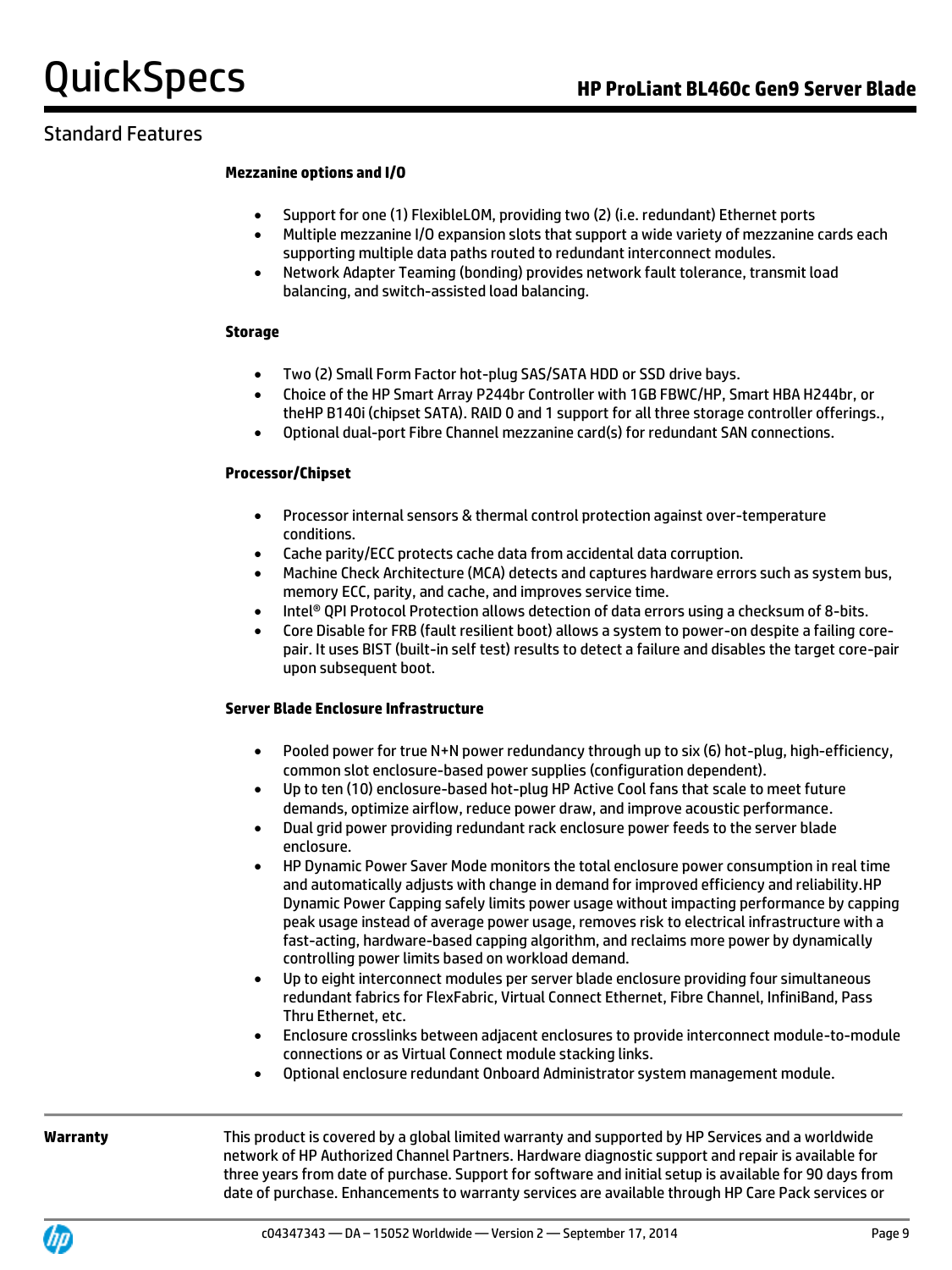## Standard Features

customized service agreements. Certain restrictions and exclusions apply. Hard drives have either a one year or three year warranty; refer to specific hard drive QuickSpecs for details. **NOTE:** Server warranty includes 3-year Parts, 3-year Labor, 3-year on-site support. Warranty repairs may be accomplished through the use of Customer Self Repair (CSR) parts. These parts fall into two categories: 1) Mandatory CSR parts are designed for easy replacement. A travel and labor charge will result when customers decline to replace a Mandatory CSR part; 2) Optional CSR parts are also designed for easy replacement but may involve added complexity. Customers may choose to have HP

replace Optional CSR parts at no charge. Additional information regarding worldwide limited warranty and technical support is available at

[http://h18004.www1.hp.com/products/servers/platforms/warranty/index.html.](http://h18004.www1.hp.com/products/servers/platforms/warranty/index.html)

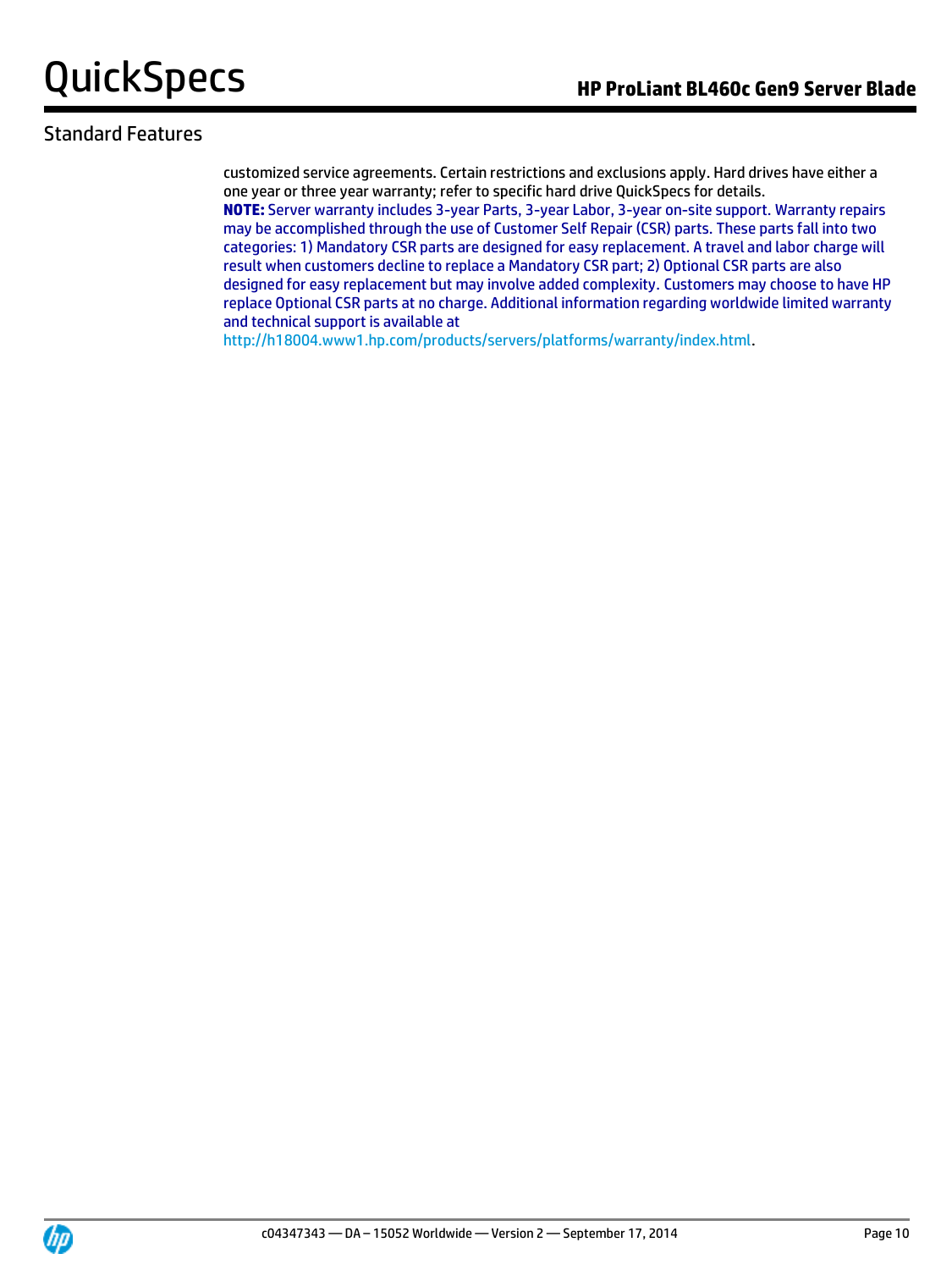## Optional Features

| <b>Fibre Channel Support</b>         | Up to two (2) optional Fibre Channel mezzanine HBAs are supported on the HP ProLiant BL460c Gen9.                                                                                                                                                                                                                                                                                                                                                                                                                                                       |                                                                                                                                                                                                                                                                                                                                                                                                                                                                                                                                                                                                                                                                     |  |  |
|--------------------------------------|---------------------------------------------------------------------------------------------------------------------------------------------------------------------------------------------------------------------------------------------------------------------------------------------------------------------------------------------------------------------------------------------------------------------------------------------------------------------------------------------------------------------------------------------------------|---------------------------------------------------------------------------------------------------------------------------------------------------------------------------------------------------------------------------------------------------------------------------------------------------------------------------------------------------------------------------------------------------------------------------------------------------------------------------------------------------------------------------------------------------------------------------------------------------------------------------------------------------------------------|--|--|
| <b>Compatible SAN</b>                | HP ProLiant BL460c Gen9 server blades are optimized for HP MSA, EVA and XP.                                                                                                                                                                                                                                                                                                                                                                                                                                                                             |                                                                                                                                                                                                                                                                                                                                                                                                                                                                                                                                                                                                                                                                     |  |  |
|                                      | HP ProLiant BL460c Gen9 server blades are compatible with select 3rd party SANs. Please see blade<br>storage page for more details at<br>http://h18004.www1.hp.com/products/blades/components/c-class-sans.html.                                                                                                                                                                                                                                                                                                                                        |                                                                                                                                                                                                                                                                                                                                                                                                                                                                                                                                                                                                                                                                     |  |  |
| <b>HP Virtual Connect</b>            | HP Virtual Connect is an interconnect option for c-Class BladeSystem that simplifies server<br>connectivity to data and storage networks, and reduces costs. Unique HP Flex-10 technology makes<br>maximum use of network bandwidths, provide dynamic tuning and enable extreme flexibility to meet<br>individual server and infrastructure requirements by allocating up to 4 network connections per server<br>port. Virtual Connect FlexFabric modules extend those capabilities to allocate one function per port to<br>storage connections (FCoE). |                                                                                                                                                                                                                                                                                                                                                                                                                                                                                                                                                                                                                                                                     |  |  |
|                                      | HP OneView's software-defined approach to infrastructure management enables central console to<br>administer network connections and workloads for thousands of servers, see hp.com/go/oneview                                                                                                                                                                                                                                                                                                                                                          |                                                                                                                                                                                                                                                                                                                                                                                                                                                                                                                                                                                                                                                                     |  |  |
|                                      | For more information on Virtual Connect Ethernet, Fibre Channel, Converged Network and<br>management options, see http://www.hp.com/go/virtualconnect.                                                                                                                                                                                                                                                                                                                                                                                                  |                                                                                                                                                                                                                                                                                                                                                                                                                                                                                                                                                                                                                                                                     |  |  |
| <b>Embedded</b><br><b>Management</b> | <b>iLO Advanced for</b><br><b>BladeSystem</b>                                                                                                                                                                                                                                                                                                                                                                                                                                                                                                           | HP iLO Advanced for BladeSystem licenses offer smart remote<br>functionality without compromise, for all HP ProLiant servers. The license<br>includes the full integrated remote console, virtual keyboard, video, and<br>mouse (KVM), multi-user collaboration, console record and replay, and<br>GUI-based and scripted virtual media and virtual folders. You can also<br>activate the enhanced security and power management functionality.<br>Learn more about HP iLO Advanced at www.hp.com/go/iloadvanced                                                                                                                                                    |  |  |
| <b>Server Management</b>             | <b>HP Insight Control</b>                                                                                                                                                                                                                                                                                                                                                                                                                                                                                                                               | HP Insight Control, lets you deploy, migrate, monitor, remote control, and<br>optimize your IT infrastructure through a single, simple management<br>console. For more information, see http://www.hp.com/go/insightcontrol.                                                                                                                                                                                                                                                                                                                                                                                                                                        |  |  |
|                                      | <b>HP OneView</b>                                                                                                                                                                                                                                                                                                                                                                                                                                                                                                                                       | Powerful converged management of servers, storage, and network for IT<br>service automation and infrastructure simplicity, see<br>www.hp.com/go/oneview.                                                                                                                                                                                                                                                                                                                                                                                                                                                                                                            |  |  |
|                                      | <b>HP Matric Operating</b><br><b>Environment</b>                                                                                                                                                                                                                                                                                                                                                                                                                                                                                                        | The HP Matrix Operating Environment (Matrix OE) for ProLiant and Integrity<br>servers is an integrated command center that helps you instantly adjust to<br>dynamic business demands. This advanced infrastructure management<br>software lets you reduce the cost of common data center tasks by up to 40<br>percent while keeping pace with your changing business. The HP Matrix OE<br>includes the automated provisioning, optimization, and recovery<br>management capabilities for HP CloudSystem Matrix, the ideal platform<br>for private cloud and Infrastructure as a Service (IaaS).<br>NOTE: For more information, visit: http://www.hp.com/go/matrixoe |  |  |
|                                      | <b>HP Insight Cluster</b><br><b>Management Utility</b><br>(CMU)                                                                                                                                                                                                                                                                                                                                                                                                                                                                                         | HP Insight Cluster Management Utility is a Hyperscale management<br>framework that includes software for the centralized provisioning,<br>management and monitoring of nodes and infrastructure. Learn more<br>at www.hp.com/go/cmu.                                                                                                                                                                                                                                                                                                                                                                                                                                |  |  |

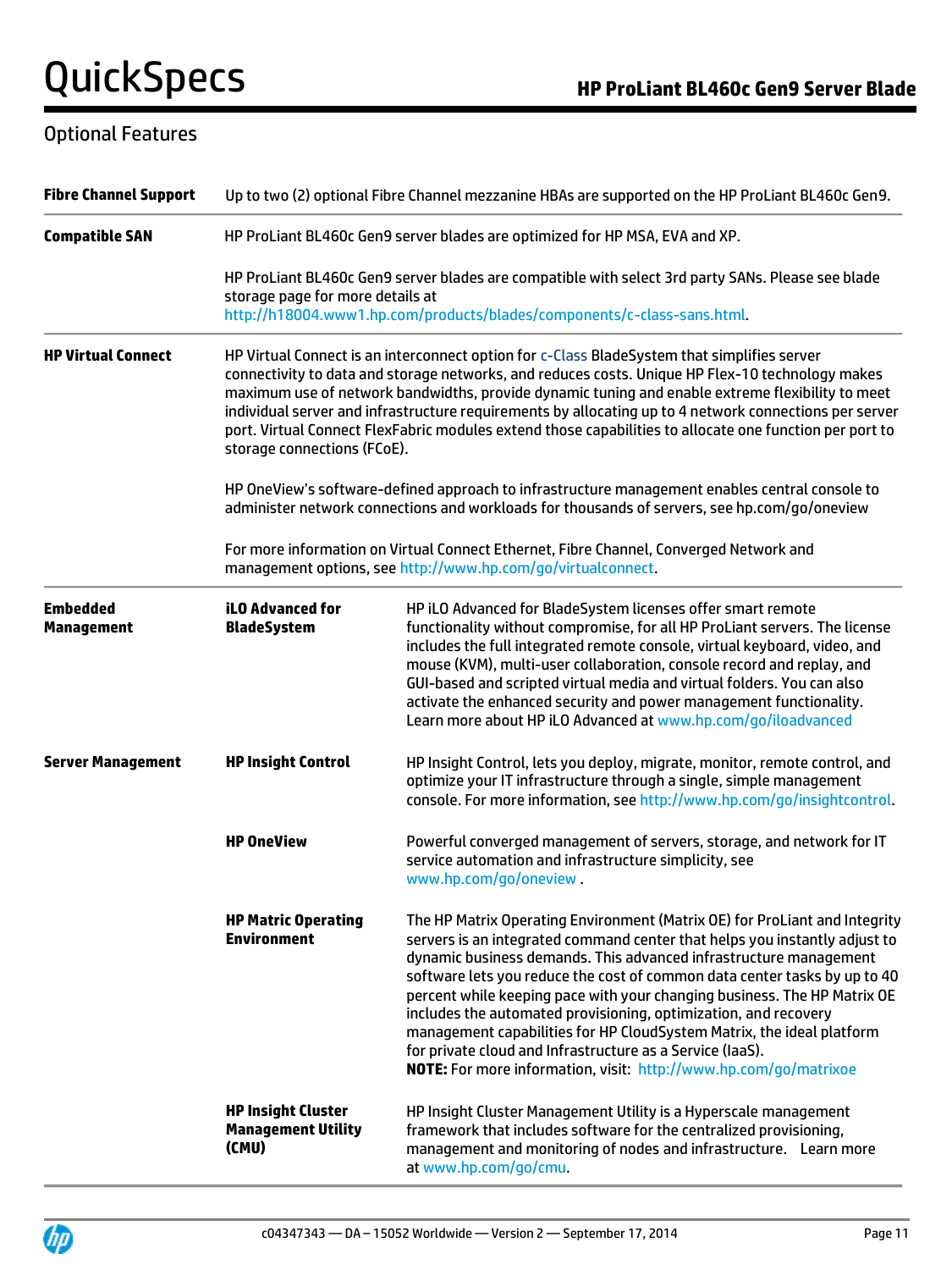## Optional Features

| <b>High Performance</b><br><b>Clusters</b> | <b>HP Cluster Platforms</b>                                                                                                                                  | HP Cluster Platforms are specifically engineered, factory-integrated large-<br>scale ProLiant clusters optimized for High Performance Computing, with a<br>choice of servers, networks and software. Operating system options<br>include specially priced offerings for Red Hat Enterprise Linux and SUSE<br>Linux Enterprise Server, as well as Microsoft Windows HPC Server. A Cluster<br>Platform Configurator simplifies ordering.<br>http://www.hp.com/go/clusters                                                                                                                                                                                                                                                                                                                                                                                                                                                                                                                                                                                                                                                                                                                                                                                                                                                                                                                                                                                                                                                                                                                                                                                                                                                                                                                                   |  |  |
|--------------------------------------------|--------------------------------------------------------------------------------------------------------------------------------------------------------------|-----------------------------------------------------------------------------------------------------------------------------------------------------------------------------------------------------------------------------------------------------------------------------------------------------------------------------------------------------------------------------------------------------------------------------------------------------------------------------------------------------------------------------------------------------------------------------------------------------------------------------------------------------------------------------------------------------------------------------------------------------------------------------------------------------------------------------------------------------------------------------------------------------------------------------------------------------------------------------------------------------------------------------------------------------------------------------------------------------------------------------------------------------------------------------------------------------------------------------------------------------------------------------------------------------------------------------------------------------------------------------------------------------------------------------------------------------------------------------------------------------------------------------------------------------------------------------------------------------------------------------------------------------------------------------------------------------------------------------------------------------------------------------------------------------------|--|--|
|                                            | <b>HP HPC Interconnects</b>                                                                                                                                  | High Performance Computing (HPC) interconnect technologies are available<br>for this server as part of the HP Cluster Platform portfolio. These high-<br>speed InfiniBand and Gigabit interconnects are fully supported by HP when<br>integrated within an HP cluster. Flexible, validated solutions can be defined<br>with the help of configuration tools.<br>http://www.hp.com/techservers/clusters/ucp/index.html                                                                                                                                                                                                                                                                                                                                                                                                                                                                                                                                                                                                                                                                                                                                                                                                                                                                                                                                                                                                                                                                                                                                                                                                                                                                                                                                                                                     |  |  |
| <b>Storage Software</b>                    |                                                                                                                                                              | Whether you need to solve a specific data protection, archiving, or storage command and control<br>challenge, or deliver on strategic consolidation, compliance, or continuity initiatives, look no further<br>than HP storage software. Our storage software helps you reduce costs, simplify storage<br>infrastructure, protect vital assets and respond faster to business opportunities.                                                                                                                                                                                                                                                                                                                                                                                                                                                                                                                                                                                                                                                                                                                                                                                                                                                                                                                                                                                                                                                                                                                                                                                                                                                                                                                                                                                                              |  |  |
|                                            |                                                                                                                                                              | Storage software that gets the job done:                                                                                                                                                                                                                                                                                                                                                                                                                                                                                                                                                                                                                                                                                                                                                                                                                                                                                                                                                                                                                                                                                                                                                                                                                                                                                                                                                                                                                                                                                                                                                                                                                                                                                                                                                                  |  |  |
|                                            | $\bullet$<br>$\bullet$<br>and virtual environments.<br><b>Data Replication Software</b><br>$\bullet$<br>$\bullet$<br><b>HP StoreVirtual VSA</b><br>$\bullet$ | <b>Data Protection and Recovery Software</b><br>Whether you're a large enterprise or a smaller business, HP data protection and recovery<br>software will cost-effectively protect you against disaster and ensure business continuity.<br><b>Data Archive and Migration Software</b><br>HP's storage software enables you to comply with data retention and retrieval requirements,<br>improve application performance, and reduce costs by efficiently migrating infrequently<br>accessed or less valuable data to lower cost storage.<br><b>Storage Resource Management Software (SRM)</b><br>HP's storage resource management software reduces operational costs and provides the<br>command and control foundation you need to efficiently manage and visualize your physical<br>HP offers array-based and host-based replication software for use in disaster recovery,<br>testing, application development and reporting.<br><b>Storage Device Management Software</b><br>Maximize your investment in HP storage and networking with software that enables<br>hardware-specific configuration, performance tuning and connectivity management.<br>HP StoreVirtual VSA allows you to create fully featured shared storage on a VMware vSphere<br>or Microsoft Hyper-V virtualized server. This server model starting November 2013, includes<br>a limited license for HP StoreVirtual VSA software with 1TB of capacity. To download the<br>license key and StoreVirtual VSA software, visit: www.hp.com/go/unlockVSA.<br>NOTE: You will need your server serial number in order to complete the registration form.<br>Fully functional, capacity-based licenses are available in 4TB, 10T and 50TB sizes. For more<br>information and access to the 60-day free trial, visit: www.hp.com/go/tryVSA |  |  |
|                                            | www.hp.com/go/storage/software.                                                                                                                              | <b>NOTE:</b> For more information available Storage Software including QuickSpecs, please see:                                                                                                                                                                                                                                                                                                                                                                                                                                                                                                                                                                                                                                                                                                                                                                                                                                                                                                                                                                                                                                                                                                                                                                                                                                                                                                                                                                                                                                                                                                                                                                                                                                                                                                            |  |  |
| <b>HP Insight Online</b>                   |                                                                                                                                                              | HP Insight Online is part of the HP Support Center for one stop, secure access to product and HP<br>support information personalized to your IT environment. Insight Online can automatically display<br>devices remotely monitored by HP Remote Support tools. With Insight Online's easy navigation you                                                                                                                                                                                                                                                                                                                                                                                                                                                                                                                                                                                                                                                                                                                                                                                                                                                                                                                                                                                                                                                                                                                                                                                                                                                                                                                                                                                                                                                                                                 |  |  |

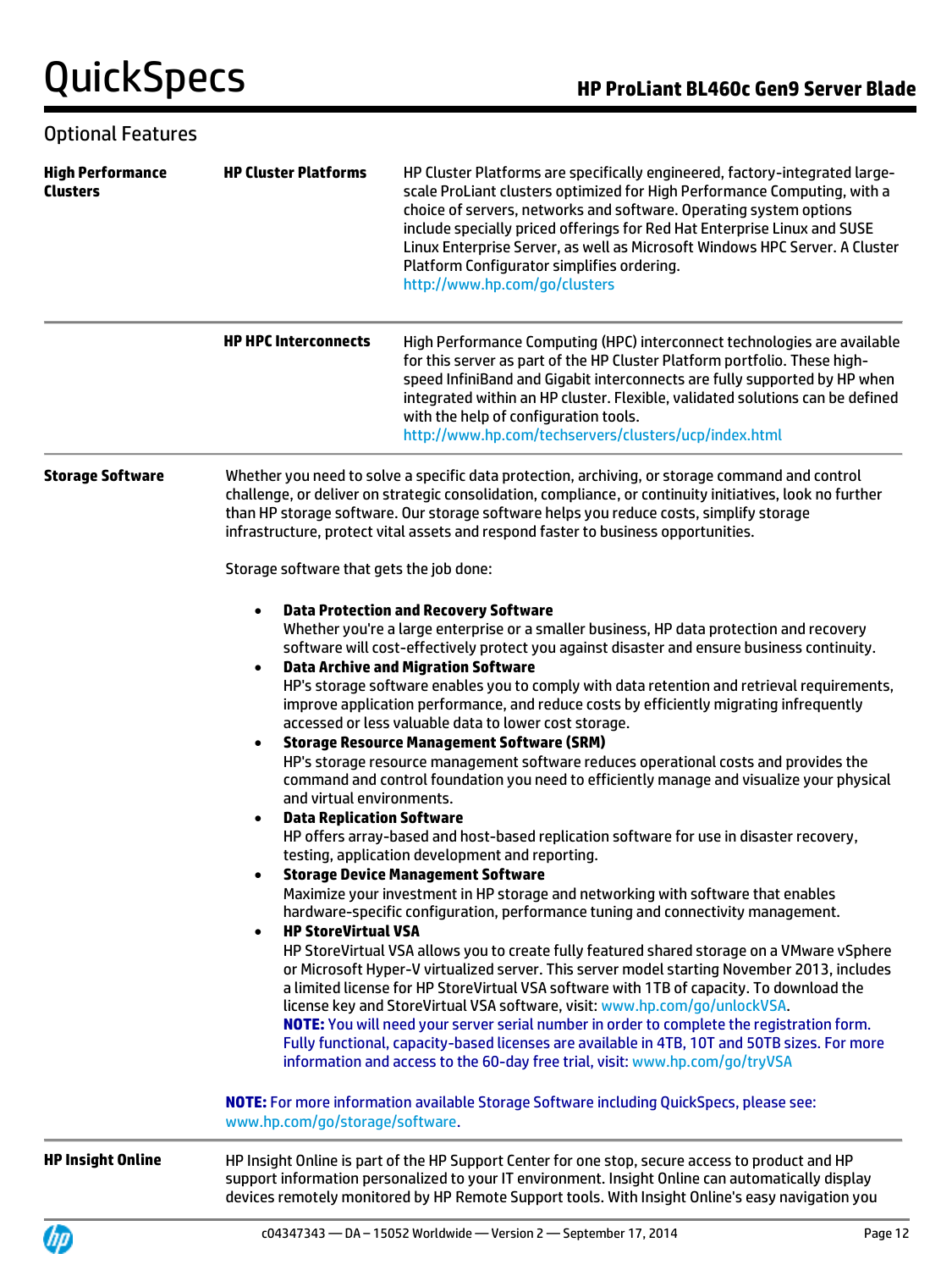## Optional Features

|                                                                       | can efficiently track your IT support contracts and device status from anywhere and at anytime.<br>http://www.hp.com/go/insightonline                                                                                                                                                                                                                                                                                                                                                                                                      |  |  |
|-----------------------------------------------------------------------|--------------------------------------------------------------------------------------------------------------------------------------------------------------------------------------------------------------------------------------------------------------------------------------------------------------------------------------------------------------------------------------------------------------------------------------------------------------------------------------------------------------------------------------------|--|--|
| <b>Get connected to HP</b>                                            | To get the most from your investment in HP Servers, get connected to HP using our innovative remote<br>support technology which provides system health monitoring, pre-failure alert notification and more.<br>For details, visit www.hp.com/services/getconnected                                                                                                                                                                                                                                                                         |  |  |
| <b>Expansion Blade</b><br><b>Support</b>                              | Supports one (1) optional tape blade.                                                                                                                                                                                                                                                                                                                                                                                                                                                                                                      |  |  |
| <b>Factory Express</b><br><b>Portfolio for Servers</b><br>and Storage | HP Factory Express offers configuration, customization, integration and deployment services for HP<br>servers and storage products. Customers can choose how their factory solutions are built, tested,<br>integrated, shipped and deployed.                                                                                                                                                                                                                                                                                               |  |  |
|                                                                       | Factory Express offers service packages for simple configuration, racking, installation, complex<br>configuration and design services as well as individual factory services, such as image loading, asset<br>tagging, and custom packaging. HP products supported through Factory Express include a wide array<br>of servers and storage: HP Integrity, HP ProLiant, HP ProLiant Server Blades, HP BladeSystem, HP<br>9000 servers as well as the MSAxxxx, VA7xxx, EVA, XP, rackable tape libraries and configurable<br>network switches. |  |  |
|                                                                       | For more information on Factory Express services on your specific server model please contact your<br>sales representative or go to: http://www.hp.com/go/factory-express.html                                                                                                                                                                                                                                                                                                                                                             |  |  |
| <b>HP Simple</b><br>Configurator                                      | SCE is a guided self-service tool to help sales and non-technical people provide customers with initial<br>configurations in 3 to 5 minutes. You may then send the configuration on for configuration help, or use<br>in your existing ordering processes. If you require "custom" rack configuration or configuration for<br>products not available in SCE, please contact HP's Customer Business Center or an Authorized Partner<br>for assistance. http://www.hp.com/products/configurator                                              |  |  |

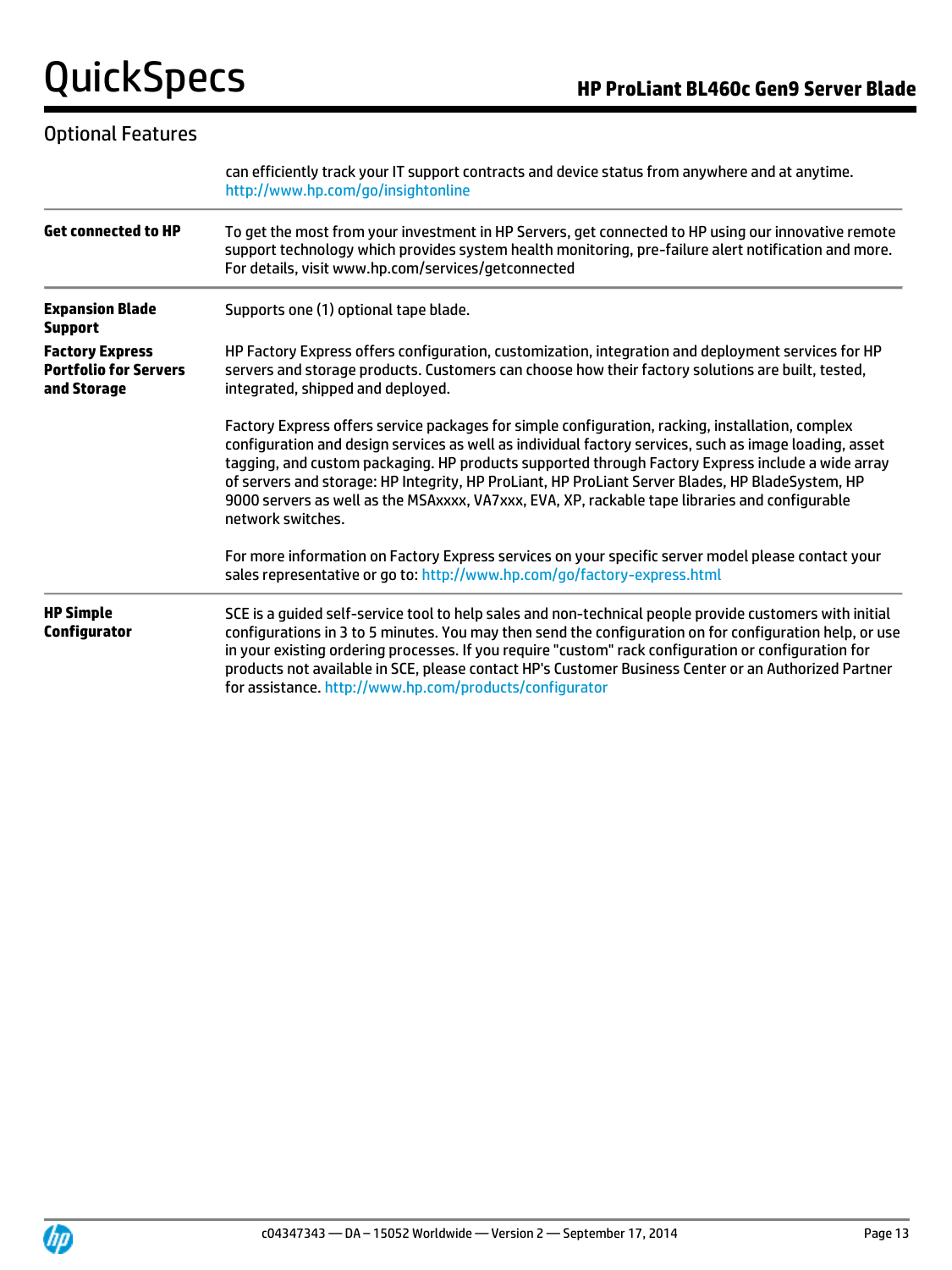## Recommended Support Services for BL460

| <b>Service and Support</b>                | <b>HP Technology Services for BladeSystem</b><br>HP Technology Services delivers confidence, reduces risk and helps customers realize agility and<br>stability. Connect to HP to help prevent problems and solve issues faster. Our support technology<br>lets you to tap into the knowledge of millions of devices and thousands of experts to stay informed<br>and in control, anywhere, any time.<br>Protect your business beyond warranty with HP Care Pack Services                                                                                                                                                                                                                                                                                                                                                                                                                                                                                                                                                                                                                                                                        |
|-------------------------------------------|-------------------------------------------------------------------------------------------------------------------------------------------------------------------------------------------------------------------------------------------------------------------------------------------------------------------------------------------------------------------------------------------------------------------------------------------------------------------------------------------------------------------------------------------------------------------------------------------------------------------------------------------------------------------------------------------------------------------------------------------------------------------------------------------------------------------------------------------------------------------------------------------------------------------------------------------------------------------------------------------------------------------------------------------------------------------------------------------------------------------------------------------------|
|                                           | HP Care Pack Services enable you to order the right service level, length of coverage and response<br>time as you purchase your new server, giving you full entitlement for the term you select.                                                                                                                                                                                                                                                                                                                                                                                                                                                                                                                                                                                                                                                                                                                                                                                                                                                                                                                                                |
| <b>Optimized Support</b>                  | HP Proactive Care Advanced - 24x7 coverage, three year Care Pack Service                                                                                                                                                                                                                                                                                                                                                                                                                                                                                                                                                                                                                                                                                                                                                                                                                                                                                                                                                                                                                                                                        |
| recommendation                            | Achieve a higher return on your product investment with the personal attention from a locally<br>assigned Account Support Manager who delivers recommendations designed to improve availability<br>and performance. Leverage your system's ability to connect to HP for automated problem detection<br>and rapid critical event management to increase stability and reduce unplanned downtime. This<br>recommendation provides 24x7 coverage with four-hour response for hardware and two-hour<br>callback for supported software. Collaborative call management comes with Proactive Care<br>Advanced or you may choose full support from HP where we own all cases through to resolution.<br>HP is a leading provider of support services for most operating systems used on HP BladeSystem<br>with long, successful partnerships with vendors such as Microsoft, Red Hat, VMware, SUSE and<br>others. Purchasing software support from HP simplifies troubleshooting and shortens time to<br>resolution with one call for hardware or software questions.<br>http://h20195.www2.hp.com/V2/GetDocument.aspx?docname=4AA5-3259ENW&cc=us&lc=en |
|                                           | <b>HP ProLiant Blade Server Hardware Installation</b><br>This easy-to-buy, easy-to-use HP Care Pack service helps ensure your new HP BladeSystem<br>hardware is installed smoothly, efficiently and with minimal disruption to your IT and business<br>operations.                                                                                                                                                                                                                                                                                                                                                                                                                                                                                                                                                                                                                                                                                                                                                                                                                                                                              |
| <b>Standard Support</b><br>recommendation | www.hp.com/services/bladesystemservices<br>HP Proactive Care - 24x7 coverage, three year Care Pack Service<br>This service helps prevent problems and stabilize IT by utilizing secure, real-time, predictive<br>analytics and proactive consultations when your products are connected to HP. It combines three<br>years' proactive reporting and advice with 24x7 four hour response coverage and enhanced<br>escalation management. It also includes collaborative call management with two hour call back on<br>software questions to reduce troubleshooting on hardware and industry leading software.                                                                                                                                                                                                                                                                                                                                                                                                                                                                                                                                     |
|                                           | http://h20195.www2.hp.com/v2/GetPDF.aspx/4AA3-8855ENW.pdf                                                                                                                                                                                                                                                                                                                                                                                                                                                                                                                                                                                                                                                                                                                                                                                                                                                                                                                                                                                                                                                                                       |
|                                           | <b>HP ProLiant Blade Server Hardware Installation</b><br>Same as in Optimized support recommendation                                                                                                                                                                                                                                                                                                                                                                                                                                                                                                                                                                                                                                                                                                                                                                                                                                                                                                                                                                                                                                            |
|                                           | www.hp.com/services/bladesystemservices                                                                                                                                                                                                                                                                                                                                                                                                                                                                                                                                                                                                                                                                                                                                                                                                                                                                                                                                                                                                                                                                                                         |
| <b>Related Services</b>                   | <b>Data Center Platform Consulting Services</b><br>Choose HP Technology Services Consulting to modernize and migrate your key systems. These<br>services help fine tune your data center to improve security, management and efficiency across IT<br>infrastructure, operations, and facilities and prepare you for the new style of IT. HP understands the<br>needs of the data center of the future and will serve as your guide for the journey.                                                                                                                                                                                                                                                                                                                                                                                                                                                                                                                                                                                                                                                                                             |
|                                           | www.hp.com/services/consulting                                                                                                                                                                                                                                                                                                                                                                                                                                                                                                                                                                                                                                                                                                                                                                                                                                                                                                                                                                                                                                                                                                                  |
|                                           | <b>Data Privacy Services</b><br>Protect your data through better media management. HP Data privacy services help manage and                                                                                                                                                                                                                                                                                                                                                                                                                                                                                                                                                                                                                                                                                                                                                                                                                                                                                                                                                                                                                     |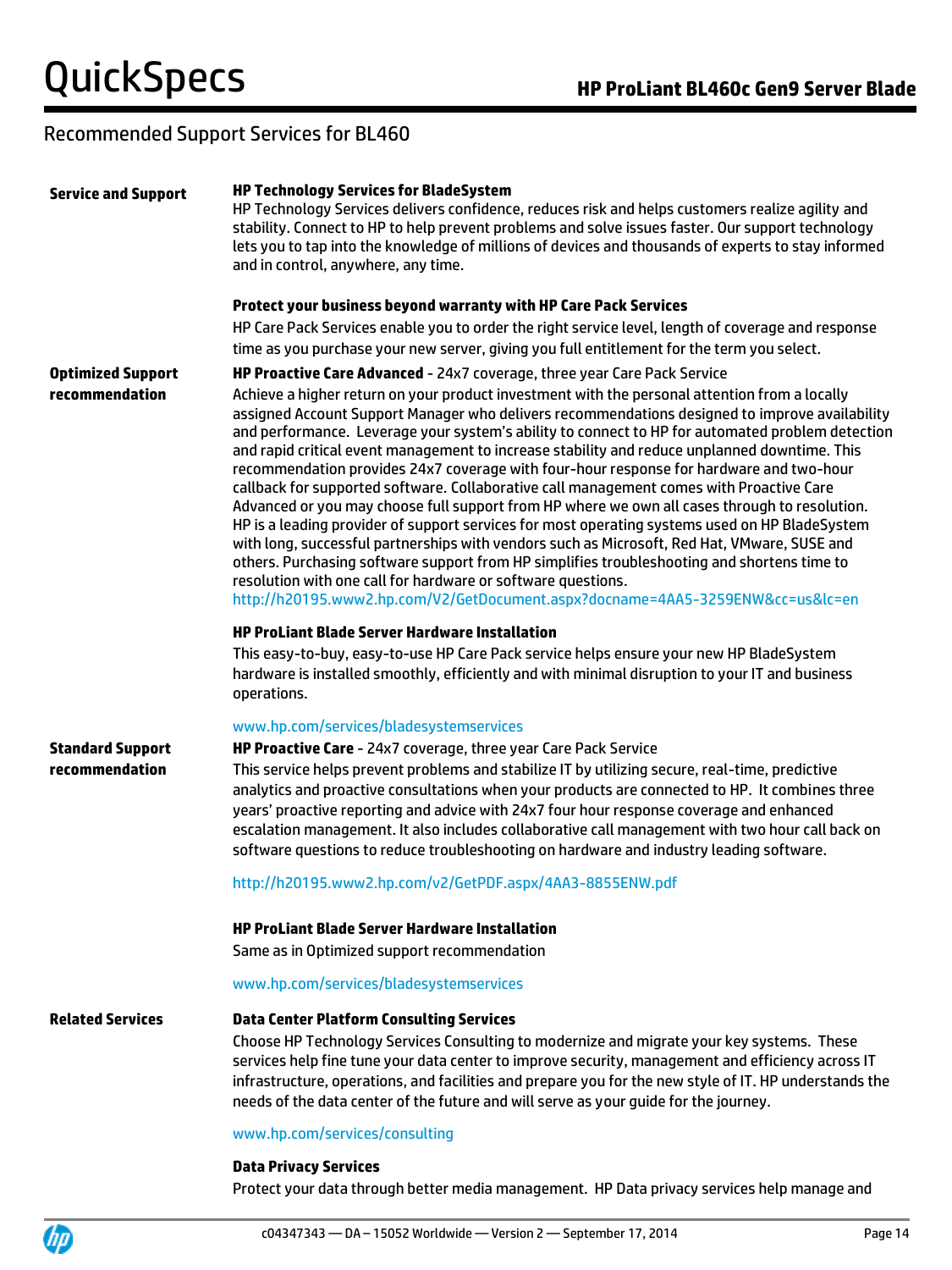## Recommended Support Services for BL460

protect sensitive data to reduce the risk of unauthorized access to private information and help meet compliance requirements. Our retention services allow you to keep drives and other devices upon failure with Defective Media Retention and Comprehensive Defective Material Retention, our removal services provide convenient data sanitization and our recovery services allow you to safely retire IT assets and capture any remaining value from the hardware.

### [www.hp.com/services/dataprivacy](http://www.hp.com/services/dataprivacy)

### **Factory Express for Servers and storage**

HP Factory Express offers configuration, customization, integration and deployment services for HP servers and storage products. Choose how your factory solutions are built, tested, integrated, shipped and deployed.

### <http://www.hp.com/go/factory-express>

### **Additional hardware Installation services for HP BladeSystem**

In addition to hardware installation of your Blade server, HP offers installation and startup services for your BladeSystem and Network infrastructure.

### [www.hp.com/services/bladesystemservices](http://www.hp.com/services/bladesystemservices)

### **HP Foundation Care**

HP Foundation Care provides hardware and software support, enabling faster resolution of problems on HP and third party products**.** Standard service levels have been simplified, making it even easier for you to determine the right level of coverage for your SLA and budgetary requirements.

### [www.hp.com/services/foundationcare](http://www.hp.com/services/foundationcare)

**Parts and Materials** HP will provide HP-supported replacement parts and materials necessary to maintain the covered hardware product in operating condition, including parts and materials for available and recommended engineering improvements.

> Parts and components that have reached their maximum supported lifetime and/or the maximum usage limitations as set forth in the manufacturer's operating manual, product quick-specs, or the technical product data sheet will not be provided, repaired, or replaced as part of these services.

The defective media retention service feature option applies only to Disk or eligible SSD/Flash Drives replaced by HP due to malfunction.

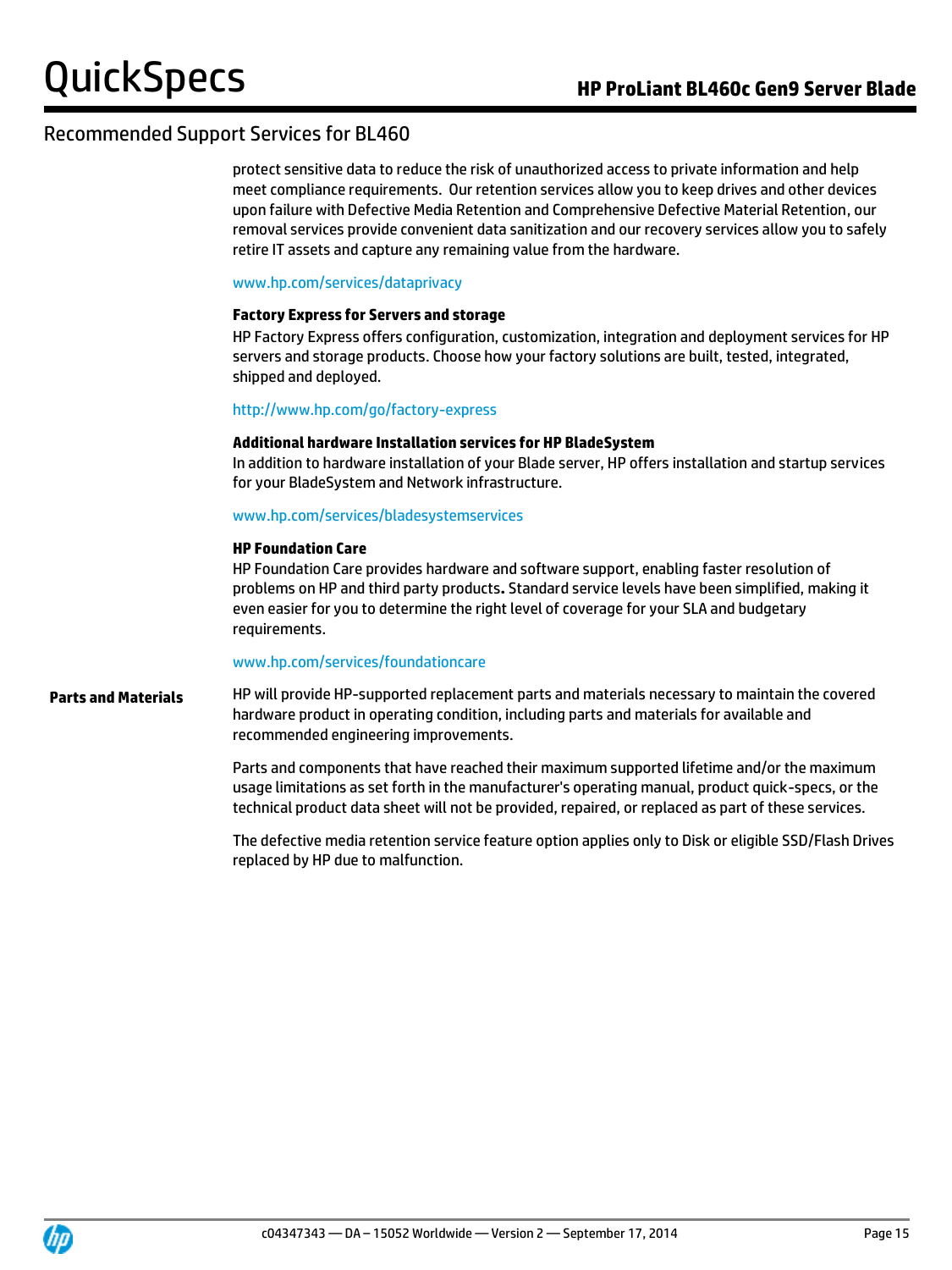## Models

**NOTE:** For the Standard Features shipped in the "Factory Integrated Models", please see the "Configuration Information - Factory Integrated Models" section.

**NOTE:** Pre-configured models ship with the configurations below. Options can be selected from the Core or Additional options section of this QuickSpecs.

**NOTE:** HP does not allow factory integration of options into pre-configured models. Any additional options purchased will be shipped separately.

**NOTE:** If you desire a custom configuration please see "Configuration Information - Factory Integrated Models" section of this QuickSpecs.

**NOTE:** All Pre-configured Models come populated with some hard drive blanks installed.

**NOTE:** Not all models are available in all regions. Check with your local country HP offices for availability.

| E5-2600 v3 series Processors                          |                           |                                                                                                                     |
|-------------------------------------------------------|---------------------------|---------------------------------------------------------------------------------------------------------------------|
| <b>HP ProLiant BL460c Gen9</b><br>E5-2609v3 1P 16GB-R | Processor(s)              | (1) Intel® Xeon® E5-2609 v3 (1.9GHz/6-core/15MB/6.4GT-s<br>QPI/85W, DDR4-1600)                                      |
| <b>H244br Entry Server</b>                            | <b>Cache Memory</b>       | 15MB (1x15MB) Level 3 cache                                                                                         |
| 727026-B21                                            | <b>Memory</b>             | 16GB (2x 8GB) PC4-2133P-R (DDR4-2133) Registered DIMMS<br>at 1.2V)<br><b>NOTE: Total of 16 DIMM slots.</b>          |
|                                                       | <b>Network Controller</b> | HP FlexFabric 10Gb 2-port 536FLB FlexibleLOM                                                                        |
|                                                       | <b>Storage Controller</b> | HP Smart HBA H244br Controller with RAID 0,1                                                                        |
|                                                       | <b>Hard Drive</b>         | None ship standard<br>Supports up to two (2) HP hot-plug SFF SAS/SATA/SDD drives                                    |
|                                                       | <b>Internal Storage</b>   | SAS: 2.4TB; SATA: 2.0TB; SAS SSD: 3.2TB; SATA SSD: 1.6TB                                                            |
|                                                       | <b>Optical Drive Bay</b>  | None                                                                                                                |
|                                                       | <b>Expansion Slots</b>    | 2 standard - Slot 1 supports Type A mezzanine Cards. Slot 2<br>supports Type A and Type B mezzanine cards.          |
|                                                       | <b>Management</b>         | HP iLO Management (standard)                                                                                        |
|                                                       |                           | Optional: HP OneView or HP Insight Control                                                                          |
|                                                       | <b>Form Factor</b>        | Up to eight (8) half-height blades supported in the HP<br>BladeSystem c3000 Enclosure                               |
|                                                       |                           | Up to sixteen (16) half-height blades supported in HP<br>BladeSystem c7000 Enclosure                                |
|                                                       | Warranty                  | Server warranty includes 3-year Parts, 3-year Labor, 3-year<br>on-site support.                                     |
| <b>HP ProLiant BL460c Gen9</b><br>E5-2620v3 1P 16GB-R | Processor(s)              | (1) Intel <sup>®</sup> Xeon <sup>®</sup> E5-2620 v3 (2.40GHz/6-core/15MB/8.0GT-s<br>QPI/85W, DDR4-1866, HT, Turbo2) |
| <b>H244br Entry Server</b><br>727027-B21              | <b>Cache Memory</b>       | 15MB (1x15MB) Level 3 cache                                                                                         |
|                                                       | <b>Memory</b>             | 16GB (2x 8GB) PC4-2133P-R (DDR4-2133) Registered DIMMS<br>at 1.2V)<br><b>NOTE:</b> Total of 16 DIMM slots.          |
|                                                       | <b>Network Controller</b> | HP FlexFabric 10Gb 2-port 536FLB FlexibleLOM                                                                        |
|                                                       | <b>Storage Controller</b> | HP Smart HBA H244br Controller with RAID 0,1                                                                        |
|                                                       | <b>Hard Drive</b>         | None ship standard<br>Supports up to two (2) HP hot-plug SFF SAS/SATA/SDD drives                                    |
|                                                       | <b>Internal Storage</b>   | SAS: 2.4TB; SATA: 2.0TB; SAS SSD: 3.2TB; SATA SSD: 1.6TB                                                            |
|                                                       | <b>Optical Drive Bay</b>  | None                                                                                                                |

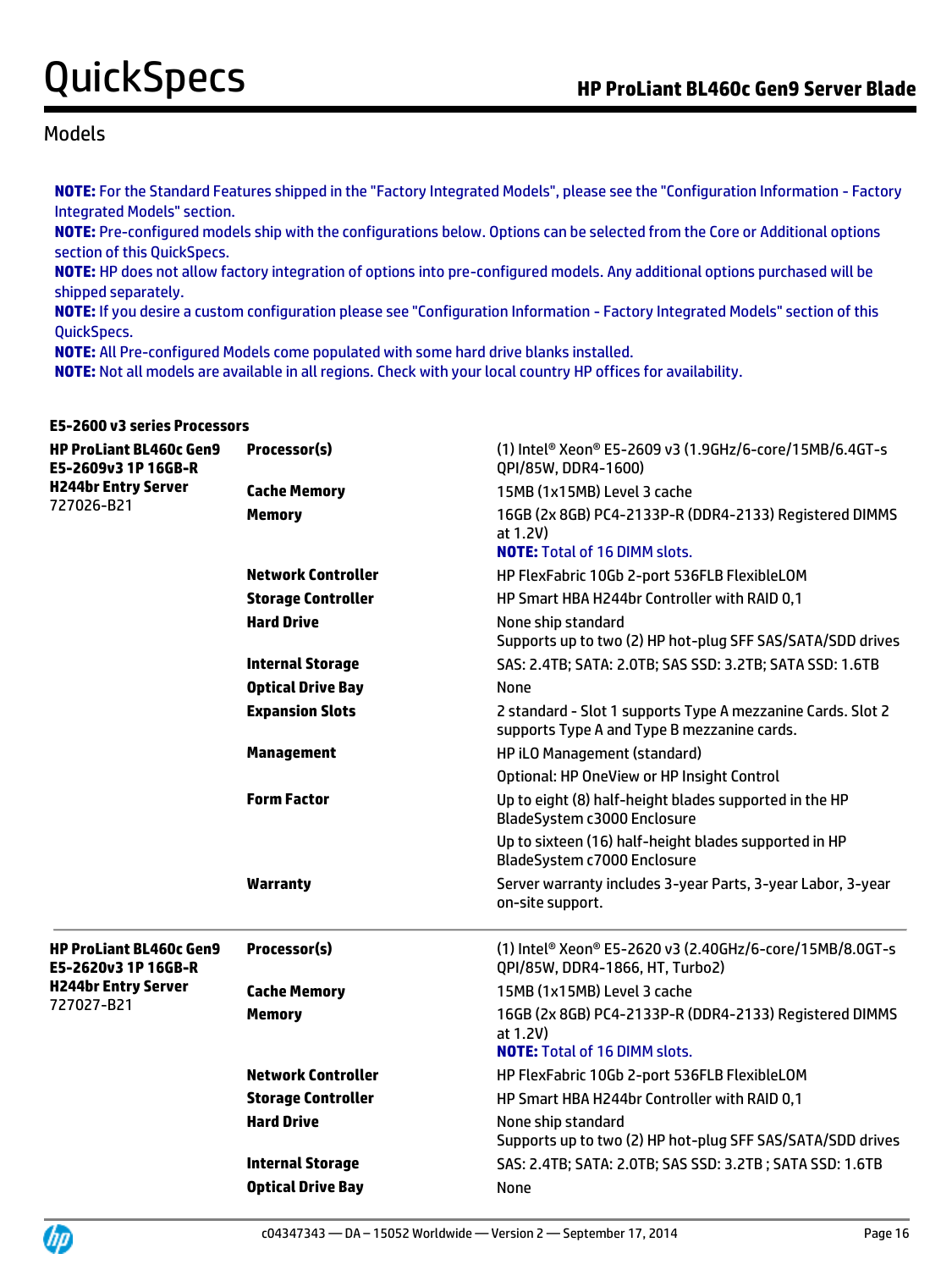## Models

|                                                       | <b>Expansion Slots</b>    | 2 standard - Slot 1 supports Type A mezzanine Cards. Slot 2<br>supports Type A and Type B mezzanine cards.                                                 |
|-------------------------------------------------------|---------------------------|------------------------------------------------------------------------------------------------------------------------------------------------------------|
|                                                       | <b>Management</b>         | HP iLO Management (standard)                                                                                                                               |
|                                                       |                           | Optional: HP OneView or HP Insight Control                                                                                                                 |
|                                                       | <b>Form Factor</b>        | Up to eight (8) half-height blades supported in the HP<br>BladeSystem c3000 Enclosure                                                                      |
|                                                       |                           | Up to sixteen (16) half-height blades supported in HP<br>BladeSystem c7000 Enclosure                                                                       |
|                                                       | Warranty                  | Server warranty includes 3-year Parts, 3-year Labor, 3-year<br>on-site support.                                                                            |
| <b>HP ProLiant BL460c Gen9</b><br>E5-2640v3 1P 32GB-R | Processor(s)              | (1) Intel® Xeon® E5-2640 v3 (2.6GHz/8-core/20MB/8.0GT-s<br>QPI/95W, DDR4-1866, HT, Turbo2)                                                                 |
| <b>P244br Base Server</b>                             | <b>Cache Memory</b>       | 20MB (1x20MB) Level 3 cache                                                                                                                                |
| 727028-B21                                            | <b>Memory</b>             | 32GB (2x 16GB) PC4-2133P-R (DDR4-1866 Registered DIMMs<br>at 1.2V)<br><b>NOTE:</b> Total of 16 DIMM slots. Only eight (8) usable with single<br>processor. |
|                                                       | <b>Network Controller</b> | HP FlexFabric 10Gb 2-port 536FLB FlexibleLOM                                                                                                               |
|                                                       | <b>Storage Controller</b> | HP Smart Array P244br Controller with 1GB FBWC RAID 0,1                                                                                                    |
|                                                       | <b>Hard Drive</b>         | None ship standard<br>Supports up to two (2) HP hot-plug SFF SAS/SATA/SDD drives                                                                           |
|                                                       | <b>Internal Storage</b>   | SAS: 2.4TB; SATA: 2.0TB; SAS SSD: 3.2TB; SATA SSD: 1.6TB                                                                                                   |
|                                                       | <b>Optical Drive Bay</b>  | None                                                                                                                                                       |
|                                                       | <b>Expansion Slots</b>    | 2 standard - Slot 1 supports Type A mezzanine Cards. Slot 2<br>supports Type A and Type B mezzanine cards.                                                 |
|                                                       | <b>Management</b>         | HP iLO Management (standard)                                                                                                                               |
|                                                       |                           | Optional: HP OneView or HP Insight Control                                                                                                                 |
|                                                       | <b>Form Factor</b>        | Up to eight (8) half-height blades supported in the HP<br>BladeSystem c3000 Enclosure                                                                      |
|                                                       |                           | Up to sixteen (16) half-height blades supported in HP<br>BladeSystem c7000 Enclosure                                                                       |
|                                                       | <b>Warranty</b>           | Server warranty includes 3-year Parts, 3-year Labor, 3-year<br>on-site support.                                                                            |
| <b>HP ProLiant BL460c Gen9</b><br>E5-2650v3 1P 32GB-R | Processor(s)              | (1) Intel <sup>®</sup> Xeon <sup>®</sup> E5-2650 v3 (2.3GHz/10-core/25MB/9.6GT-s<br>QPI/105W, DDR4-2133, HT, Turbo2)                                       |
| <b>P244br Base Server</b><br>727029-B21               | <b>Cache Memory</b>       | 25MB (1x25MB) Level 3 cache                                                                                                                                |
|                                                       | <b>Memory</b>             | 32GB (2x 16GB) PC4-2133P-R (DDR4-2133 Registered DIMMs<br>at 1.2V)<br><b>NOTE:</b> Total of 16 DIMM slots. Only eight (8) usable with single               |
|                                                       | <b>Network Controller</b> | processor.<br>HP FlexFabric 10Gb 2-port 536FLB FlexibleLOM                                                                                                 |
|                                                       | <b>Storage Controller</b> | HP Smart Array P244br Controller with 1GB FBWC RAID 0,1                                                                                                    |
|                                                       | <b>Hard Drive</b>         | None ship standard                                                                                                                                         |
|                                                       |                           | Supports up to two (2) HP hot-plug SFF SAS/SATA/SDD drives                                                                                                 |
|                                                       | <b>Internal Storage</b>   | SAS: 2.0TB; SATA: 2.0TB; SAS SSD: 3.2TB; SATA SSD: 1.6TB                                                                                                   |
|                                                       | <b>Optical Drive Bay</b>  | None                                                                                                                                                       |
|                                                       |                           |                                                                                                                                                            |

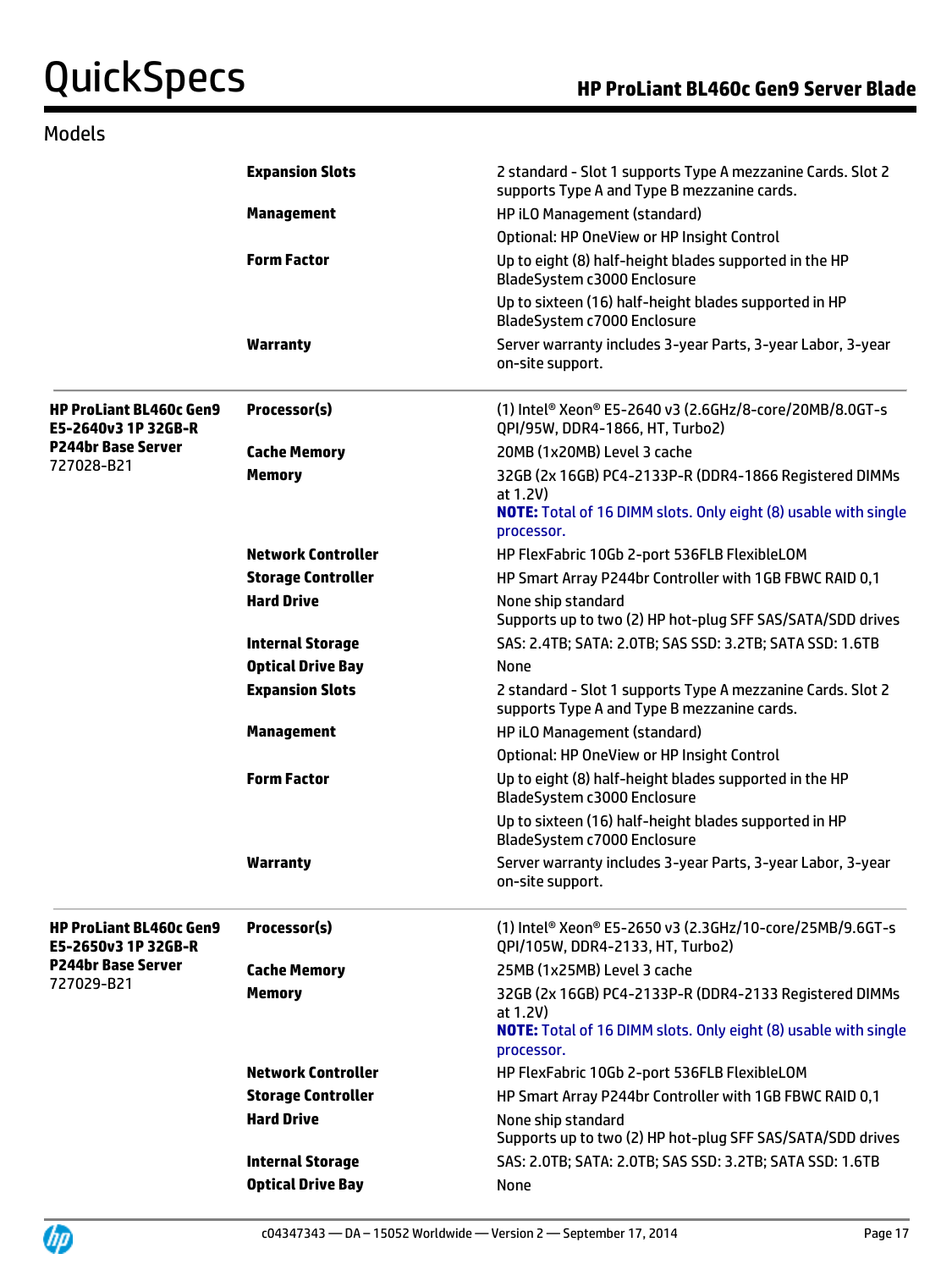## Models

|                                                        | <b>Expansion Slots</b>    | 2 standard - Slot 1 supports Type A mezzanine Cards. Slot 2<br>supports Type A and Type B mezzanine cards.                                                 |
|--------------------------------------------------------|---------------------------|------------------------------------------------------------------------------------------------------------------------------------------------------------|
|                                                        | <b>Management</b>         | HP iLO Management (standard)                                                                                                                               |
|                                                        |                           | Optional: HP OneView or HP Insight Control                                                                                                                 |
|                                                        | <b>Form Factor</b>        | Up to eight (8) half-height blades supported in the HP<br>BladeSystem c3000 Enclosure                                                                      |
|                                                        |                           | Up to sixteen (16) half-height blades supported in HP<br>BladeSystem c7000 Enclosure                                                                       |
|                                                        | <b>Warranty</b>           | Server warranty includes 3-year Parts, 3-year3-year Labor, 3-<br>year on-site support.                                                                     |
| <b>HP ProLiant BL460c Gen9</b><br>E5-2660v3 2P 64GB-R  | Processor(s)              | (2) Intel® Xeon® E5-2660 v3 (2.6GHz/10-core/25MB/9.6GT-s<br>QPI/105W, DDR4-2133, HT, Turbo2)                                                               |
| P244br Performance Server Cache Memory                 |                           | 25MB (1x25MB) Level 3 cache                                                                                                                                |
| 727030-B21                                             | <b>Memory</b>             | 64GB (4x 16GB) PC4-2133P-R (DDR4-2133 Registered DIMMs<br>at 1.2V)<br><b>NOTE:</b> Total of 16 DIMM slots. Only eight (8) usable with single<br>processor. |
|                                                        | <b>Network Controller</b> | HP FlexFabric 20Gb 2-port 650FLB FlexibleLOM                                                                                                               |
|                                                        | <b>Storage Controller</b> | HP Smart Array P244br Controller with 1GB FBWC RAID 0,1                                                                                                    |
|                                                        | <b>Hard Drive</b>         | None ship standard<br>Supports up to two (2) HP hot-plug SFF SAS/SATA/SDD drives                                                                           |
|                                                        | <b>Internal Storage</b>   | SAS: 2.0TB; SATA: 2.0TB; SAS SSD: 3.2TB; SATA SSD 1.6TB                                                                                                    |
|                                                        | <b>Optical Drive Bay</b>  | None                                                                                                                                                       |
|                                                        | <b>Expansion Slots</b>    | 2 standard - Slot 1 supports Type A mezzanine Cards. Slot 2<br>supports Type A and Type B mezzanine cards.                                                 |
|                                                        | <b>Management</b>         | HP iLO Management (standard)                                                                                                                               |
|                                                        |                           | Optional: HP OneView or HP Insight Control                                                                                                                 |
|                                                        | <b>Form Factor</b>        | Up to eight (8) half-height blades supported in the HP<br>BladeSystem c3000 Enclosure                                                                      |
|                                                        |                           | Up to sixteen (16) half-height blades supported in HP<br>BladeSystem c7000 Enclosure                                                                       |
|                                                        | <b>Warranty</b>           | Server warranty includes 3-year Parts, 3-year3-year Labor, 3-<br>year on-site support.                                                                     |
| <b>HP ProLiant BL460c Gen9</b><br>E5-2670v3 2P 128GB-L | Processor(s)              | (2) Intel® Xeon® E5-2670 v3 (2.3GHz/12-core/30MB/9.6GT-s<br>QPI/120W, DDR4-2133, HT, Turbo2)                                                               |
| <b>P244br Performance Server</b>                       | <b>Cache Memory</b>       | 30MB (1x130MB) Level 3 cache                                                                                                                               |
| 727031-B21                                             | <b>Memory</b>             | 128GB (4x 32GB) PC4-2133P-L (DDR4-2133) Registered<br>DIMMs at 1, 2V)                                                                                      |
|                                                        |                           | <b>NOTE:</b> Total of 16 DIMM slots. Only eight (8) usable with single<br>processor.                                                                       |
|                                                        | <b>Network Controller</b> | HP FlexFabric 20Gb 2-port 650FLB FlexibleLOM                                                                                                               |
|                                                        | <b>Storage Controller</b> | Smart Array P244br Controller with 1GB FBWC RAID 0,1                                                                                                       |
|                                                        | <b>Hard Drive</b>         | None ship standard<br>Supports up to two (2) HP hot-plug SFF SAS/SATA/SDD drives                                                                           |
|                                                        | <b>Internal Storage</b>   | SAS: 2.4TB; SATA: 2.0TB; SAS SSD: 3.2TB; SATA SSD: 1.6TB                                                                                                   |
|                                                        | <b>Optical Drive Bay</b>  | None                                                                                                                                                       |

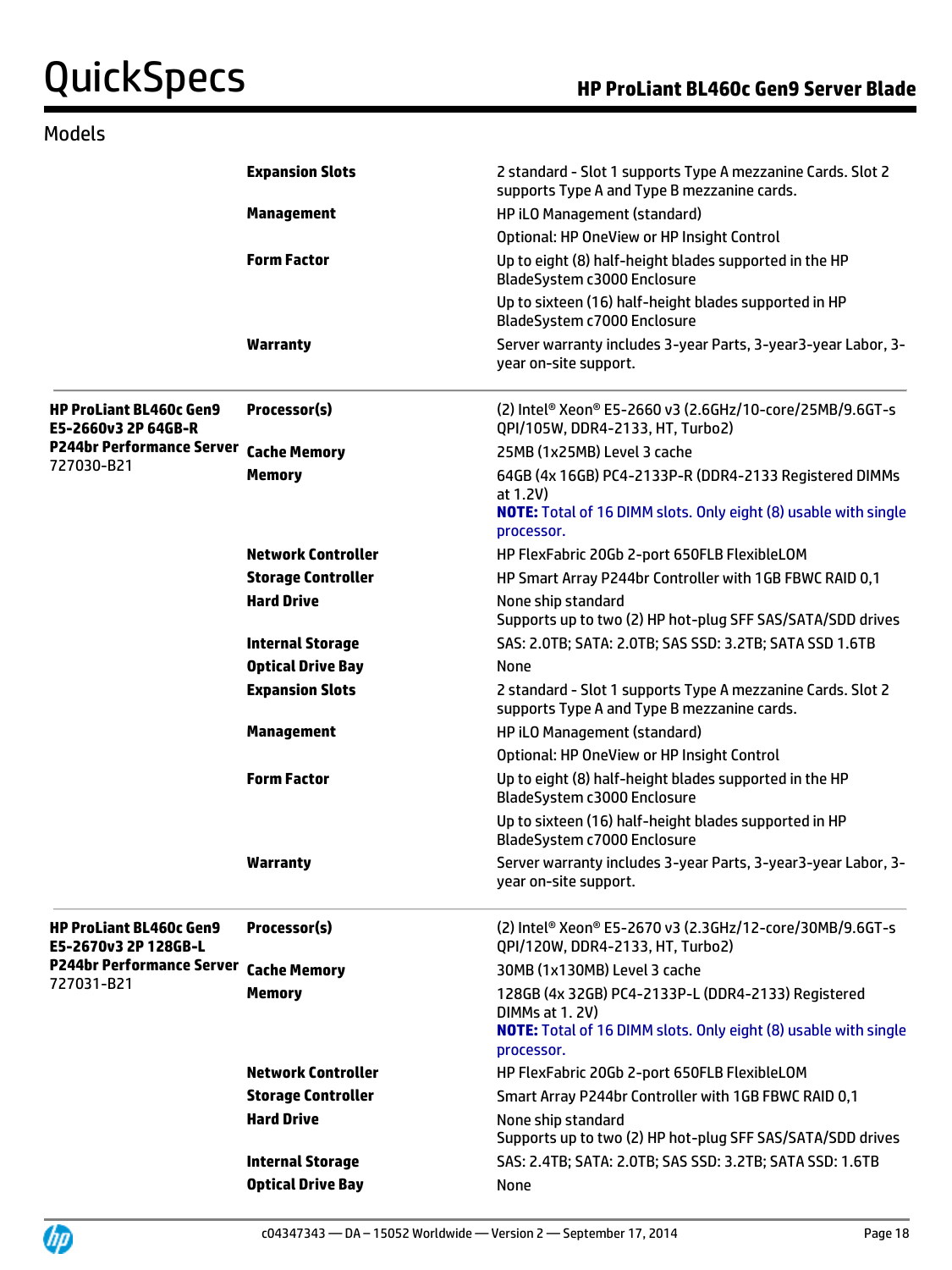## Models

| <b>Expansion Slots</b> | 2 standard - Slot 1 supports Type A mezzanine Cards. Slot 2<br>supports Type A and Type B mezzanine cards. |
|------------------------|------------------------------------------------------------------------------------------------------------|
| <b>Management</b>      | HP iLO Management (standard)                                                                               |
|                        | Optional: HP OneView or HP Insight Control                                                                 |
| <b>Form Factor</b>     | Up to eight (8) half-height blades supported in the HP<br>BladeSystem c3000 Enclosure                      |
|                        | Up to sixteen (16) half-height blades supported in HP<br>BladeSystem c7000 Enclosure                       |
| Warranty               | Server warranty includes 3-year3-year Parts, 3-year Labor, 3-<br>year on-site support.                     |

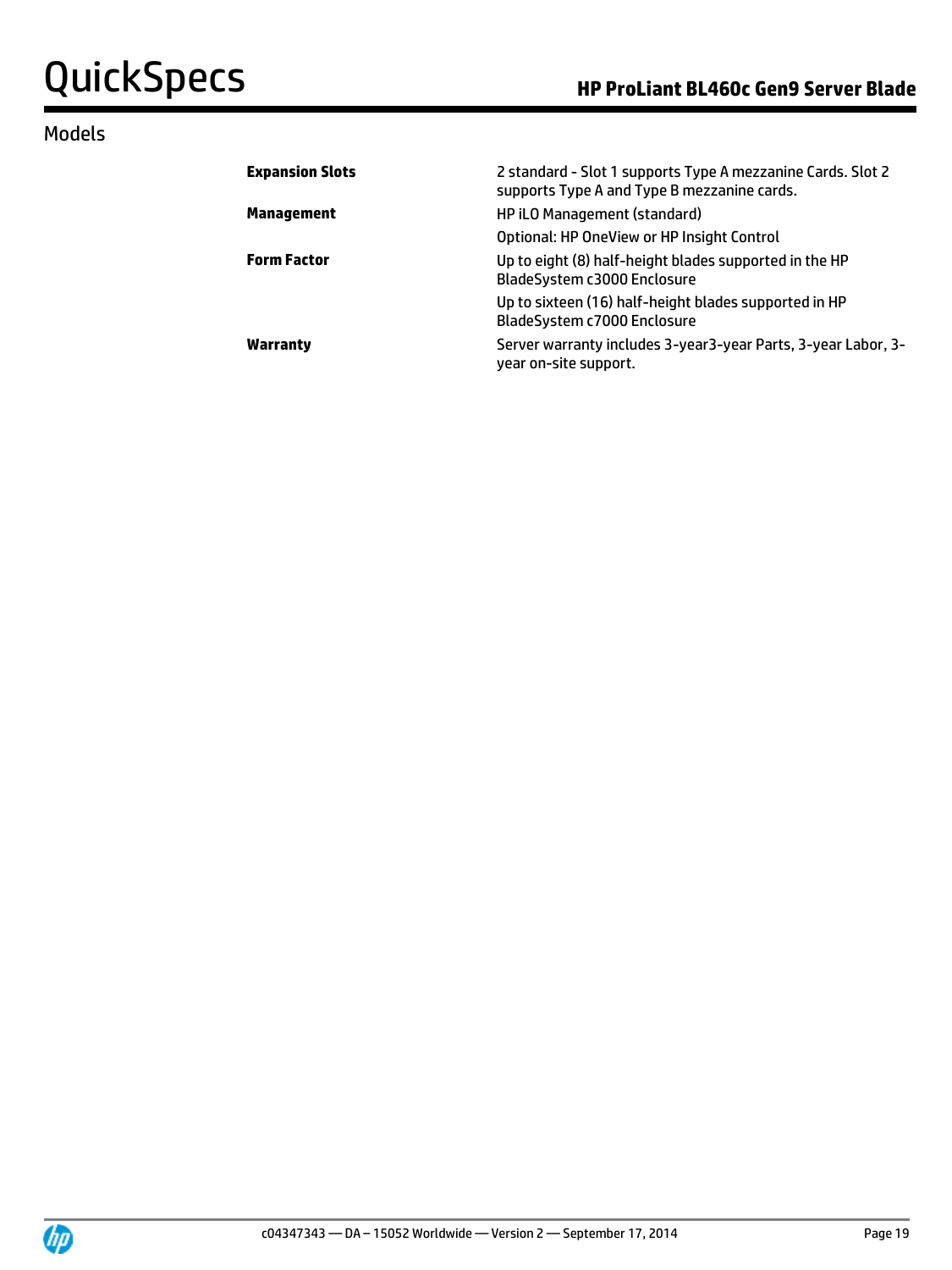**NOTE:** This section lists some of the steps required to configure a Factory Integrated Model (configure-to-order or CTO server). To ensure only valid configurations are ordered, HP recommends the use of an HP approved configurator. Contact your local sales representative for information on CTO product offerings and requirements.

**NOTE:** Configure-to-order server blades must start with a CTO Blade Server.

**NOTE:** FIO indicates that this option is only available as a factory installable option.

**NOTE:** All Factory Integrated Models will be populated with sufficient hard drive blanks based on the number of initial hard drives ordered with the server.

## **Step 1: Base Server Blade Configuration (Select a configurable Blade)**

**Models** HP ProLiant BL460c Gen9 E5-v3 10Gb/20Gb FlexibleLOM Configure-to-order Blade Server 727021-B21 **Configurable Models ship with:** One (1) FlexibleLOM connector providing a choice for one (1) of the supported 10Gb/20Gb FlexibleLOMs (see Step 2) Two (2) HP small form factor hot-plug SAS/SATA/ HDD or SSD hard drive bays Two (2) x16 PCIe I/O expansion slots (one Type A, one Type A/B) One (1) integrated USB connector and one (1) MicroSDHC connector One (1) TPM connector HP iLO Management (standard)

## **Step 2: Choose Required Options (one of the following from each list unless otherwise noted)**

**HP Processors NOTE:** All configure-to-order processor kits (i.e. xxxxxx-L21) contain one (1) processor. **NOTE:** If two processors are desired, select one xxxxxx-L21 here in Step 2 and one xxxxxx-B21 in Step 4.

### **E5-2600 v3 series Processors**

| HP BL460c Gen9 Intel® Xeon® E5-2690v3 (2.6GHz/12-core/30MB/135W) FIO Processor<br>Kit | 726987-L21 |
|---------------------------------------------------------------------------------------|------------|
| HP BL460c Gen9 Intel® Xeon® E5-2680v3 (2.5GHz/12-core/30MB/120W) FIO Processor<br>Kit | 726988-L21 |
| HP BL460c Gen9 Intel® Xeon® E5-2670v3 (2.3GHz/12-core/30MB/120W) FIO Processor<br>Kit | 726989-L21 |
| HP BL460c Gen9 Intel® Xeon® E5-2660v3 (2.6GHz/10-core/25MB/105W) FIO Processor<br>Kit | 726990-L21 |
| HP BL460c Gen9 Intel® Xeon® E5-2650v3 (2.3GHz/10-core/25MB/105W) FIO Processor<br>Kit | 726991-L21 |
| HP BL460c Gen9 Intel® Xeon® E5-2640v3 (2.6GHz/8-core/20MB/90W) FIO Processor Kit      | 726992-L21 |
| HP BL460c Gen9 Intel® Xeon® E5-2683v3 (2GHz/14-core/35MB/120W) FIO Processor Kit      | 726993-L21 |
| HP BL460c Gen9 Intel® Xeon® E5-2630v3 (2.4GHz/8-core/20MB/85W) FIO Processor Kit      | 726994-L21 |
| HP BL460c Gen9 Intel® Xeon® E5-2620v3 (2.4GHz/6-core/15MB/85W) FIO Processor Kit      | 726995-L21 |
| HP BL460c Gen9 Intel® Xeon® E5-2623v3 (3GHz/4-core/10MB/105W) FIO Processor Kit       | 726996-L21 |
| HP BL460c Gen9 Intel® Xeon® E5-2609v3 (1.9GHz/6-core/15MB/85W) FIO Processor Kit      | 726997-L21 |
| HP BL460c Gen9 Intel® Xeon® E5-2685v3 (2.6GHz/12-core/30MB/120W) FIO Processor<br>Kit | 726998-L21 |
| HP BL460c Gen9 Intel® Xeon® E5-2603v3 (1.6GHz/6-core/15MB/85W) FIO Processor Kit      | 726999-L21 |
| HP BL460c Gen9 Intel® Xeon® E5-2650Lv3 (1.8GHz/12-core/30MB/65W) FIO Processor<br>Kit | 727000-L21 |

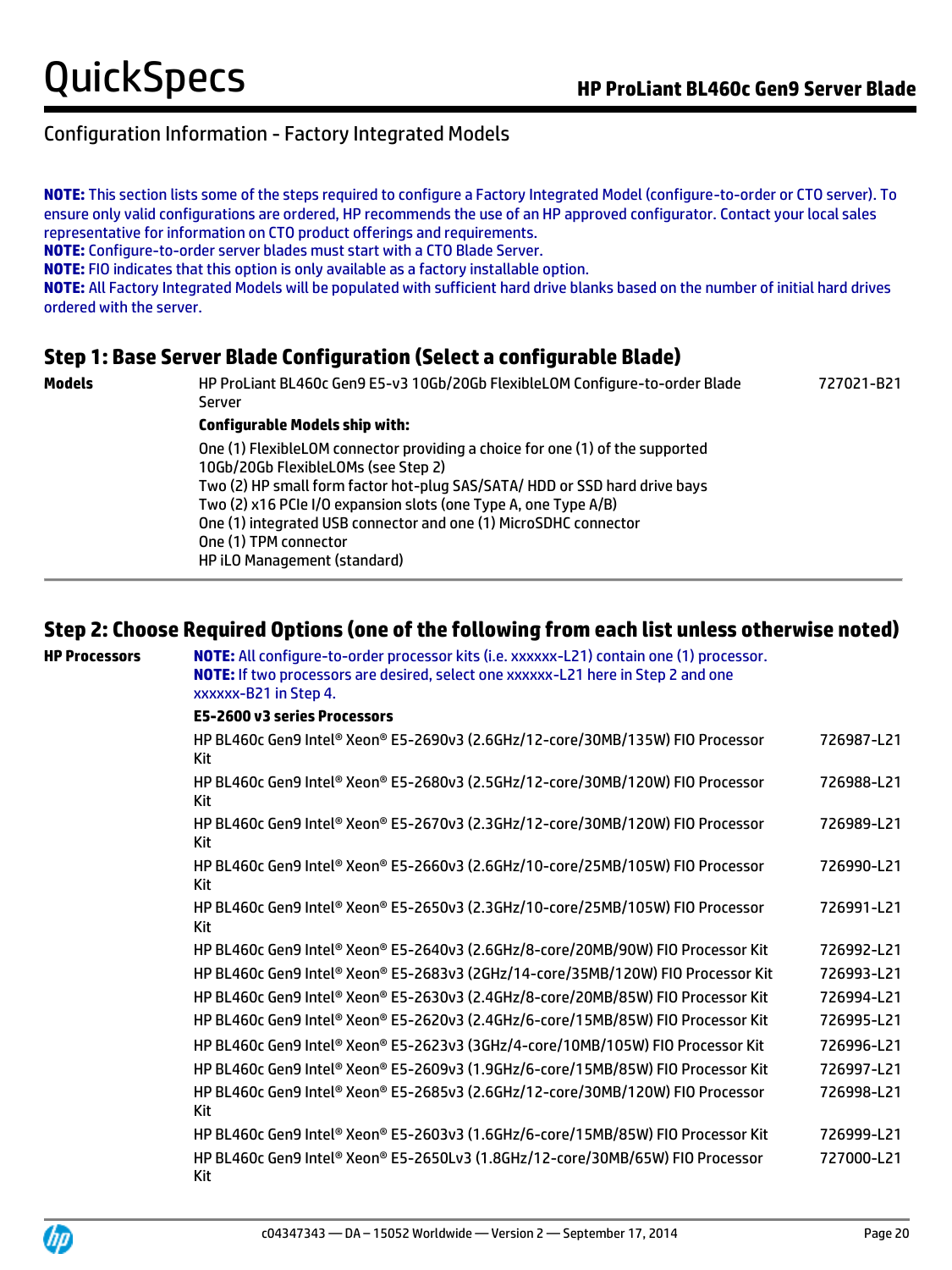| HP BL460c Gen9 Intel® Xeon® E5-2698v3 (2.3GHz/16-core/40MB/135W) FIO Processor<br>Kit                                                                                                           | 727001-L21 |
|-------------------------------------------------------------------------------------------------------------------------------------------------------------------------------------------------|------------|
| HP BL460c Gen9 Intel® Xeon® E5-2630Lv3 (1.8GHz/8-core/20MB/55W) FIO Processor Kit                                                                                                               | 727002-L21 |
| HP BL460c Gen9 Intel® Xeon® E5-2695v3 (2.3GHz/14-core/35MB/120W) FIO Processor<br>Kit                                                                                                           | 727003-L21 |
| HP BL460c Gen9 Intel® Xeon® E5-2637v3 (3.5GHz/4-core/15MB/135W) FIO Processor Kit                                                                                                               | 765268-L21 |
| HP BL460c Gen9 Intel® Xeon® E5-2697v3 (2.6GHz/14-core/35MB/145W) FIO Processor<br>Kit                                                                                                           | 767049-L21 |
| HP BL460c Gen9 Intel® Xeon® E5-2667v3 (3.2GHz/8-core/20MB/135W) FIO Processor Kit                                                                                                               | 773123-L21 |
| HP BL460c Gen9 Intel® Xeon® E5-2643v3 (3.4GHz/6-core/20MB/135W) FIO Processor Kit                                                                                                               | 773124-L21 |
| HP BL460c Gen9 Intel® Xeon® E5-2699v3 (2.3GHz/18-core/45MB/145W) FIO Processor<br>Kit                                                                                                           | 779795-L21 |
| NOTE: DIMM slots 4 and 5 are not accessible when either the E5-2699 v3, the E5-2697                                                                                                             |            |
| v3, the E5-2643 v3, the E5-2637 v3, or the E5-2667 v3 is used. In a 2 processor                                                                                                                 |            |
| configuration, there are twelve (12) total available DIMM slots.                                                                                                                                |            |
| NOTE: For the maximum supported memory speeds for each processor listed above,<br>please reference the 'Memory Speed by Processor Model' table in the Memory section of                         |            |
| the QuickSpecs.                                                                                                                                                                                 |            |
| <b>NOTE:</b> HT indicates that the processor model supports Intel® Hyper-Threading                                                                                                              |            |
| Technology.                                                                                                                                                                                     |            |
| NOTE: Turbo indicates the maximum potential frequency when using Intel® Turbo Boost                                                                                                             |            |
| Technology. The frequency boost increment is dependent on the processor SKU and the<br>number of active cores. In general, a higher boost increment is obtained when fewer<br>cores are active. |            |
| <b>NOTE:</b> DDR4 speed is the maximum memory speed of the processor. Actual memory                                                                                                             |            |
| speed may depend on the quantity and type of DIMMs installed.                                                                                                                                   |            |
| NOTE: Supports 1 or 2 processors. Mixing different processor models is not supported.                                                                                                           |            |
| NOTE: For the Intel® C610 Chipset E5-2600 v3 Series, the letter preceding the model<br>number indicates the Product Line (E3, E5, E7); 2600x, 2 = number of CPUs in a Node, 6 is                |            |
| socket/segment designation, 00 = Processor SKU, and x = L for low power SKUs.                                                                                                                   |            |
| NOTE: The BL460c Gen9 includes two I/O mezzanine expansion slots. A processor must                                                                                                              |            |
| be installed in processor slot 1 for access to the first mezzanine expansion slot                                                                                                               |            |
| (expansion slot 1). A processor must be installed in processor slot 2 for access to the                                                                                                         |            |
| second mezzanine expansion slot (expansion slot 2).                                                                                                                                             |            |
| <b>NOTE:</b> All processors within the server must be identical.<br><b>NOTE:</b> All processors support Intel® Hyper-Threading and Intel® Turbo Boost                                           |            |
| Technologies except the E5-2603 v3 and E5-2609 v3.                                                                                                                                              |            |
| <b>NOTE:</b> The letter "L" following the model number indicates denotes lower wattage.                                                                                                         |            |
| NOTE: The processor model as well as the memory configuration determines the                                                                                                                    |            |
| maximum speed memory can operate. Please see the see the "Memory" section later in<br>this document.                                                                                            |            |
| NOTE: HP memory from previous generation servers (DDR3) is not compatible with this                                                                                                             |            |
| server. HP SmartMemory is required to realize the memory performance improvements                                                                                                               |            |
| and enhanced functionality listed in this document for Gen9. For additional information,                                                                                                        |            |
| please see the HP SmartMemory QuickSpecs at:                                                                                                                                                    |            |
| http://www8.hp.com/h20195/v2/GetHTML.aspx?docname=c04111535<br>NOTE: LRDIMM and RDIMM are distinct memory technologies and cannot be mixed within                                               |            |
| a server.                                                                                                                                                                                       |            |
|                                                                                                                                                                                                 |            |
| NOTE: Depending on the memory configuration and processor model, the memory speed                                                                                                               |            |
| may run at 2133MHz, 1866MHz, or 1600MHz. Please see Memory Population Table or                                                                                                                  |            |

the Online Memory Configuration Tool at:



**HP Memory**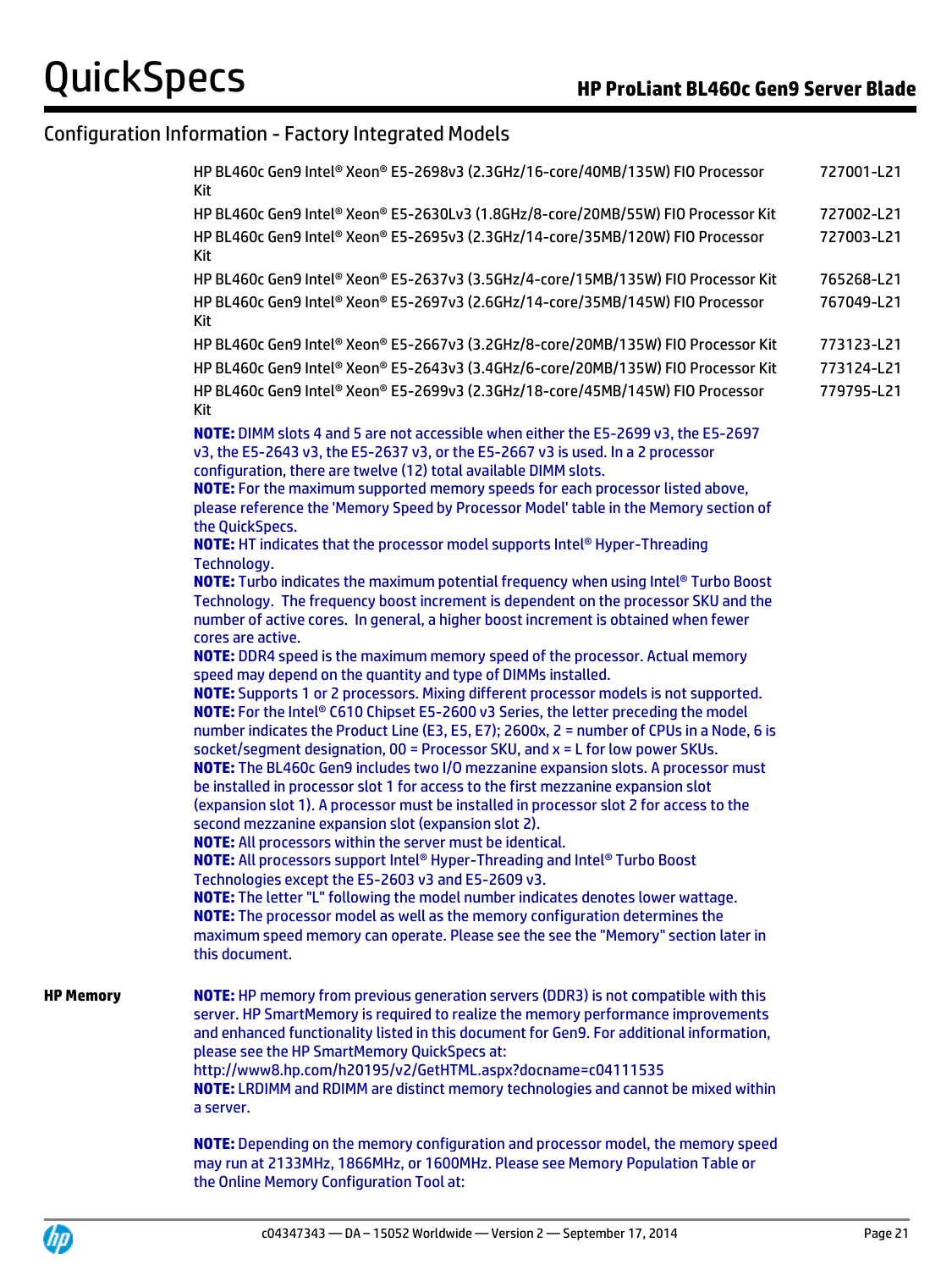| http://h22195.www2.hp.com/MemoryTool/Home/Legal |  |  |
|-------------------------------------------------|--|--|
|                                                 |  |  |

| <b>HP SmartMemory</b><br>Registered DIMMs (RDIMMs) - E5-2600 v3 series Processors<br>HP 8GB (1x8GB) Single Rank x4 DDR4-2133 CAS-15-15-15 Registered Memory Kit<br>HP 16GB (1x16GB) Dual Rank x4 DDR4-2133 CAS-15-15-15 Registered Memory Kit<br><b>Load Reduced DIMMs (LRDIMMs) - E5-2600 v3 series Processors</b><br>HP 32GB (1x32GB) Quad Rank x4 DDR4-2133 CAS-15-15-15 Load Reduced Memory Kit<br>NOTE: All DDR4 memory option kits consist of one DIMM per kit. For detailed memory<br>configuration rules and guidelines, please use the Online DDR4 Memory Configuration<br>Tool.<br>NOTE: Depending on the memory configuration and processor model, 2133MHz memory<br>may operate at a lower speed. Please see the see the "Memory" section later in this<br>document for details.<br>NOTE: For additional memory rules and guidelines, see the "Memory" section later in this<br>document.<br><b>NOTE:</b> For more information on ProLiant Energy Efficient Features, see:<br>www.hp.com/go/proliant-energy-efficient<br><b>HP Networking</b><br><b>FlexibleLOM Adapters</b><br><b>NOTE:</b> The server requires one (1) FlexibleLOM that is installed in the FlexibleLOM<br>connectors. All FlexibleLOMs are dual port: One port is routed to interconnect module<br>bay 1 and the other to bay 2.<br><b>20Gb FlexibleLOM Adapters</b><br>HP FlexFabric 20Gb 2-port 630FLB FIO Adapter<br>HP FlexFabric 20Gb 2-port 650FLB FIO Adapter<br><b>10Gb FlexibleLOM Adapters</b><br>HP FlexFabric 10Gb 2-port 536FLB FIO Adapter<br>HP Ethernet 10Gb 2-port 560FLB FIO Adapter<br><b>NOTE:</b> Please see the QuickSpecs for Technical Specifications and additional information:<br>www.hp.com/go/ProLiantNICs |  |            |
|------------------------------------------------------------------------------------------------------------------------------------------------------------------------------------------------------------------------------------------------------------------------------------------------------------------------------------------------------------------------------------------------------------------------------------------------------------------------------------------------------------------------------------------------------------------------------------------------------------------------------------------------------------------------------------------------------------------------------------------------------------------------------------------------------------------------------------------------------------------------------------------------------------------------------------------------------------------------------------------------------------------------------------------------------------------------------------------------------------------------------------------------------------------------------------------------------------------------------------------------------------------------------------------------------------------------------------------------------------------------------------------------------------------------------------------------------------------------------------------------------------------------------------------------------------------------------------------------------------------------------------------------------------------------------------------------------------------------|--|------------|
|                                                                                                                                                                                                                                                                                                                                                                                                                                                                                                                                                                                                                                                                                                                                                                                                                                                                                                                                                                                                                                                                                                                                                                                                                                                                                                                                                                                                                                                                                                                                                                                                                                                                                                                        |  |            |
|                                                                                                                                                                                                                                                                                                                                                                                                                                                                                                                                                                                                                                                                                                                                                                                                                                                                                                                                                                                                                                                                                                                                                                                                                                                                                                                                                                                                                                                                                                                                                                                                                                                                                                                        |  |            |
|                                                                                                                                                                                                                                                                                                                                                                                                                                                                                                                                                                                                                                                                                                                                                                                                                                                                                                                                                                                                                                                                                                                                                                                                                                                                                                                                                                                                                                                                                                                                                                                                                                                                                                                        |  | 726718-B21 |
|                                                                                                                                                                                                                                                                                                                                                                                                                                                                                                                                                                                                                                                                                                                                                                                                                                                                                                                                                                                                                                                                                                                                                                                                                                                                                                                                                                                                                                                                                                                                                                                                                                                                                                                        |  | 726719-B21 |
|                                                                                                                                                                                                                                                                                                                                                                                                                                                                                                                                                                                                                                                                                                                                                                                                                                                                                                                                                                                                                                                                                                                                                                                                                                                                                                                                                                                                                                                                                                                                                                                                                                                                                                                        |  |            |
|                                                                                                                                                                                                                                                                                                                                                                                                                                                                                                                                                                                                                                                                                                                                                                                                                                                                                                                                                                                                                                                                                                                                                                                                                                                                                                                                                                                                                                                                                                                                                                                                                                                                                                                        |  | 726722-B21 |
|                                                                                                                                                                                                                                                                                                                                                                                                                                                                                                                                                                                                                                                                                                                                                                                                                                                                                                                                                                                                                                                                                                                                                                                                                                                                                                                                                                                                                                                                                                                                                                                                                                                                                                                        |  |            |
|                                                                                                                                                                                                                                                                                                                                                                                                                                                                                                                                                                                                                                                                                                                                                                                                                                                                                                                                                                                                                                                                                                                                                                                                                                                                                                                                                                                                                                                                                                                                                                                                                                                                                                                        |  |            |
|                                                                                                                                                                                                                                                                                                                                                                                                                                                                                                                                                                                                                                                                                                                                                                                                                                                                                                                                                                                                                                                                                                                                                                                                                                                                                                                                                                                                                                                                                                                                                                                                                                                                                                                        |  |            |
|                                                                                                                                                                                                                                                                                                                                                                                                                                                                                                                                                                                                                                                                                                                                                                                                                                                                                                                                                                                                                                                                                                                                                                                                                                                                                                                                                                                                                                                                                                                                                                                                                                                                                                                        |  |            |
|                                                                                                                                                                                                                                                                                                                                                                                                                                                                                                                                                                                                                                                                                                                                                                                                                                                                                                                                                                                                                                                                                                                                                                                                                                                                                                                                                                                                                                                                                                                                                                                                                                                                                                                        |  |            |
|                                                                                                                                                                                                                                                                                                                                                                                                                                                                                                                                                                                                                                                                                                                                                                                                                                                                                                                                                                                                                                                                                                                                                                                                                                                                                                                                                                                                                                                                                                                                                                                                                                                                                                                        |  |            |
|                                                                                                                                                                                                                                                                                                                                                                                                                                                                                                                                                                                                                                                                                                                                                                                                                                                                                                                                                                                                                                                                                                                                                                                                                                                                                                                                                                                                                                                                                                                                                                                                                                                                                                                        |  |            |
|                                                                                                                                                                                                                                                                                                                                                                                                                                                                                                                                                                                                                                                                                                                                                                                                                                                                                                                                                                                                                                                                                                                                                                                                                                                                                                                                                                                                                                                                                                                                                                                                                                                                                                                        |  | 700066-B21 |
|                                                                                                                                                                                                                                                                                                                                                                                                                                                                                                                                                                                                                                                                                                                                                                                                                                                                                                                                                                                                                                                                                                                                                                                                                                                                                                                                                                                                                                                                                                                                                                                                                                                                                                                        |  | 700764-B21 |
|                                                                                                                                                                                                                                                                                                                                                                                                                                                                                                                                                                                                                                                                                                                                                                                                                                                                                                                                                                                                                                                                                                                                                                                                                                                                                                                                                                                                                                                                                                                                                                                                                                                                                                                        |  |            |
|                                                                                                                                                                                                                                                                                                                                                                                                                                                                                                                                                                                                                                                                                                                                                                                                                                                                                                                                                                                                                                                                                                                                                                                                                                                                                                                                                                                                                                                                                                                                                                                                                                                                                                                        |  | 766491-B21 |
|                                                                                                                                                                                                                                                                                                                                                                                                                                                                                                                                                                                                                                                                                                                                                                                                                                                                                                                                                                                                                                                                                                                                                                                                                                                                                                                                                                                                                                                                                                                                                                                                                                                                                                                        |  | 684214-B21 |
|                                                                                                                                                                                                                                                                                                                                                                                                                                                                                                                                                                                                                                                                                                                                                                                                                                                                                                                                                                                                                                                                                                                                                                                                                                                                                                                                                                                                                                                                                                                                                                                                                                                                                                                        |  |            |

## **Step 3: Choose Additional Factory Integration Options**

| <b>HP Insight Software</b>    | HP Insight Control including 1yr 24x7 Support ProLiant ML/DL/BL-bundle Single Server<br><b>FIO License</b>                                                                                                                                                                                                                                                                                                                                 | <b>C6N36A</b>            |
|-------------------------------|--------------------------------------------------------------------------------------------------------------------------------------------------------------------------------------------------------------------------------------------------------------------------------------------------------------------------------------------------------------------------------------------------------------------------------------------|--------------------------|
| Converged                     | HP OneView with iLO Advanced - Server hardware required on same purchase order                                                                                                                                                                                                                                                                                                                                                             |                          |
| Infrastructure                | HP OneView incl 3yr 24x7 Supp Bundle 1 Svr E-LTU                                                                                                                                                                                                                                                                                                                                                                                           | E5Y43AAE                 |
| Management<br><b>Software</b> | HP OneView for Blade Server incl 3yr 24x7 Supp FIO Bundle Physical 1 Svr Lic                                                                                                                                                                                                                                                                                                                                                               | F6Q89A                   |
|                               | HP OneView for Blade Server incl 3yr 24x7 Supp FIO Bundle 1 Svr E-LTU                                                                                                                                                                                                                                                                                                                                                                      | F6Q89AAE                 |
| <b>HP Storage</b>             | HP Smart Array P244br/1GB FBWC 12Gb 2-ports Int FIO SAS Controller                                                                                                                                                                                                                                                                                                                                                                         | 761871-B21               |
| <b>Controllers</b>            | <b>HP H244brSmart HBA Controller</b><br>HP FIO B140i RAID Enable Kit - BIOS Setting                                                                                                                                                                                                                                                                                                                                                        | 761878-B21<br>784308-B21 |
|                               | NOTE: The HP Smart Array B140i Controller (chipset SATA) comes standard with the HP<br>BL460c Gen9 10Gb/20Gb FLB CTO Blade<br>(727021-B21). If neither the HP Smart<br>Array P244br nor the HP H244br controllers are chosen, a SATA cable will be provided<br>to support SATA devices for the two internal drives. If RAID is required when using the<br>B140i, please choose 'HP FIO B140i RAID Enable Kit - BIOS Setting' (784308-B21). |                          |

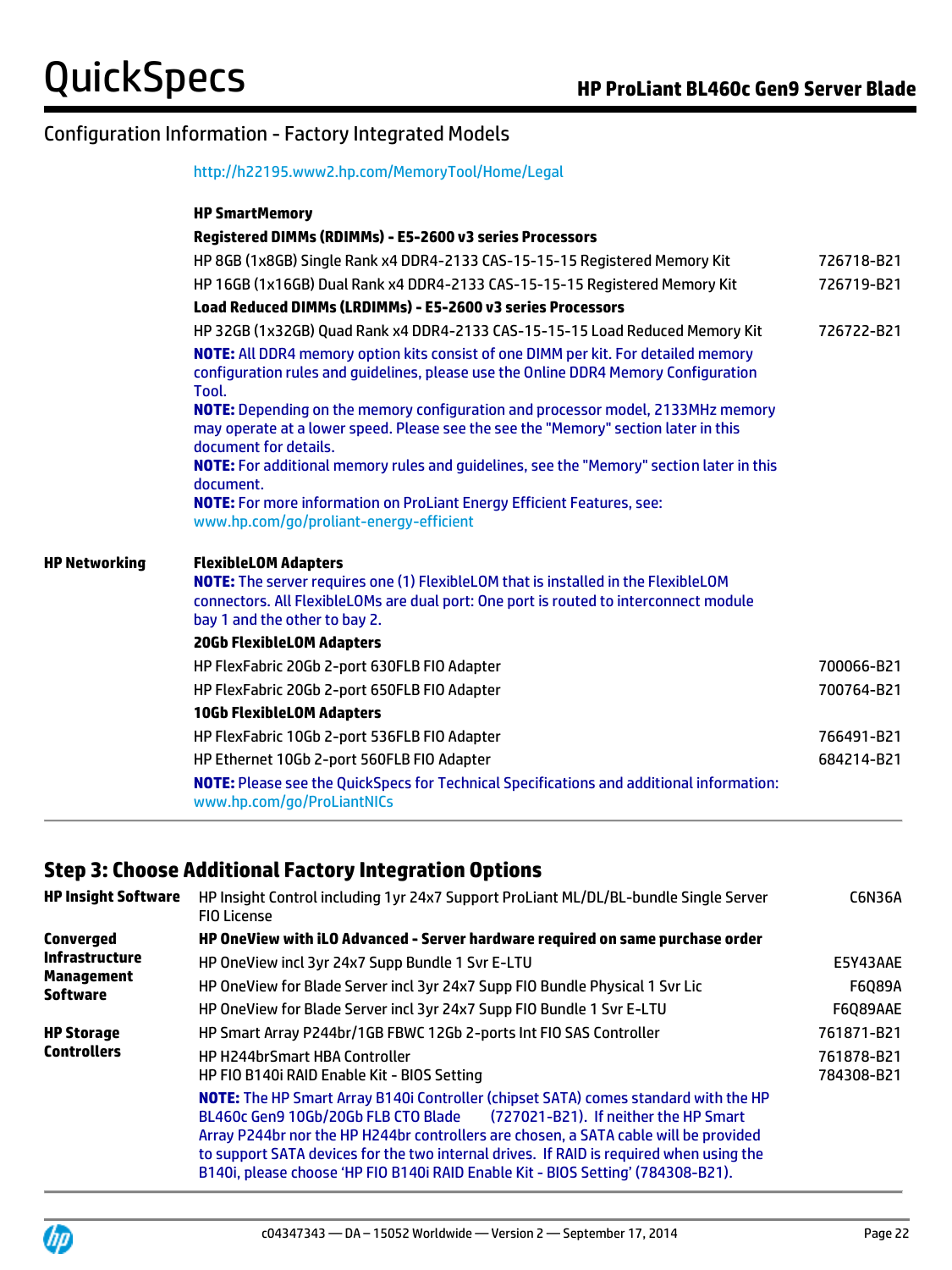## **Step 4: Choose Additional Options for Factory Integration**

**NOTE:** For additional options, please refer to the "Core Options" and "Additional Options" section below. For additional options, including server blade enclosures interconnect, mezzanine options and power subsystem options; please see the Core Options and Additional sections below; or the following:

- HP BladeSystem c3000 Enclosure QuickSpecs: [http://www8.hp.com/h20195/v2/GetDocument.aspx?docname=c04123379](http://h18000.www1.hp.com/products/quickspecs/12790_div/12790_div.html) **NOTE:** The c3000 HP c-Class enclosures have full backwards and forwards compatibility, existing server blades are supported in the new enclosures and any future server blades will be supported in the existing enclosures.
- HP BladeSystem c7000 Enclosure QuickSpecs: [http://www8.hp.com/h20195/v2/GetDocument.aspx?docname=c04229580](http://h18000.www1.hp.com/products/quickspecs/12810_div/12810_div.html) **NOTE:** The c7000 HP c-Class enclosures have full backwards and forwards compatibility, existing server blades are supported in the new enclosures and any future server blades will be supported in the existing enclosures.
- HP BladeSystem c-Class Interconnect and Mezzanine Components: <http://h18004.www1.hp.com/products/blades/components/c-class-interconnects.html> and <http://h18004.www1.hp.com/products/blades/components/c-class-adapters.html>

**NOTE:** For optimal cooling and system performance the BL460c Gen9 Server Blade requires the c7000 enclosure to be configured with 10 fans and the c3000 enclosure to be configured with 6 fans.

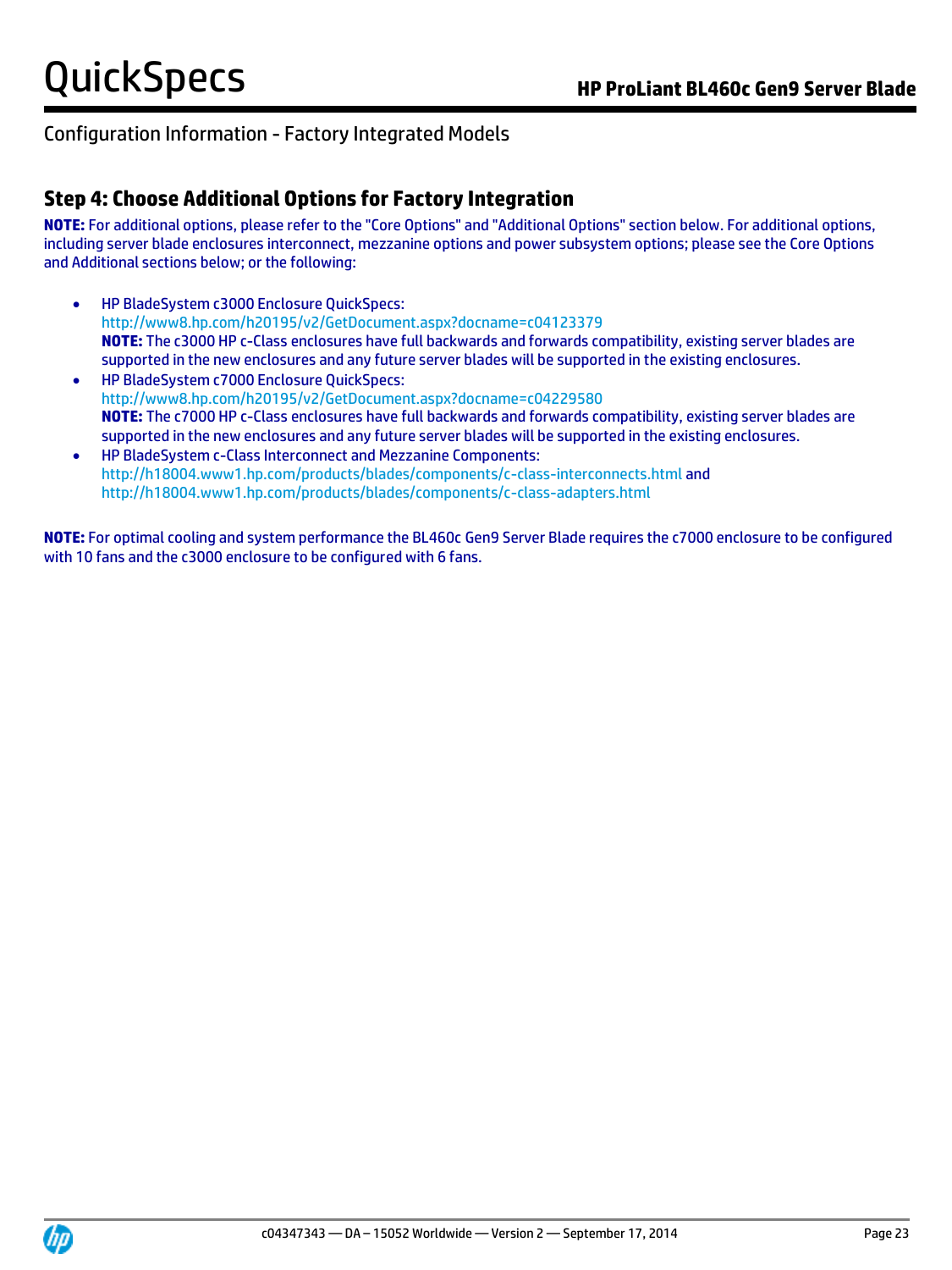## Core Options

**HP Networking NOTE:** A 10 Gigabit Ethernet adapter supports linking at 1Gbps or 10Gbps when connected to an interconnect module with 10Gb Ethernet downlinks. **NOTE:** A 10 Gigabit Ethernet adapter supports linking at only 1Gbps when connected to an interconnect module with 1Gb Ethernet downlinks. **NOTE:** The 10 Gigabit Ethernet adapters on each server blade connect to a 10Gb interconnect in bays 3-6 (HP BladeSystem c7000 Enclosure) or bays 2-4 (HP BladeSystem c3000 Enclosure).

### **20 Gigabit Ethernet Mezzanine Cards**

HP FlexFabric 20Gb 2-port 630M Adapter **NOTE:** Please see QuickSpecs for technical specifications and additional information at <http://www8.hp.com/h20195/v2/GetDocument.aspx?docname=c04312720> 700076-B21 HP FlexFabric 20Gb 2-port 650M Adapter **NOTE:** Please see QuickSpecs for technical specifications and additional information at <http://www8.hp.com/h20195/v2/GetDocument.aspx?docname=c04347342> 700767-B21 **10 Gigabit Ethernet Mezzanine Cards** HP FlexFabric 10Gb 2-port 534M Adapter **NOTE:** Please see QuickSpecs for technical specifications and additional information at: [http://h18000.www1.hp.com/products/quickspecs/14619\\_div/14619\\_div.html](http://h18000.www1.hp.com/products/quickspecs/14619_div/14619_div.html) 700748-B21 HP Ethernet 10Gb 2-port 560M Adapter **NOTE:** Please see QuickSpecs for technical specifications and additional information at: [http://h18000.www1.hp.com/products/quickspecs/14478\\_div/14478\\_div.html.](http://h18000.www1.hp.com/products/quickspecs/14478_div/14478_div.html) 665246-B21 HP Ethernet 10Gb 2-port 570M Adapter **NOTE:** Please see QuickSpecs for technical specifications and additional information at <http://www8.hp.com/h20195/v2/GetDocument.aspx?docname=c04227607> 718935-B21

### **1 Gigabit Ethernet Mezzanine Cards**

| HP Ethernet 1Gb 4-port 366M Adapter                                                            | 615729-B21 |
|------------------------------------------------------------------------------------------------|------------|
| <b>NOTE:</b> Please see QuickSpecs for technical specifications and additional information at: |            |
| http://h18000.www1.hp.com/products/quickspecs/14335_div/14335_div.html                         |            |

### **FlexibleLOM Adapters**

**NOTE:** The server supports one (1) FlexibleLOM that is installed in the FlexibleLOM connectors and is already included in the pre-configured models. However, it must be added in Step 2 for Configure-to-Order Models. The FlexibleLOM options below are used to change these original FlexibleLOMs.

### **20Gb FlexibleLOM Adapters**

| 700065-B21 |
|------------|
|            |
|            |
| 700763-B21 |
|            |
|            |
|            |

### **10Gb FlexibleLOM Adapters**

HP FlexFabric 10Gb 2-port 536FLB Adapter **NOTE:** Please see QuickSpecs for technical specifications and additional information at <http://www8.hp.com/h20195/v2/GetDocument.aspx?docname=c04347246> 766490-B21

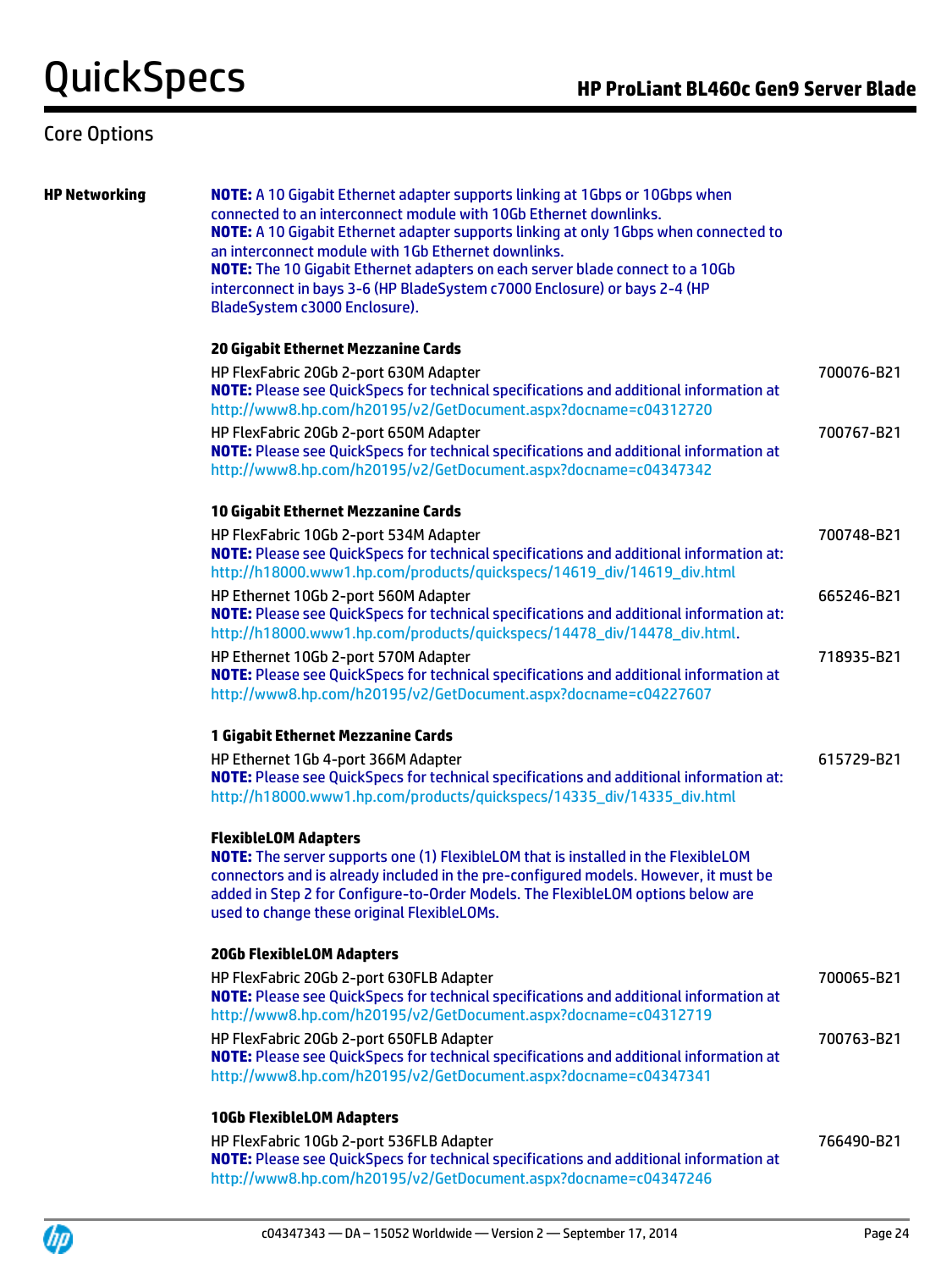## Core Options

|                         | HP Ethernet 10Gb 2-port 560FLB Adapter<br>NOTE: Please see QuickSpecs for technical specifications and additional information at<br>http://h18000.www1.hp.com/products/quickspecs/14331_div/14331_div.html                                                                                                                                                             | 655639-B21 |
|-------------------------|------------------------------------------------------------------------------------------------------------------------------------------------------------------------------------------------------------------------------------------------------------------------------------------------------------------------------------------------------------------------|------------|
|                         | HP Ethernet 10Gb 2-port 570FLB Adapter<br>NOTE: Please see QuickSpecs for technical specifications and additional information at<br>http://www8.hp.com/h20195/v2/GetDocument.aspx?docname=c04312718                                                                                                                                                                    | 718939-B21 |
|                         | <b>HP Infiniband Mezzanine Adapters</b>                                                                                                                                                                                                                                                                                                                                |            |
|                         | <b>NOTE:</b> When an InfiniBand adapter is installed in mezzanine slot 1, only one port is<br>active (regardless of operating mode). When installed in mezzanine slot 2, both ports<br>are active.                                                                                                                                                                     |            |
|                         | NOTE: InfiniBand QDR and FDR speeds are only supported on the HP BladeSystem<br>c7000 Enclosure. For additional information, please see the HP BladeSystem c7000<br><b>Enclosure and InfiniBand QuickSpecs at:</b><br>http://h18004.www1.hp.com/products/quickspecs/12586_div/12586_div.html<br>http://h18000.www1.hp.com/products/quickspecs/13078_div/13078_div.html |            |
|                         | HP InfiniBand QDR/Ethernet 10Gb 2-port 544+M Adapter                                                                                                                                                                                                                                                                                                                   | 764282-B21 |
|                         | NOTE: The QDR InfiniBand adapter may be installed in either mezzanine slot of the                                                                                                                                                                                                                                                                                      |            |
|                         | server.                                                                                                                                                                                                                                                                                                                                                                |            |
|                         | HP InfiniBand FDR/Ethernet 10Gb/40Gb 2-port 544+M Adapter                                                                                                                                                                                                                                                                                                              | 764283-B21 |
|                         | NOTE: The FDR InfiniBand adapter must be installed in mezzanine slot 1 for FDR mode<br>and may be installed in either mezzanine slot if operated in any other mode.                                                                                                                                                                                                    |            |
|                         | HP InfiniBand FDR 2-port 545M Adapter                                                                                                                                                                                                                                                                                                                                  | 702213-B21 |
| <b>HP Fibre Channel</b> | HP LPe1605 16Gb Fibre Channel HBA for BladeSystem c-Class                                                                                                                                                                                                                                                                                                              | 718203-B21 |
|                         | NOTE: Please see QuickSpecs for technical specifications and additional information at<br>http://h18000.www1.hp.com/products/quickspecs/ 14742_div/ 14742_div.html                                                                                                                                                                                                     |            |
|                         | HP QMH2672 16Gb Fibre Channel Host Bus Adapter<br><b>NOTE:</b> Please see QuickSpecs for technical specifications and additional information at<br>http://www8.hp.com/h20195/v2/GetDocument.aspx?docname=c04126962                                                                                                                                                     | 710608-B21 |
|                         | E5-2600 v3 series Processors                                                                                                                                                                                                                                                                                                                                           |            |
|                         | HP BL460c Gen9 Intel® Xeon® E5-2690v3 (2.6GHz/12-core/30MB/135W) Processor Kit                                                                                                                                                                                                                                                                                         | 726987-B21 |
|                         | HP BL460c Gen9 Intel® Xeon® E5-2680v3 (2.5GHz/12-core/30MB/120W) Processor Kit                                                                                                                                                                                                                                                                                         | 726988-B21 |
|                         | HP BL460c Gen9 Intel® Xeon® E5-2670v3 (2.3GHz/12-core/30MB/120W) Processor Kit                                                                                                                                                                                                                                                                                         | 726989-B21 |
|                         | HP BL460c Gen9 Intel® Xeon® E5-2660v3 (2.6GHz/10-core/25MB/105W) Processor Kit                                                                                                                                                                                                                                                                                         | 726990-B21 |
| <b>HP Processors</b>    | HP BL460c Gen9 Intel® Xeon® E5-2650v3 (2.3GHz/10-core/25MB/105W) Processor Kit                                                                                                                                                                                                                                                                                         | 726991-B21 |
|                         | HP BL460c Gen9 Intel® Xeon® E5-2640v3 (2.6GHz/8-core/20MB/90W) Processor Kit                                                                                                                                                                                                                                                                                           | 726992-B21 |
|                         | HP BL460c Gen9 Intel® Xeon® E5-2683v3 (2GHz/14-core/35MB/120W) Processor Kit                                                                                                                                                                                                                                                                                           | 726993-B21 |
|                         | HP BL460c Gen9 Intel® Xeon® E5-2630v3 (2.4GHz/8-core/20MB/85W) Processor Kit                                                                                                                                                                                                                                                                                           | 726994-B21 |
|                         | HP BL460c Gen9 Intel® Xeon® E5-2620v3 (2.4GHz/6-core/15MB/85W) Processor Kit                                                                                                                                                                                                                                                                                           | 726995-B21 |
|                         | HP BL460c Gen9 Intel® Xeon® E5-2623v3 (3GHz/4-core/10MB/105W) Processor Kit                                                                                                                                                                                                                                                                                            | 726996-B21 |
|                         | HP BL460c Gen9 Intel® Xeon® E5-2609v3 (1.9GHz/6-core/15MB/85W) Processor Kit                                                                                                                                                                                                                                                                                           | 726997-B21 |
|                         | HP BL460c Gen9 Intel® Xeon® E5-2685v3 (2.6GHz/12-core/30MB/120W) Processor Kit                                                                                                                                                                                                                                                                                         | 726998-B21 |
|                         | HP BL460c Gen9 Intel® Xeon® E5-2603v3 (1.6GHz/6-core/15MB/85W) Processor Kit                                                                                                                                                                                                                                                                                           | 726999-B21 |
|                         | HP BL460c Gen9 Intel® Xeon® E5-2650Lv3 (1.8GHz/12-core/30MB/65W) Processor Kit                                                                                                                                                                                                                                                                                         | 727000-B21 |
|                         | HP BL460c Gen9 Intel® Xeon® E5-2698v3 (2.3GHz/16-core/40MB/135W) Processor Kit                                                                                                                                                                                                                                                                                         | 727001-B21 |



÷.

 $\equiv$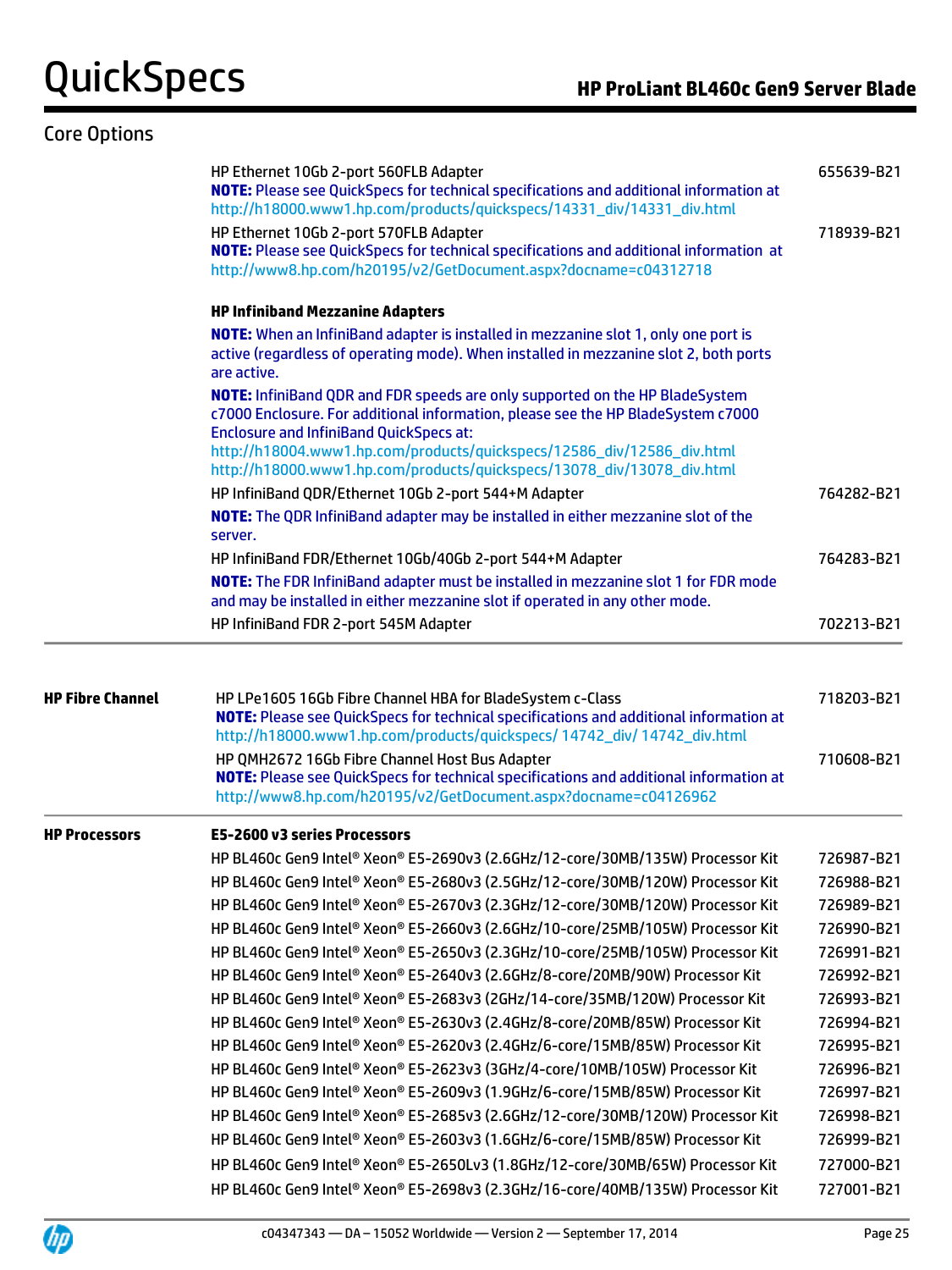## Core Options

|                  | HP BL460c Gen9 Intel® Xeon® E5-2630Lv3 (1.8GHz/8-core/20MB/55W) Processor Kit                                                                                                                                                                                                                                                                                                                                                                                                                                                                                                                                                                                                                                                                                                                                                                                                                                                                                                                                                                                                                                                                                                                                                                                                                                                                                                                                                                                                                                                                                                                                                                                                                                                                                                                                                                                                                                                                                                                                                                                                                         | 727002-B21 |
|------------------|-------------------------------------------------------------------------------------------------------------------------------------------------------------------------------------------------------------------------------------------------------------------------------------------------------------------------------------------------------------------------------------------------------------------------------------------------------------------------------------------------------------------------------------------------------------------------------------------------------------------------------------------------------------------------------------------------------------------------------------------------------------------------------------------------------------------------------------------------------------------------------------------------------------------------------------------------------------------------------------------------------------------------------------------------------------------------------------------------------------------------------------------------------------------------------------------------------------------------------------------------------------------------------------------------------------------------------------------------------------------------------------------------------------------------------------------------------------------------------------------------------------------------------------------------------------------------------------------------------------------------------------------------------------------------------------------------------------------------------------------------------------------------------------------------------------------------------------------------------------------------------------------------------------------------------------------------------------------------------------------------------------------------------------------------------------------------------------------------------|------------|
|                  | HP BL460c Gen9 Intel® Xeon® E5-2695v3 (2.3GHz/14-core/35MB/120W) Processor Kit                                                                                                                                                                                                                                                                                                                                                                                                                                                                                                                                                                                                                                                                                                                                                                                                                                                                                                                                                                                                                                                                                                                                                                                                                                                                                                                                                                                                                                                                                                                                                                                                                                                                                                                                                                                                                                                                                                                                                                                                                        | 727003-B21 |
|                  | HP BL460c Gen9 Intel® Xeon® E5-2637v3 (3.5GHz/4-core/15MB/135W) Processor Kit                                                                                                                                                                                                                                                                                                                                                                                                                                                                                                                                                                                                                                                                                                                                                                                                                                                                                                                                                                                                                                                                                                                                                                                                                                                                                                                                                                                                                                                                                                                                                                                                                                                                                                                                                                                                                                                                                                                                                                                                                         | 765268-B21 |
|                  | HP BL460c Gen9 Intel® Xeon® E5-2697v3 (2.6GHz/14-core/35MB/145W) Processor Kit                                                                                                                                                                                                                                                                                                                                                                                                                                                                                                                                                                                                                                                                                                                                                                                                                                                                                                                                                                                                                                                                                                                                                                                                                                                                                                                                                                                                                                                                                                                                                                                                                                                                                                                                                                                                                                                                                                                                                                                                                        | 767049-B21 |
|                  | HP BL460c Gen9 Intel® Xeon® E5-2667v3 (3.2GHz/8-core/20MB/135W) Processor Kit                                                                                                                                                                                                                                                                                                                                                                                                                                                                                                                                                                                                                                                                                                                                                                                                                                                                                                                                                                                                                                                                                                                                                                                                                                                                                                                                                                                                                                                                                                                                                                                                                                                                                                                                                                                                                                                                                                                                                                                                                         | 773123-B21 |
|                  | HP BL460c Gen9 Intel® Xeon® E5-2643v3 (3.4GHz/6-core/20MB/135W) Processor Kit                                                                                                                                                                                                                                                                                                                                                                                                                                                                                                                                                                                                                                                                                                                                                                                                                                                                                                                                                                                                                                                                                                                                                                                                                                                                                                                                                                                                                                                                                                                                                                                                                                                                                                                                                                                                                                                                                                                                                                                                                         | 773124-B21 |
|                  | HP BL460c Gen9 Intel® Xeon® E5-2699v3 (2.3GHz/18-core/45MB/145W) Processor Kit                                                                                                                                                                                                                                                                                                                                                                                                                                                                                                                                                                                                                                                                                                                                                                                                                                                                                                                                                                                                                                                                                                                                                                                                                                                                                                                                                                                                                                                                                                                                                                                                                                                                                                                                                                                                                                                                                                                                                                                                                        | 779795-B21 |
|                  | NOTE: DIMM slots 4 and 5 are not accessible when either the E5-2699 v3, the E5-2697<br>v3, the E5-2643 v3, the E5-2637 v3, or the E5-2667 v3 is used. In a 2 processor<br>configuration, there are twelve (12) total available DIMM slots.<br>NOTE: For the maximum supported memory speeds for each processor listed above,<br>please reference the 'Memory Speed by Processor Model' table in the Memory section<br>of the QuickSpecs.<br>NOTE: HT indicates that the processor model supports Intel® Hyper-Threading<br>Technology.<br><b>NOTE:</b> Turbo indicates the maximum potential frequency when using Intel® Turbo<br>Boost Technology. The frequency boost increment is dependent on the processor SKU<br>and the number of active cores. In general, a higher boost increment is obtained when<br>fewer cores are active.<br>NOTE: DDR4 speed is the maximum memory speed of the processor. Actual memory<br>speed may depend on the quantity and type of DIMMs installed.<br>NOTE: Supports 1 or 2 processors. Mixing different processor models is not supported.<br>NOTE: For the Intel® C610 Chipset E5-2600 v3 Series, the letter preceding the model<br>number indicates the Product Line (E3, E5, E7); 2600x, 2 = number of CPUs in a Node, 6<br>is socket/segment designation, 00 = Processor SKU, and x = L for low power SKUs.<br>NOTE: The BL460c Gen9 includes two I/O mezzanine expansion slots. A processor must<br>be installed in processor slot 1 for access to the first mezzanine expansion slot<br>(expansion slot 1). A processor must be installed in processor slot 2 for access to the<br>second mezzanine expansion slot (expansion slot 2).<br>NOTE: All processors within the server must be identical.<br><b>NOTE:</b> All processors support Intel <sup>®</sup> Hyper-Threading and Intel <sup>®</sup> Turbo Boost<br>Technologies except the E5-2603 v3 and E5-2609 v3.<br><b>NOTE:</b> The letter "L" following the model number indicates denotes lower wattage.<br><b>NOTE:</b> The processor model as well as the memory configuration determines the |            |
|                  | maximum speed memory can operate. Please see the see the "Memory" section later in<br>this document.                                                                                                                                                                                                                                                                                                                                                                                                                                                                                                                                                                                                                                                                                                                                                                                                                                                                                                                                                                                                                                                                                                                                                                                                                                                                                                                                                                                                                                                                                                                                                                                                                                                                                                                                                                                                                                                                                                                                                                                                  |            |
| <b>HP Memory</b> | <b>NOTE:</b> HP memory from previous generation servers (DDR3) is not compatible with<br>this server. HP SmartMemory is required to realize the memory performance<br>improvements and enhanced functionality listed in this document for Gen9. For<br>additional information, please see the HP SmartMemory QuickSpecs at:<br>http://www8.hp.com/h20195/v2/GetHTML.aspx?docname=c04111535<br>NOTE: LRDIMM and RDIMM are distinct memory technologies and cannot be mixed<br>within a server.                                                                                                                                                                                                                                                                                                                                                                                                                                                                                                                                                                                                                                                                                                                                                                                                                                                                                                                                                                                                                                                                                                                                                                                                                                                                                                                                                                                                                                                                                                                                                                                                         |            |
|                  | <b>NOTE:</b> Depending on the memory configuration and processor model, the memory<br>speed may run at 2133MHz, 1866MHz, or 1600MHz. Please see Memory Population<br>Table or the Online Memory Configuration Tool at:<br>http://h22195.www2.hp.com/MemoryTool/Home/Legal                                                                                                                                                                                                                                                                                                                                                                                                                                                                                                                                                                                                                                                                                                                                                                                                                                                                                                                                                                                                                                                                                                                                                                                                                                                                                                                                                                                                                                                                                                                                                                                                                                                                                                                                                                                                                             |            |
|                  | <b>HP SmartMemory</b>                                                                                                                                                                                                                                                                                                                                                                                                                                                                                                                                                                                                                                                                                                                                                                                                                                                                                                                                                                                                                                                                                                                                                                                                                                                                                                                                                                                                                                                                                                                                                                                                                                                                                                                                                                                                                                                                                                                                                                                                                                                                                 |            |
|                  | Registered DIMMs (RDIMMs) - E5-2600 v3 series Processors                                                                                                                                                                                                                                                                                                                                                                                                                                                                                                                                                                                                                                                                                                                                                                                                                                                                                                                                                                                                                                                                                                                                                                                                                                                                                                                                                                                                                                                                                                                                                                                                                                                                                                                                                                                                                                                                                                                                                                                                                                              |            |
|                  | HP 8GB (1x8GB) Single Rank x4 DDR4-2133 CAS-15-15-15 Registered Memory Kit                                                                                                                                                                                                                                                                                                                                                                                                                                                                                                                                                                                                                                                                                                                                                                                                                                                                                                                                                                                                                                                                                                                                                                                                                                                                                                                                                                                                                                                                                                                                                                                                                                                                                                                                                                                                                                                                                                                                                                                                                            | 726718-B21 |

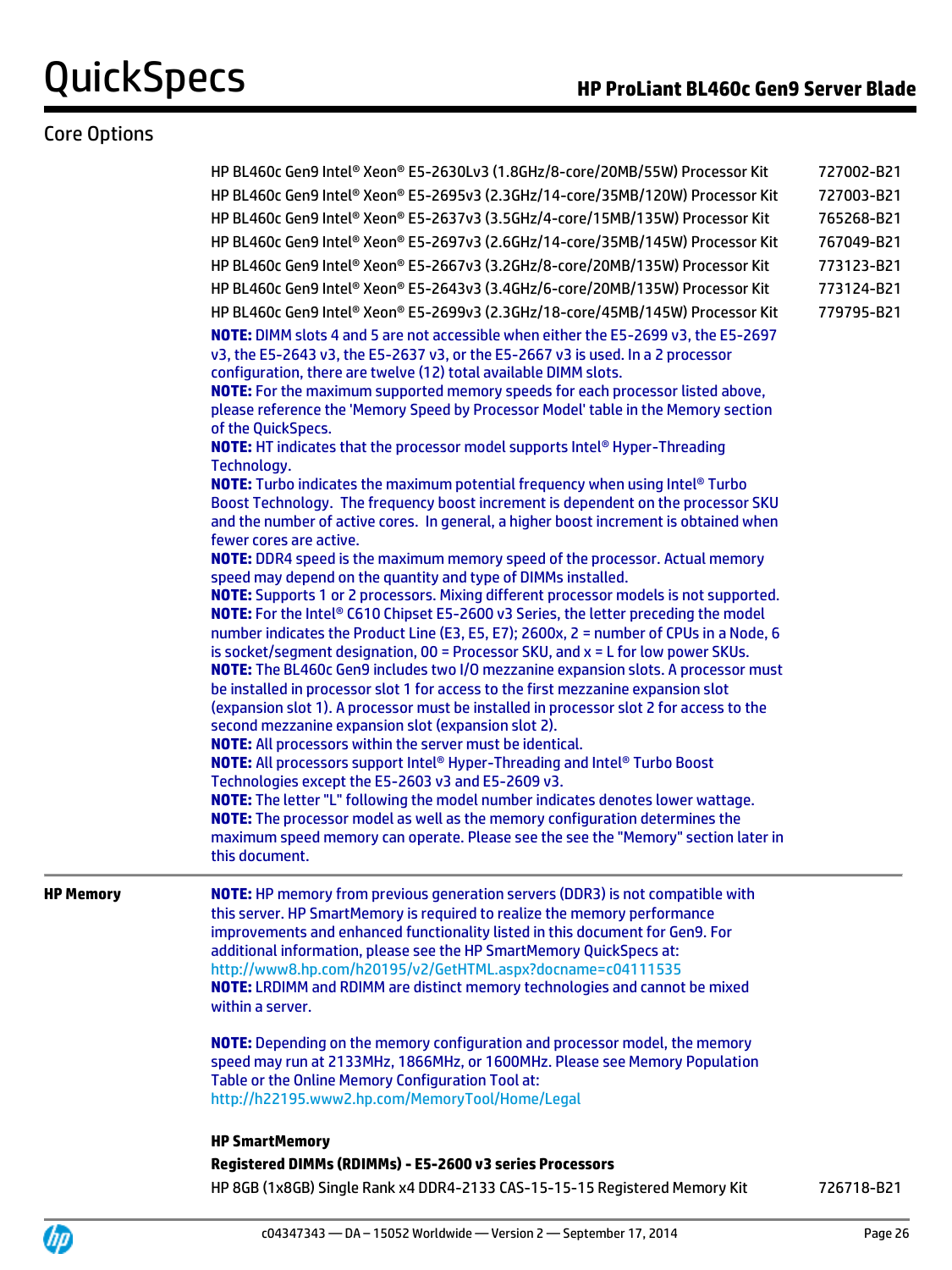UD

| <b>Core Options</b>   |                                                                                                                                                                                                                                                                                                        |            |
|-----------------------|--------------------------------------------------------------------------------------------------------------------------------------------------------------------------------------------------------------------------------------------------------------------------------------------------------|------------|
|                       | HP 16GB (1x16GB) Dual Rank x4 DDR4-2133 CAS-15-15-15 Registered Memory Kit<br>Load Reduced DIMMs (LRDIMMs) - E5-2600 v3 series Processors                                                                                                                                                              | 726719-B21 |
|                       | HP 32GB (1x32GB) Quad Rank x4 DDR4-2133 CAS-15-15-15 Load Reduced Memory Kit                                                                                                                                                                                                                           | 726722-B21 |
|                       | NOTE: Depending on the memory configuration and processor model, 2133MHz<br>memory may operate at a lower speed. Please see the see the "Memory" section later<br>in this document and the Online Memory Configuration Tool for details at<br>http://h22195.www2.hp.com/MemoryTool/Home/Legal.         |            |
| <b>HP Hard Drives</b> | <b>NOTE:</b> The ProLiant BL460c Gen9 server includes the HP hot-plug small form factor<br>(SFF) SmartDrive carrier for enhanced management and reduced maintenance errors.<br>HP drives from generation G7 servers and before are not compatible with the BL460c<br>Gen9 drive bays.                  |            |
|                       | <b>NOTE:</b> The mixing of standard SAS drives with SAS SSD is supported within the server,<br>but limits the RAID configuration to two separate RAID 0 volumes. Mixing of other<br>drives types is not supported.<br>NOTE: HP hard drives have either a one year or three year warranty; refer to the |            |
|                       | specific hard drive QuickSpecs for details.                                                                                                                                                                                                                                                            |            |
|                       | NOTE: The hard drive options are not required when configuring a drive-less model.                                                                                                                                                                                                                     |            |
|                       | 6G SATA Hot Plug with SmartDrive SFF (2.5-inch) Midline (MDL) Drives                                                                                                                                                                                                                                   |            |
|                       | HP 1TB 6G SATA 7.2K rpm SFF (2.5-inch) SC Midline 1yr Warranty Hard Drive                                                                                                                                                                                                                              | 655710-B21 |
|                       | <b>NOTE:</b> Please see the QuickSpecs for technical specifications and additional<br>information at                                                                                                                                                                                                   |            |
|                       | http://www8.hp.com/h20195/v2/GetDocument.aspx?docname=c04111725.                                                                                                                                                                                                                                       |            |
|                       | SAS Hot Plug with SmartDrive SFF (2.5-inch) Enterprise Drives                                                                                                                                                                                                                                          |            |
|                       | HP 1.2TB 6G SAS 10K rpm SFF (2.5-inch) SC Dual Port Enterprise 3yr Warranty Hard<br><b>Drive</b>                                                                                                                                                                                                       | 718162-B21 |
|                       | HP 900GB 6G SAS 10K rpm SFF (2.5-inch) SC Enterprise 3yr Warranty Hard Drive                                                                                                                                                                                                                           | 652589-B21 |
|                       | HP 600GB 6G SAS 10K rpm SFF (2.5-inch) SC Enterprise 3yr Warranty Hard Drive                                                                                                                                                                                                                           | 652583-B21 |
|                       | HP 450GB 6G SAS 10K rpm SFF (2.5-inch) SC Enterprise 3yr Warranty Hard Drive                                                                                                                                                                                                                           | 652572-B21 |
|                       | HP 300GB 6G SAS 10K rpm SFF (2.5-inch) SC Enterprise 3yr Warranty Hard Drive                                                                                                                                                                                                                           | 652564-B21 |
|                       | HP 146GB 6G SAS 15K rpm SFF (2.5-inch) SC Enterprise 3yr Warranty Hard Drive                                                                                                                                                                                                                           | 652605-B21 |
|                       | SAS Hot Plug SmartDrive SFF (2.5-inch) Midline Drives                                                                                                                                                                                                                                                  |            |
|                       | HP 1TB 6G SAS 7.2K rpm SFF (2.5-inch) SC Midline 1yr Warranty Hard Drive                                                                                                                                                                                                                               | 652749-B21 |
|                       | HP 500GB 6G SAS 7.2K rpm SFF (2.5-inch) SC Midline 1yr Warranty Hard Drive                                                                                                                                                                                                                             | 652745-B21 |
|                       | NOTE: Please see QuickSpecs for technical specifications and additional information at<br>http://h18000.www1.hp.com/products/quickspecs/12244_div/12244_div.html.                                                                                                                                      |            |
|                       | 12G SAS High Endurance Hot Plug SFF (2.5-inch) Enterprise Performance Solid State<br><b>Drives</b>                                                                                                                                                                                                     |            |
|                       | HP 800GB 12G SAS High Endurance SFF 2.5-in SC Enterprise Performance 3yr Wty Solid<br><b>State Drive</b>                                                                                                                                                                                               | 741159-B21 |
|                       | HP 400GB 12G SAS High Endurance SFF 2.5-in SC Enterprise Performance 3yr Wty Solid<br><b>State Drive</b>                                                                                                                                                                                               | 741155-B21 |
|                       | HP 200GB 12G SAS High Endurance SFF 2.5-in SC Enterprise Performance 3yr Wty Solid<br><b>State Drive</b>                                                                                                                                                                                               | 741151-B21 |
|                       | 12G SAS Mainstream Endurance Hot Plug SFF (2.5-inch) Enterprise Mainstream<br><b>Solid State Drives</b>                                                                                                                                                                                                |            |
|                       | HP 800GB 12G SAS Mainstream Endurance SFF 2.5-in SC Enterprise Mainstream 3yr                                                                                                                                                                                                                          | 741146-B21 |

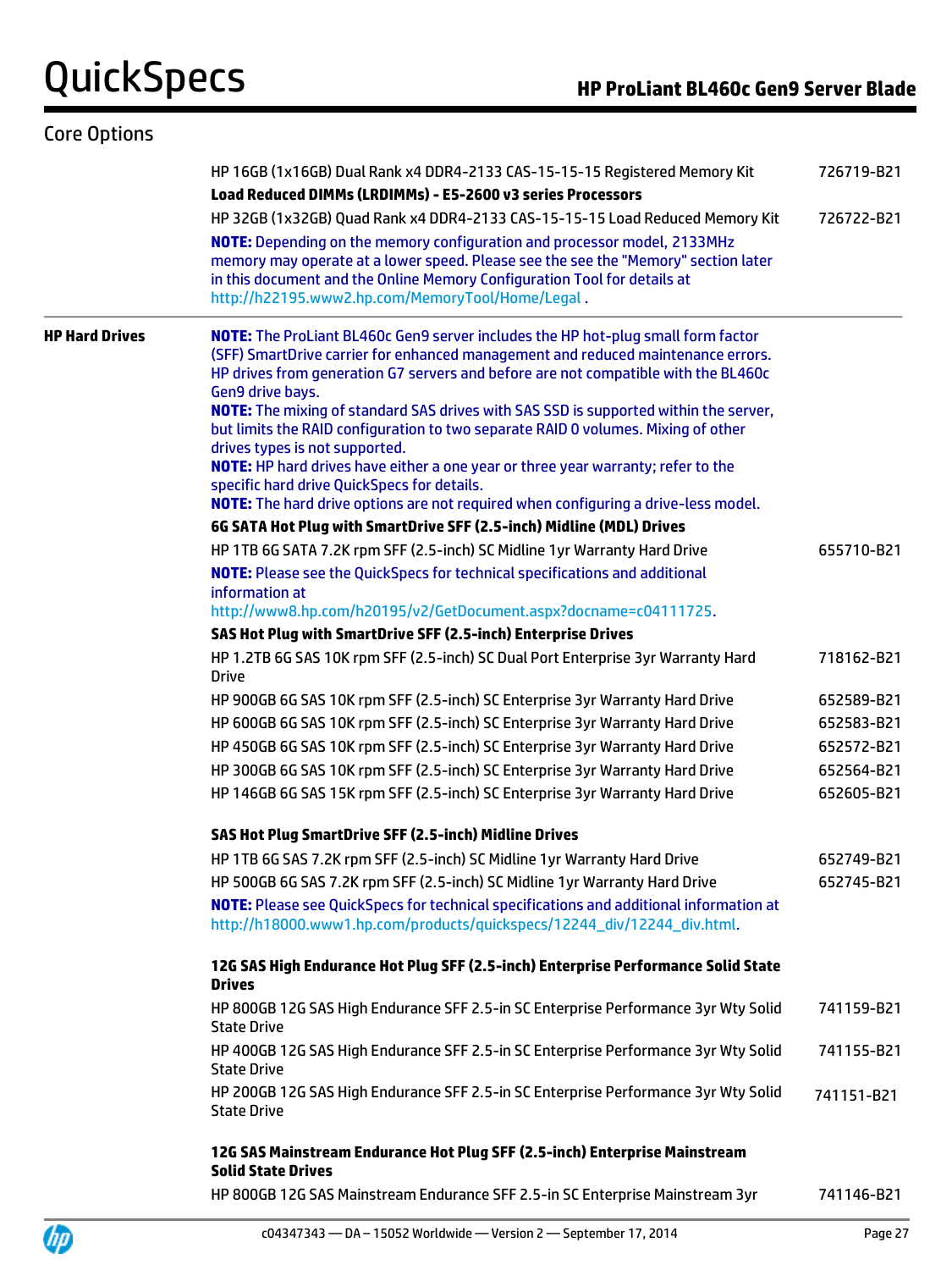## Core Options

| <b>Wty Solid State Drive</b>                                                                                                                                                                 |                          |
|----------------------------------------------------------------------------------------------------------------------------------------------------------------------------------------------|--------------------------|
| HP 400GB 12G SAS Mainstream Endurance SFF 2.5-in SC Enterprise Mainstream 3yr<br><b>Wty Solid State Drive</b>                                                                                | 741142-B21               |
| HP 200GB 12G SAS Mainstream Endurance SFF 2.5-in SC Enterprise Mainstream 3yr<br><b>Wty Solid State Drive</b>                                                                                | 741138-B21               |
| 6G SATA Value Endurance Hot Plug SFF (2.5-inch) Enterprise Boot Solid State Drives                                                                                                           |                          |
| HP 120GB 6G SATA Value Endurance SFF 2.5-in SC Enterprise Boot 3yr Wty Solid State<br><b>Drive</b>                                                                                           | 717965-B21               |
| HP 80GB 6G SATA Value Endurance SFF 2.5-in SC Enterprise Boot 3yr Wty Solid State<br><b>Drive</b>                                                                                            | 734360-B21               |
| 6G SATA Value Endurance Hot Plug SFF (2.5-inch) Enterprise Value Solid State<br><b>Drives</b>                                                                                                |                          |
| HP 800GB 6G SATA Value Endurance SFF 2.5-in SC Enterprise Value 3yr Wty Solid State<br>Drive                                                                                                 | 717973-B21               |
| HP 600GB 6G SATA Value Endurance SFF 2.5-in SC Enterprise Value 3yr Wty Solid State<br><b>Drive</b>                                                                                          | 739898-B21               |
| HP 480GB 6G SATA Value Endurance SFF 2.5-in SC Enterprise Value 3yr Wty Solid State<br><b>Drive</b>                                                                                          | 717971-B21               |
| HP 300GB 6G SATA Value Endurance SFF 2.5-in SC Enterprise Value 3yr Wty Solid State<br><b>Drive</b>                                                                                          | 739888-B21               |
| HP 240GB 6G SATA Value Endurance SFF 2.5-in SC Enterprise Value 3yr Wty Solid State<br><b>Drive</b>                                                                                          | 717969-B21               |
|                                                                                                                                                                                              |                          |
|                                                                                                                                                                                              |                          |
| 6G SATA ME Hot Plug SFF (2.5-inch) Enterprise Mainstream Solid State Drives<br>HP 800GB 6G SATA Mainstream Endurance SFF 2.5-in SC Enterprise Mainstream 3yr<br><b>Wty Solid State Drive</b> | 691868-B21               |
| HP 400GB 6G SATA Mainstream Endurance SFF 2.5-in SC Enterprise Mainstream 3yr<br><b>Wty Solid State Drive</b>                                                                                | 691866-B21               |
| HP 200GB 6G SATA Mainstream Endurance SFF 2.5-in SC Enterprise Mainstream 3yr<br><b>Wty Solid State Drive</b>                                                                                | 691864-B21               |
| HP 100GB 6G SATA Mainstream Endurance SFF 2.5-in SC Enterprise Mainstream 3yr<br><b>Wty Solid State Drive</b>                                                                                | 691862-B21               |
| 6G SAS VE (2.5-inch) SC EV Solid State Drives                                                                                                                                                |                          |
| HP 240GB 6G SATA Value Endurance SFF 2.5-in SC Enterprise Value 3yr Wty G1 Solid<br><b>State Drive</b>                                                                                       | 756636-B21               |
| 12G SAS VE SFF (2.5-inch) SC EV Solid State Drives                                                                                                                                           |                          |
| HP 1.6TB 12G SAS Value Endurance SFF 2.5-in SC Enterprise Value 3yr Wty Solid State<br><b>Drive</b>                                                                                          | 762263-B21               |
| HP 800GB 12G SAS Value Endurance SFF 2.5-in SC Enterprise Value 3yr Wty Solid State<br><b>Drive</b>                                                                                          | 762261-B21               |
| SAS Hot Plug with SmartDrive SFF (2.5-inch) Enterprise Drives                                                                                                                                |                          |
| HP 300GB 12G SAS 15K rpm SFF (2.5-inch) SC Enterprise 3yr Warranty Hard Drive                                                                                                                | 759208-B21               |
| HP 450GB 12G SAS 15K rpm SFF (2.5-inch) SC Enterprise 3yr Warranty Hard Drive<br>HP 600GB 12G SAS 15K rpm SFF (2.5-inch) SC Enterprise 3yr Warranty Hard Drive                               | 759210-B21<br>759212-B21 |

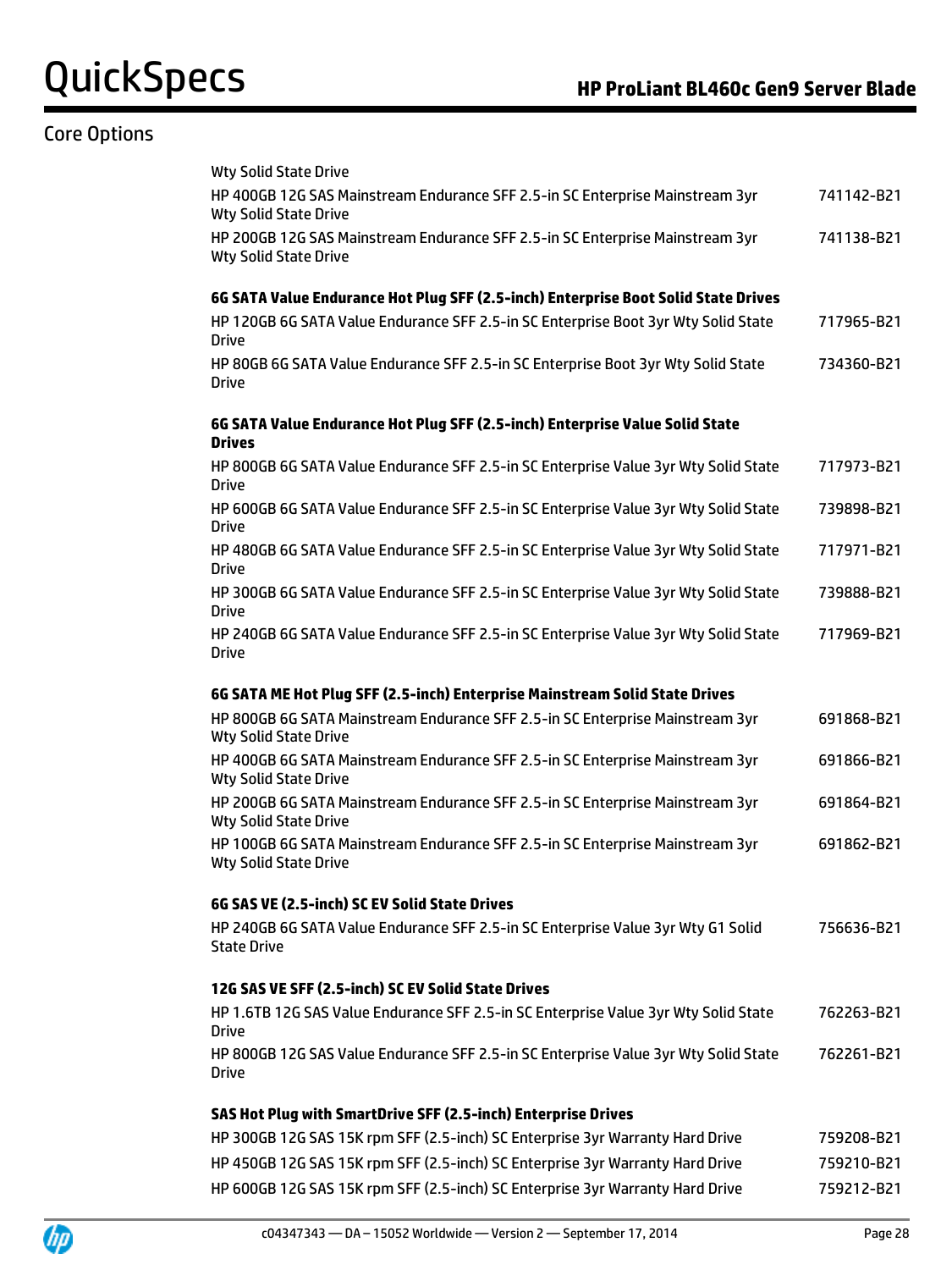## Core Options

**NOTE:** The mixing of standard SAS drives with SAS SSD is supported within the server, but limits the RAID configuration to two separate RAID 0 volumes. Mixing of other drives types is not supported

**NOTE:** Please see the QuickSpecs for technical specifications and information at [http://h18000.www1.hp.com/products/quickspecs/14038\\_div/14038\\_div.html.](http://h18000.www1.hp.com/products/quickspecs/14038_div/14038_div.html)

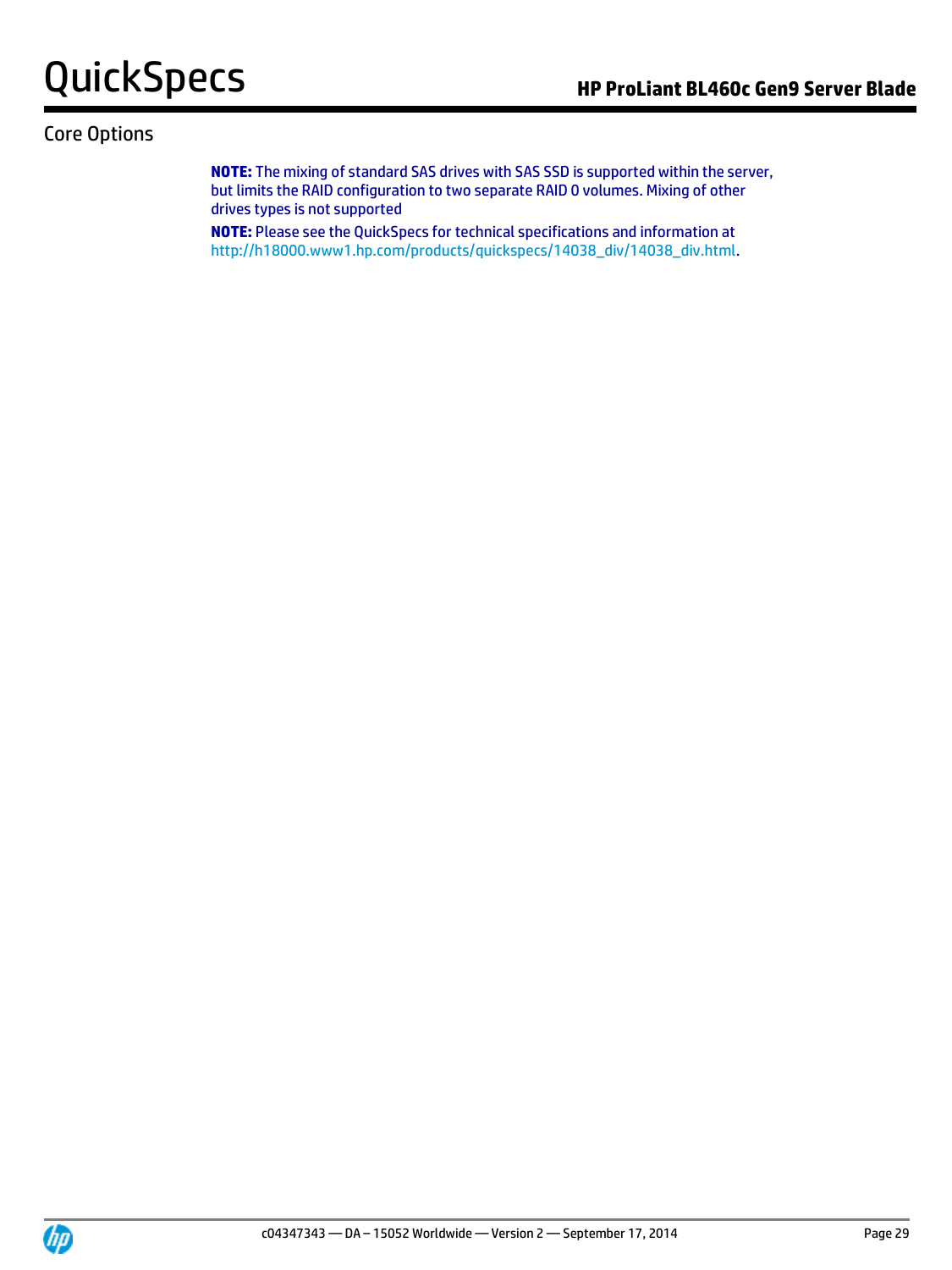## Additional Options

| <b>HP Insight software HP Insight Control</b> |                                                                                                                                                                                                                                                                                                                                                                                        |               |
|-----------------------------------------------|----------------------------------------------------------------------------------------------------------------------------------------------------------------------------------------------------------------------------------------------------------------------------------------------------------------------------------------------------------------------------------------|---------------|
|                                               | HP Insight Control including 1yr 24x7 Technical Support and Updates Single Server<br>License                                                                                                                                                                                                                                                                                           | <b>C6N27A</b> |
|                                               | HP Insight Control including 1yr 24x7 Technical Support and Updates Electronic License                                                                                                                                                                                                                                                                                                 | C6N28ABE      |
|                                               | HP Insight Control including 1yr 24x7 Support ProLiant ML/DL/BL-bundle FIO Electronic<br>License                                                                                                                                                                                                                                                                                       | C6N36ABE      |
|                                               | HP Insight Control Server Provisioning Media Kit                                                                                                                                                                                                                                                                                                                                       | <b>BD883A</b> |
|                                               | HP Insight Management Media Kit                                                                                                                                                                                                                                                                                                                                                        | C6N31A        |
|                                               | NOTE: HP Insight Management Media Kit contains DVDs without licenses. Contains HP<br>Systems Insight Manager, HP Insight Control, HP Matrix Operating Environment, and<br>Virtual Connect Enterprise Manager software. Uses an integrated installer to perform<br>quick and accurate software installation and updates.                                                                |               |
|                                               | <b>NOTE:</b> Electronic and Flexible-Quantity licenses can be used to purchase multiple<br>licenses with a single activation key.                                                                                                                                                                                                                                                      |               |
|                                               | NOTE: Customer will receive a license entitlement certificate, which must be redeemed<br>online or via fax in order to obtain the license activation key(s). Includes one year of 24 x<br>7 HP Software Technical Support Service.                                                                                                                                                     |               |
|                                               | <b>NOTE:</b> Licenses ship without media. The HP Insight Management Media Kit can be<br>ordered separately, or can be downloaded at http://www.hp.com/go/insightupdates                                                                                                                                                                                                                |               |
|                                               | <b>NOTE:</b> For additional license kits, please see the QuickSpecs at:<br>http://www8.hp.com/h20195/v2/GetHTML.aspx?docname=c04123391                                                                                                                                                                                                                                                 |               |
| <b>HP iLO Advanced</b><br>License             | HP Integrated Lights-Out (iLO) Advanced for ProLiant BladeSystem Remote<br><b>Management</b>                                                                                                                                                                                                                                                                                           |               |
|                                               | HP iLO Advanced for BladeSystem including 3yr 24x7 Technical Support and Updates E-<br>LTU                                                                                                                                                                                                                                                                                             | E6U63ABE      |
|                                               | HP iLO Advanced Blade 1 Server License with 3yr 24x7 Tech Support and Updates                                                                                                                                                                                                                                                                                                          | <b>BD502A</b> |
|                                               | HP iLO Advanced for BladeSystem including 1yr 24x7 Technical Support and Updates E-<br>LTU                                                                                                                                                                                                                                                                                             | E6U60ABE      |
|                                               | HP iLO Advanced for BladeSystem including 1yr 24x7 Support Single Server License                                                                                                                                                                                                                                                                                                       | 512488-B21    |
|                                               | NOTE: Customer will receive a license entitlement certificate, which must be redeemed<br>online or via fax in order to obtain the license activation key(s). Includes one or three<br>years of 24 x 7 HP Software Technical Support Service.<br>NOTE: For additional license kits, including electronic delivery options, please see the<br>iLO QuickSpecs at http://www.hp.com/go/iLO |               |
|                                               | NOTE: Customer will receive a license entitlement certificate, which must be redeemed                                                                                                                                                                                                                                                                                                  |               |
|                                               | online or via fax in order to obtain the license activation key(s). Includes one or three<br>year of 24 x 7 HP Software Technical Support Service.                                                                                                                                                                                                                                     |               |
|                                               | <b>NOTE:</b> For additional license kits, please see the QuickSpecs at:<br>http://h18004.www1.hp.com/products/quickspecs/14276_div/14276_div.html                                                                                                                                                                                                                                      |               |
|                                               | <u>ип Леанган</u>                                                                                                                                                                                                                                                                                                                                                                      |               |

| Converged                            | <b>HP OneView</b>                            |               |
|--------------------------------------|----------------------------------------------|---------------|
| <b>Infrastructure</b>                | <b>HP OneView with iLO Advanced</b>          |               |
| <b>Management</b><br><b>Software</b> | HP OneView incl 3yr 24x7 Supp Phys 1 Syr Lic | E5Y34A        |
|                                      | HP OneView incl 3yr 24x7 Supp Flex Qty E-LTU | E5Y35AAE      |
|                                      | HP OneView Media Kit Phys No Lic             | <b>E5Y37A</b> |

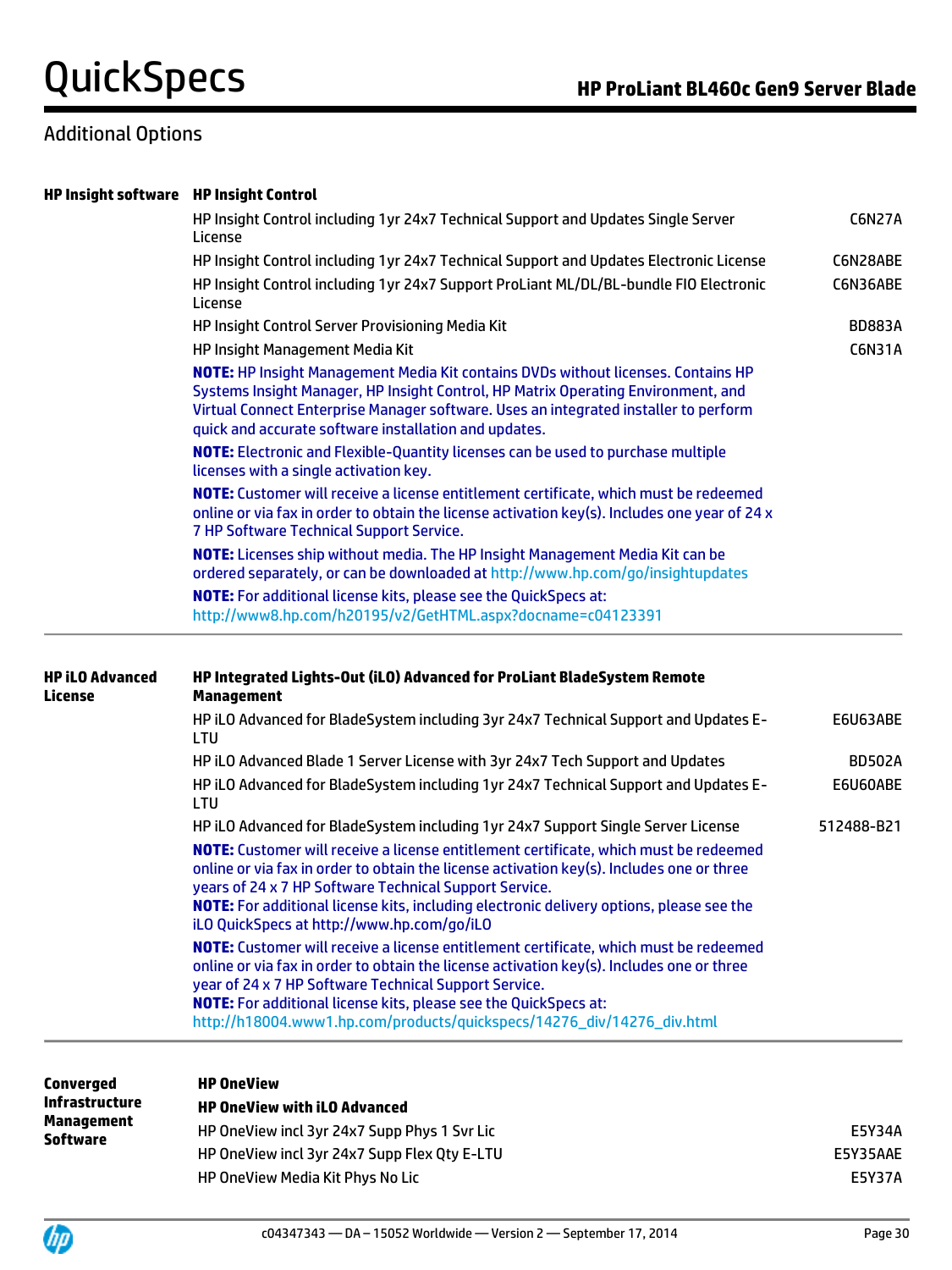## Additional Options

|                                           | <b>HP OneView without iLO Advanced</b>                                                                                                                                                                                                                                                                                                                                                                                                                                                                                                                                                                                                                                                                                                                                                                                                                                                                                                                                                                                                     |                           |
|-------------------------------------------|--------------------------------------------------------------------------------------------------------------------------------------------------------------------------------------------------------------------------------------------------------------------------------------------------------------------------------------------------------------------------------------------------------------------------------------------------------------------------------------------------------------------------------------------------------------------------------------------------------------------------------------------------------------------------------------------------------------------------------------------------------------------------------------------------------------------------------------------------------------------------------------------------------------------------------------------------------------------------------------------------------------------------------------------|---------------------------|
|                                           | HP OneView w/o iLO Adv incl 3yr 24x7 Supp Phys 1 Svr Lic                                                                                                                                                                                                                                                                                                                                                                                                                                                                                                                                                                                                                                                                                                                                                                                                                                                                                                                                                                                   | E5Y38A                    |
|                                           | HP OneView w/o iLO Adv inc 3yr 24x7 Supp Flex Qty E-LTU                                                                                                                                                                                                                                                                                                                                                                                                                                                                                                                                                                                                                                                                                                                                                                                                                                                                                                                                                                                    | E5Y39AAE                  |
|                                           | <b>NOTE:</b> For additional license kits please see the QuickSpecs at                                                                                                                                                                                                                                                                                                                                                                                                                                                                                                                                                                                                                                                                                                                                                                                                                                                                                                                                                                      |                           |
|                                           | http://h18004.www1.hp.com/products/quickspecs/14621_div/14621_div.html.                                                                                                                                                                                                                                                                                                                                                                                                                                                                                                                                                                                                                                                                                                                                                                                                                                                                                                                                                                    |                           |
| <b>High Performance</b>                   | <b>HP Cluster Management Utility</b>                                                                                                                                                                                                                                                                                                                                                                                                                                                                                                                                                                                                                                                                                                                                                                                                                                                                                                                                                                                                       |                           |
| <b>Clusters</b>                           | HP Insight Cluster Management Utility 1yr 24x7 Flexible License                                                                                                                                                                                                                                                                                                                                                                                                                                                                                                                                                                                                                                                                                                                                                                                                                                                                                                                                                                            | <b>QL803B</b>             |
|                                           | HP Insight Cluster Management Utility 3yr 24x7 Flexible License<br>NOTE: These part numbers can be used to purchase one certificate for multiple licenses<br>and support with a single activation key. Each license is for one node (server). Customer<br>will receive a printed end user license agreement and license entitlement certificate via<br>physical shipment. The license entitlement certificate must be redeemed online in order<br>to obtain a license key. Customer also will receive a support agreement.                                                                                                                                                                                                                                                                                                                                                                                                                                                                                                                 | <b>BD476A</b>             |
|                                           | HP Insight Cluster Management Utility Media                                                                                                                                                                                                                                                                                                                                                                                                                                                                                                                                                                                                                                                                                                                                                                                                                                                                                                                                                                                                | <b>BD477A</b>             |
|                                           | <b>NOTE:</b> For additional license kits please see the QuickSpecs at                                                                                                                                                                                                                                                                                                                                                                                                                                                                                                                                                                                                                                                                                                                                                                                                                                                                                                                                                                      |                           |
|                                           | http://h18004.www1.hp.com/products/quickspecs/12612_div/12612_div.html.                                                                                                                                                                                                                                                                                                                                                                                                                                                                                                                                                                                                                                                                                                                                                                                                                                                                                                                                                                    |                           |
| <b>HP Security</b>                        | HP Trusted Platform Module Option                                                                                                                                                                                                                                                                                                                                                                                                                                                                                                                                                                                                                                                                                                                                                                                                                                                                                                                                                                                                          | 488069-B21                |
|                                           | <b>NOTE:</b> The TPM (Trusted Platform Module) is a microcontroller chip that can securely<br>store artifacts used to authenticate the server platform. These artifacts can include<br>passwords, certificates and encryption keys. Windows® BitLocker™ Drive Encryption<br>(BitLocker) is a data protection feature available in Windows Server <sup>®</sup> 2008 R2.<br>BitLocker leverages the enhanced security capabilities of a Trusted Platform Module<br>(TPM) version 1.2. The TPM works with BitLocker to help protect user data and to<br>ensure that a server running Windows Server 2008 R2 has not been tampered with<br>while the system was offline.<br><b>NOTE:</b> For more information about TPM, including a white paper, go to<br>http://www.hp.com/go/TPM.<br>NOTE: ProLiant OS pre-installed units will come with the partition required for TPM<br>deployment.<br><b>NOTE:</b> The TPM key is unique to every TPM deployed server and must be retained.<br>Misplacing or losing the key could result in data loss. |                           |
| <b>HP Storage</b>                         | HP Smart Array P244br/1GB FBWC 12Gb 2-ports Int SAS Controller                                                                                                                                                                                                                                                                                                                                                                                                                                                                                                                                                                                                                                                                                                                                                                                                                                                                                                                                                                             | 749680-B21                |
| <b>Controllers</b>                        | HP H244br 12Gb 2-ports Int Smart Host Bus Adapter                                                                                                                                                                                                                                                                                                                                                                                                                                                                                                                                                                                                                                                                                                                                                                                                                                                                                                                                                                                          | 726809-B21                |
|                                           | HP Secure Encryption HP Secure Encryption No Media E-LTU per Drive<br>HP Secure Encryption No Media Flexible License per Drive<br>NOTE: HP Secure Encryption is supported on the HP Smart Array P244br and H244br<br>(running in RAID mode) as an option. HP Secure Encryption licensing is based on the<br>number of physical drives requiring encryption.<br><b>NOTE:</b> For more information about HP Secure Encryption, go to<br>www.hp.com/go/hpsecureencryption.                                                                                                                                                                                                                                                                                                                                                                                                                                                                                                                                                                    | D8S85AAE<br><b>D8S84A</b> |
| <b>HP InfiniBand</b><br><b>Mezzanines</b> | NOTE: When an InfiniBand adapter is installed in mezzanine slot 1, only one port is active<br>(regardless of operating mode). When installed in any other mezzanine slot, both ports                                                                                                                                                                                                                                                                                                                                                                                                                                                                                                                                                                                                                                                                                                                                                                                                                                                       |                           |

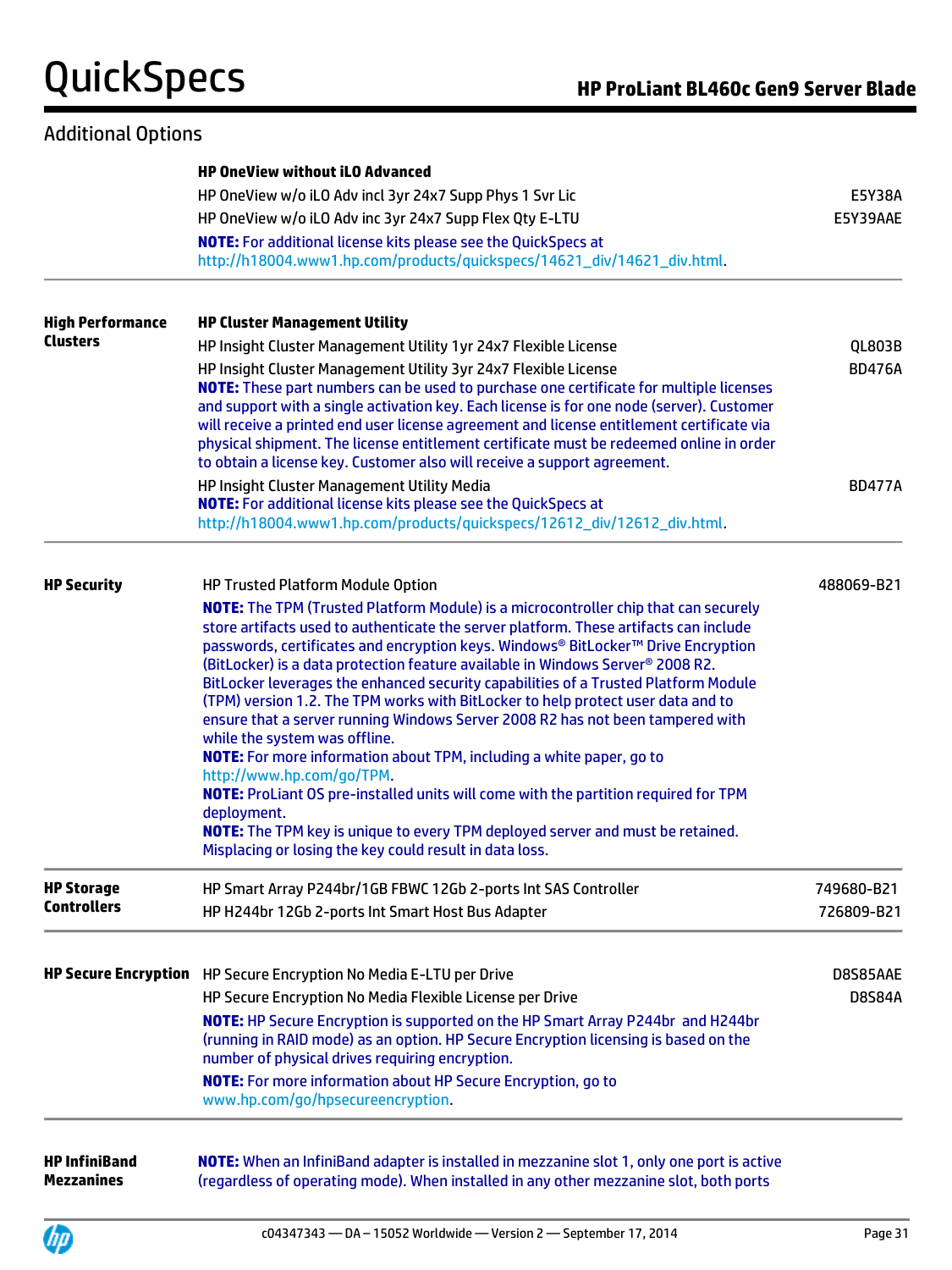## Additional Options

|                            | are active.                                                                                                                                                                                                 |               |  |  |  |
|----------------------------|-------------------------------------------------------------------------------------------------------------------------------------------------------------------------------------------------------------|---------------|--|--|--|
|                            | NOTE: InfiniBand QDR and FDR speeds are only supported on the HP BladeSystem c7000<br>Enclosure. For additional information, please see the HP BladeSystem c7000 Enclosure<br>and InfiniBand QuickSpecs at: |               |  |  |  |
|                            | http://h18004.www1.hp.com/products/quickspecs/12586_div/12586_div.html<br>http://h18000.www1.hp.com/products/quickspecs/13078_div/13078_div.html                                                            |               |  |  |  |
|                            | HP Infiniband QDR/Ethernet 10Gb 2-port 544M Adapter                                                                                                                                                         | 644160-B21    |  |  |  |
|                            | NOTE: The QDR InfiniBand adapter may be installed in any mezzanine slot of the server.                                                                                                                      |               |  |  |  |
|                            | HP Infiniband FDR/Ethernet 10Gb/40Gb 2-port 544M Adapter                                                                                                                                                    | 644161-B22    |  |  |  |
|                            | NOTE: The FDR InfiniBand adapter must be installed in mezzanine slot 1 for FDR mode<br>and may be installed in any mezzanine slot if operated in any other mode.                                            |               |  |  |  |
|                            | HP InfiniBand FDR 2-port 545M Adapter                                                                                                                                                                       | 702213-B21    |  |  |  |
| <b>HP Flash Media Kits</b> | <b>HP Flash Media Kits for USB Drives</b>                                                                                                                                                                   |               |  |  |  |
| for USB Drives             | HP Enterprise Mainstream Flash Media Kits for Memory Cards                                                                                                                                                  |               |  |  |  |
|                            | HP 8GB USB Enterprise Mainstream Flash Media Drive Key Kit                                                                                                                                                  | 737953-B21    |  |  |  |
|                            | HP 8GB microSD Enterprise Mainstream Flash Media Kit                                                                                                                                                        | 726116-B21    |  |  |  |
|                            | HP 32GB microSD Enterprise Mainstream Flash Media Kit                                                                                                                                                       | 700139-B21    |  |  |  |
|                            | <b>NOTE:</b> Please see the QuickSpecs for Technical Specifications and additional information:<br>http://h18000.www1.hp.com/products/quickspecs/13971_div/13971_div.html                                   |               |  |  |  |
| <b>HP Care Pack</b>        | <b>Proactive Care Services</b>                                                                                                                                                                              |               |  |  |  |
| <b>Services</b>            | HP 3 year 24x7 BL4xxc Gen9 Proactive Care Service                                                                                                                                                           |               |  |  |  |
|                            | HP 3 year 24x7 with Defective Media Retention BL4xxc Gen9 Proactive Care Service                                                                                                                            | U7BN9E        |  |  |  |
|                            | HP 3 year 24x7 BL4xxc Gen9 Proactive Care Advanced Service                                                                                                                                                  | U7BT6E        |  |  |  |
|                            | HP 3 year 24x7 with Defective Media Retention BL4xxc Gen9 Proactive Care Advanced                                                                                                                           | U7CF8E        |  |  |  |
|                            | <b>Installation Services</b>                                                                                                                                                                                |               |  |  |  |
|                            | <b>HP Install c-Class Server Blade Service</b>                                                                                                                                                              | <b>UE493E</b> |  |  |  |
|                            | Additional HP Care Pack services can be found at: http://www.hp.com/go/cpc                                                                                                                                  |               |  |  |  |

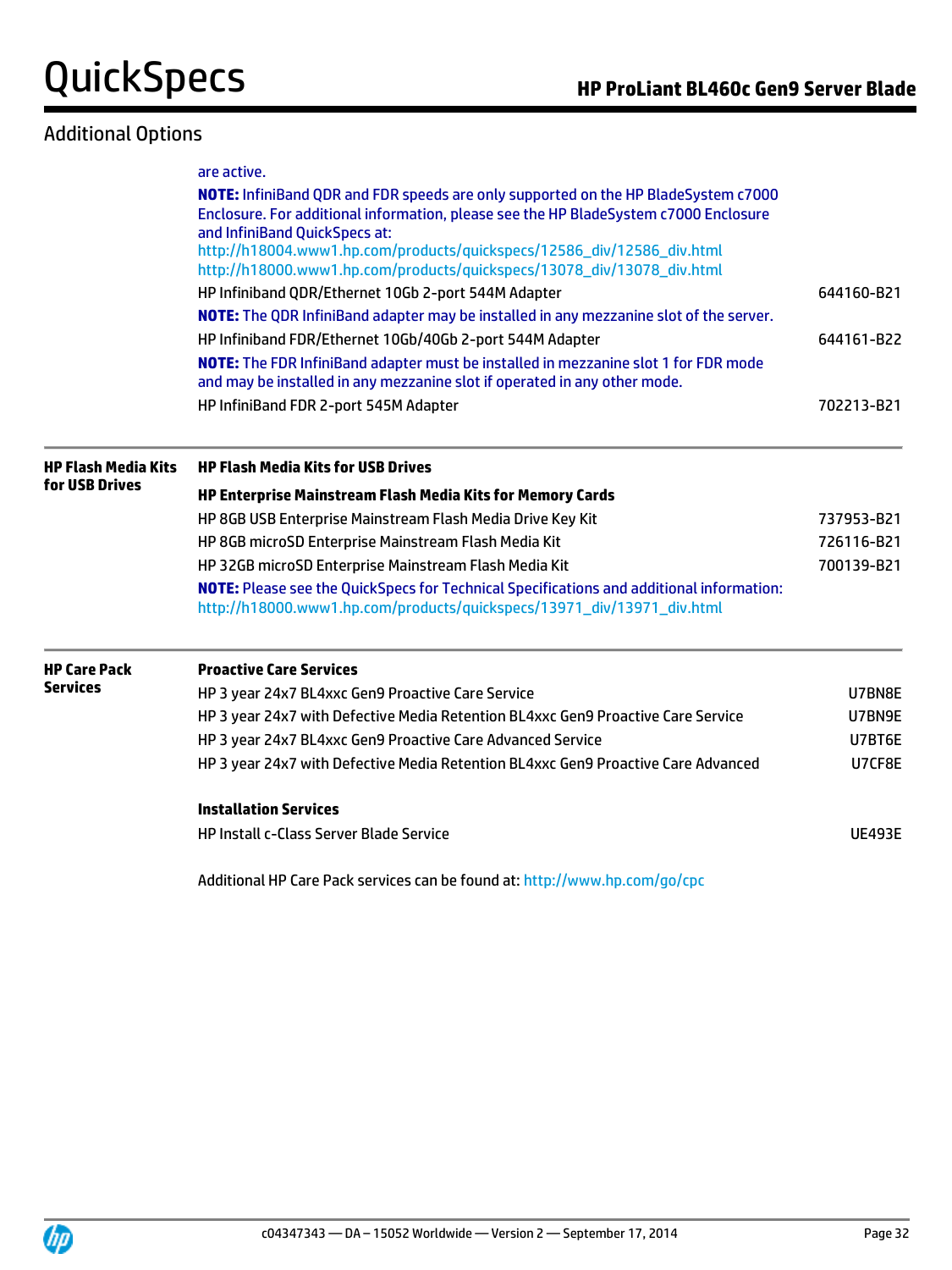## Memory

For detailed memory configuration rules and guidelines, please use the Online DDR4 Memory Configuration Tool: <http://h22195.www2.hp.com/MemoryTool/Home/Legal>

### **Memory Subsystem Architecture**

Each Intel® Xeon® E5-2600 v3 family or Intel® Xeon® E5-2600 v3 family processor socket contains four memory channels that support two DIMMs each for a total of eight (8) DIMM per installed processor or a grand total of sixteen (16) DIMMs for the server. Up to 32GB capacity DIMMs are supported for 512GB of memory (16 DIMM slots x 32GB per DIMM).

### **Memory Population Rules and Guidelines**:

- A minimum of one DIMM is required per processor.
- Install DIMMs only if the corresponding processor is installed.
- If only one processor is installed in a two processor system, only half of the DIMM slots are available.
- DIMM sizes can be mixed in channel. To maximize performance, it is recommended to balance the total memory capacity between all installed processors and to load the channels similarly whenever possible.
- LRDIMM and RDIMMs are all distinct memory technologies and cannot be mixed within a server. The majority of ProLiant Gen9 servers support RDIMM and LRDIMM.
- DIMMs of different speeds may be mixed in any order; the server will select a common optimal speed.
- The maximum memory speed is a function of the memory type, memory configuration, and processor model.
- The maximum memory capacity is a function of the memory type and number of installed processors.
- HP memory from previous generation servers is not compatible with the BL460c Gen9 Server Blade.
- To realize the performance memory capabilities listed in this document, HP SmartMemory is required. For additional information, please see the HP SmartMemory QuickSpecs at: <http://www8.hp.com/h20195/v2/GetHTML.aspx?docname=c04111535>
- For memory population rules and additional memory guidelines, please see the BL460c Gen9 user guide at [http://www.hp.com/support.](http://www.hp.com/support)

### **Supported Memory Bandwidth on Intel® Xeon® E5-2600 v3 series Processors**

| <b>DIMM Rank</b>     | <b>Register DIMM (RDIMM)</b> |                                    | <b>Load Reduced (LRDIMM)</b> |
|----------------------|------------------------------|------------------------------------|------------------------------|
|                      | Single Rank (1R)             | Dual Rank (2R)                     | Quad Rank (4R)               |
| <b>DIMM Capacity</b> | 8GB                          | 16GB                               | 32GB                         |
| Voltage              | Std Voltage 1.2V             | Std Voltage 1.2V                   | Std Voltage 1.2V             |
|                      |                              | <b>SLOTS THAT CAN BE POPULATED</b> |                              |
| 12 slot servers      | 12                           | 12                                 | 12                           |
| 16 slot servers      | 16                           | 16                                 | 16                           |
|                      |                              | <b>MAXIMUM CAPACITY (GB)*</b>      |                              |
| 12 slot servers      | 96                           | 192                                | 384                          |
| 16 slot servers      | 128                          | 256                                | 512                          |
|                      |                              | <b>POPULATED DIMM SPEED (MT/s)</b> |                              |
| 1 DIMM Per Channel   | 2133                         | 2133                               | 2133                         |
| 2 DIMM Per Channel   | 2133                         | 2133                               | 2133                         |

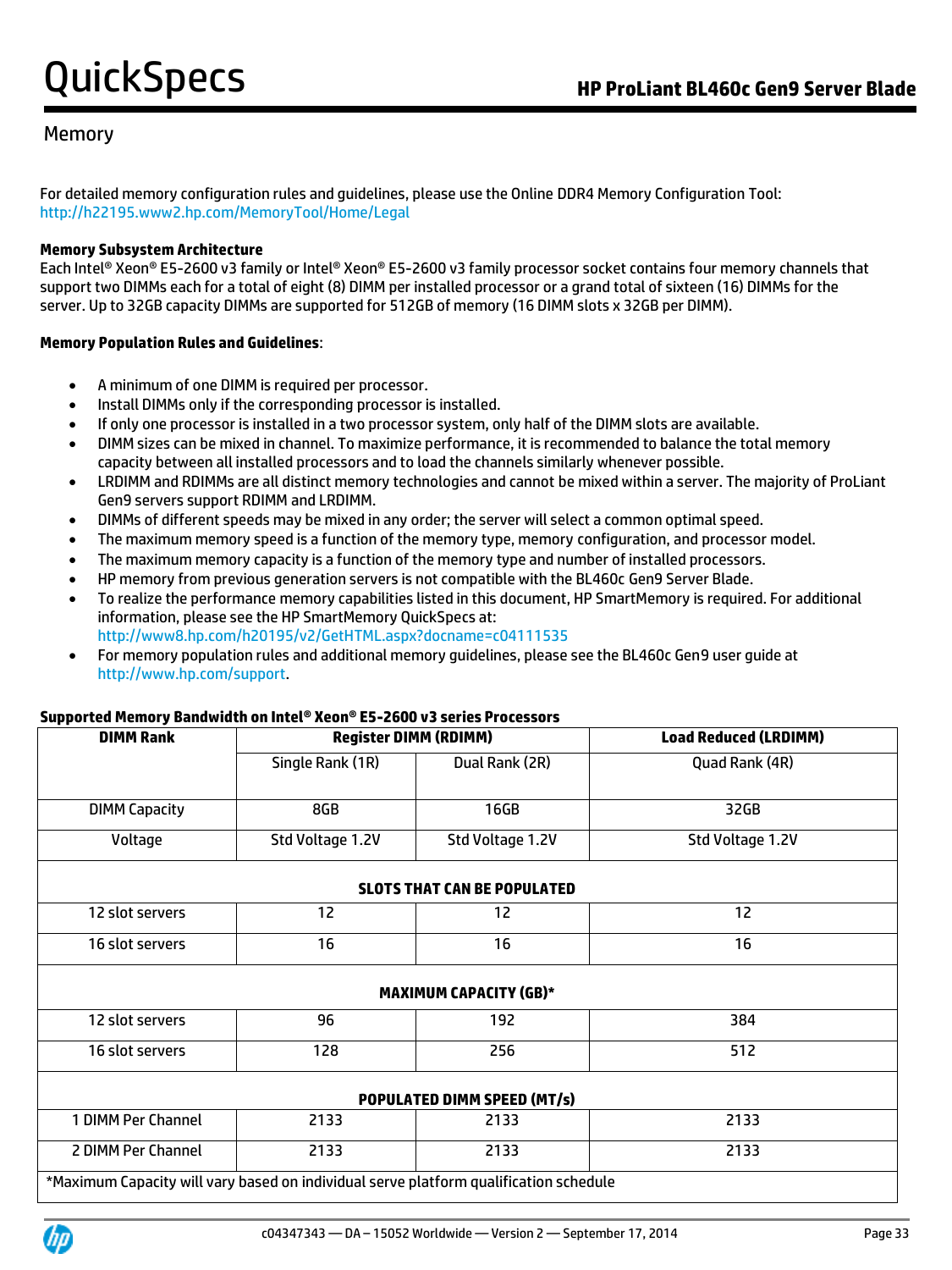### Memory

### **Memory Speed by E5-2600 v3 Series Processor Model**

| <b>Processor Models</b>                                                                                                                                                              | <b>Supported Memory</b><br><b>Speeds</b> |
|--------------------------------------------------------------------------------------------------------------------------------------------------------------------------------------|------------------------------------------|
| E5-2690 v3, E5-2695 v3, E5-2697 v3, E5-2698 v3, E5-2699 v3, E5-2687W v3, E5-2683 v3, E5-2680<br>v3, E5-2670 v3, E5-2667 v3, E5-2660 v3, E5-2650 v3, E5-2650L, E5-2643 v3, E5-2637 v3 | 2133MHz                                  |
| E5-2640 v3, E5-2630 v3, E5-2630L v3, E5-2623 v3, E5-2620 v3                                                                                                                          | 1866MHz                                  |
| E5-2609 v3. E5-2603 v3                                                                                                                                                               | 1600MHz                                  |

### **Standard and Maximum Memory Capacity (Pre-configured Models) for E5-2600 v3 Series**

| <b>Pre Configured Models</b>   | <b>Standard Memory</b> | <b>Maximum Memory Plus</b><br><b>Optional Memory</b> | <b>Standard Memory Replaced</b><br>with Optional Memory |
|--------------------------------|------------------------|------------------------------------------------------|---------------------------------------------------------|
| Intel Xeon E5-2670 v3          | 128GB                  | 512GB                                                | 512GB                                                   |
|                                | (4x32GB)               | $(4x 32GB + 12x 32GB)$                               | (16x 32GB)                                              |
| Intel Xeon E5-2660 v3          | 64GB                   | 256GB                                                | 512GB                                                   |
|                                | (4x 16GB)              | $(4x 16GB + 12x 16GB)$                               | (16x 32GB)                                              |
| Intel Xeon E5-2650 v3, E5-2640 | 32GB                   | 256GB                                                | 512GB                                                   |
| v3                             | (2x 16GB)              | $(2x 16GB + 14x 16GB)$                               | (16x 32GB)                                              |
| Intel Xeon E5-2620 v3, E5-2609 | 16GB                   | 240GB                                                | 512GB                                                   |
| lv3                            | (2x 8GB)               | $(2x 8GB + 14x 16GB)$                                | (16x 32GB)                                              |

**NOTE:** Capacity references are rounded to the common gigabyte (GB) values.

- $2GB = 2,048MB$
- $-4GB = 4,096MB$
- $\bullet$  8GB = 8,192MB
- $-16GB = 16,384MB$
- $-32GB = 32,768MB$

### **Memory options part number decoder**



| Item | <b>Description</b> | <b>Definition</b> |
|------|--------------------|-------------------|
|      | Capacity           | 8 GByte           |
|      |                    | 16 GByte          |

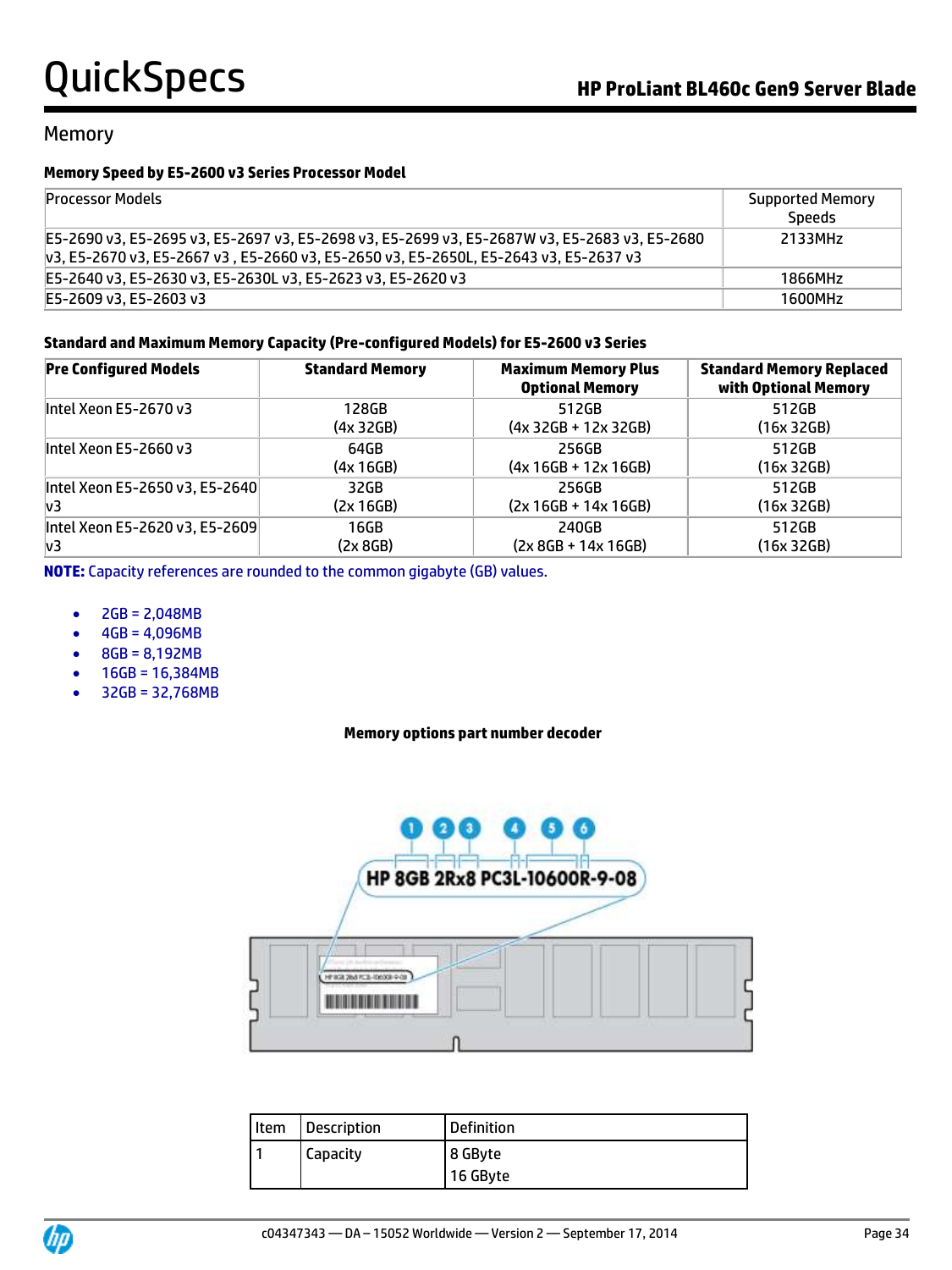## Memory

|                |                   | 32 GByte                                                   |
|----------------|-------------------|------------------------------------------------------------|
| $\overline{2}$ | Rank              | $1R =$ Single-rank<br>$2R = Dual-rank$<br>$4R = Quad-rank$ |
| $\overline{3}$ | Data width        | $x4 = 4$ -hit<br>$x8 = 8$ -bit                             |
| $\overline{4}$ | Memory generation | DDR4                                                       |
| 5              | Max. Memory speed | 2133MT/s                                                   |
| 6              | CasLatency        | $P = 15$                                                   |
| 6              | DIMM type         | R = RDIMM (registered)<br>L = LRDIMM (load reduced)        |

### Following are memory options available from HP:

### **HP Memory**

**NOTE:** HP memory from previous generation servers (DDR3) is not compatible with this server. HP SmartMemory is required to realize the memory performance improvements and enhanced functionality listed in this document for Gen9. For additional information, please see the HP SmartMemory QuickSpecs at: http://www8.hp.com/h20195/v2/GetHTML.aspx?docname=c0411153[5](http://h18000.www1.hp.com/products/quickspecs/14225_div/14225_div.html) **NOTE:** LRDIMM and RDIMM are distinct memory technologies and cannot be mixed within a server.

**NOTE:** Depending on the memory configuration and processor model, the memory speed may run at 2133MHz, 1866MHz, or 1600MHz.

### **HP SmartMemory**

### **Registered DIMMs (RDIMMs)**

### **Registered DIMMs (RDIMMs) - E5-2600 v3 series Processors**

| HP 8GB (1x8GB) Single Rank x4 DDR4-2133 CAS-15-15-15 Registered Memory Kit                                                                                                                 | 726718-B21 |
|--------------------------------------------------------------------------------------------------------------------------------------------------------------------------------------------|------------|
| HP 16GB (1x16GB) Dual Rank x4 DDR4-2133 CAS-15-15-15 Registered Memory Kit                                                                                                                 | 726719-B21 |
| Load Reduced DIMMs (LRDIMMs) - E5-2600 v3 series Processors                                                                                                                                |            |
| HP 32GB (1x32GB) Quad Rank x4 DDR4-2133 CAS-15-15-15 Load Reduced Memory<br>Kit                                                                                                            | 726722-B21 |
| <b>NOTE:</b> Depending on the memory configuration and processor model, 2133MHz<br>memory may operate at a lower speed. Please see the see the "Memory" section<br>later in this document. |            |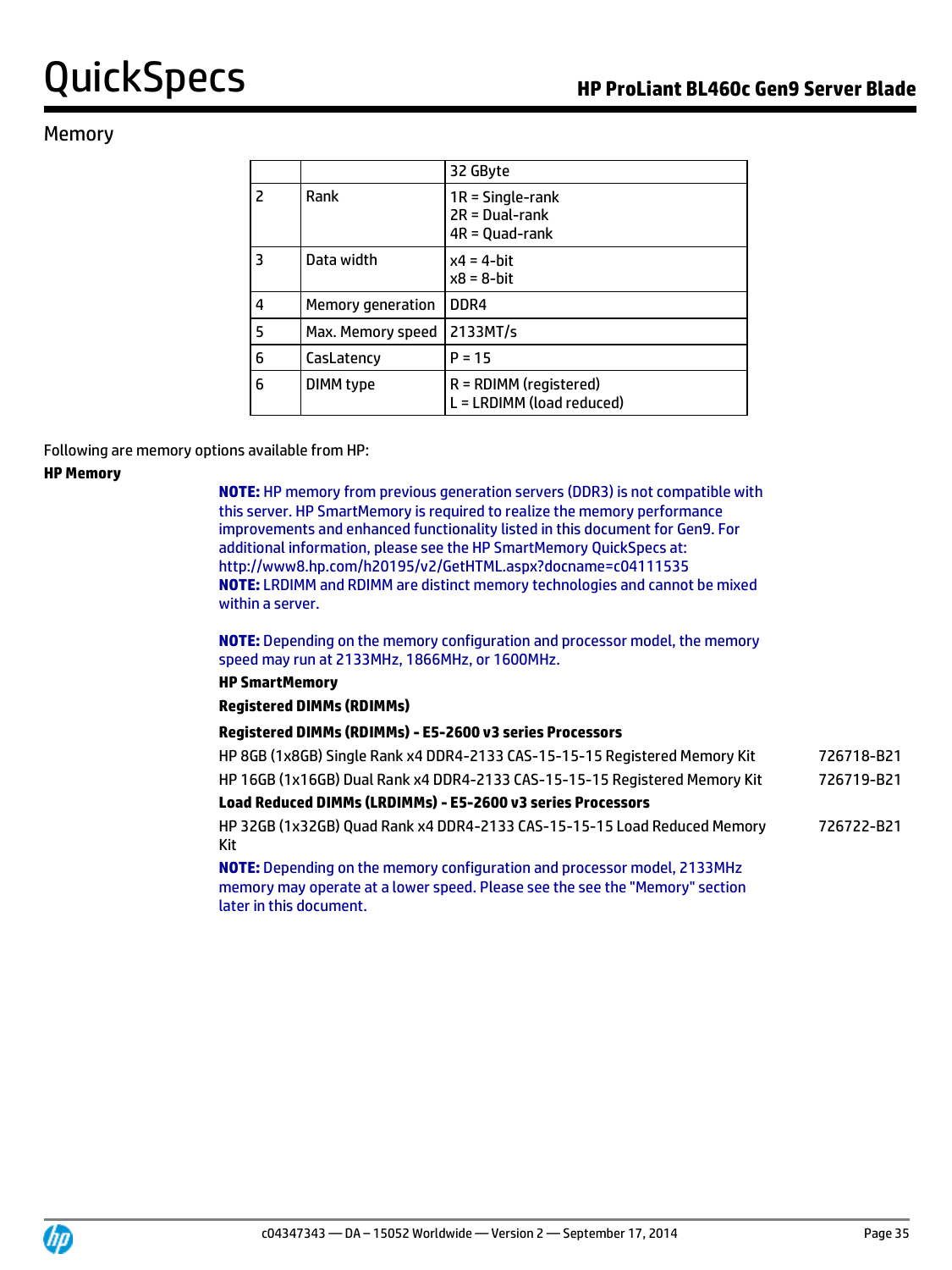## Storage



1-2 2 x SFF hot-plug SAS, SATA, SAS SDD, and SATA SSD hard drives

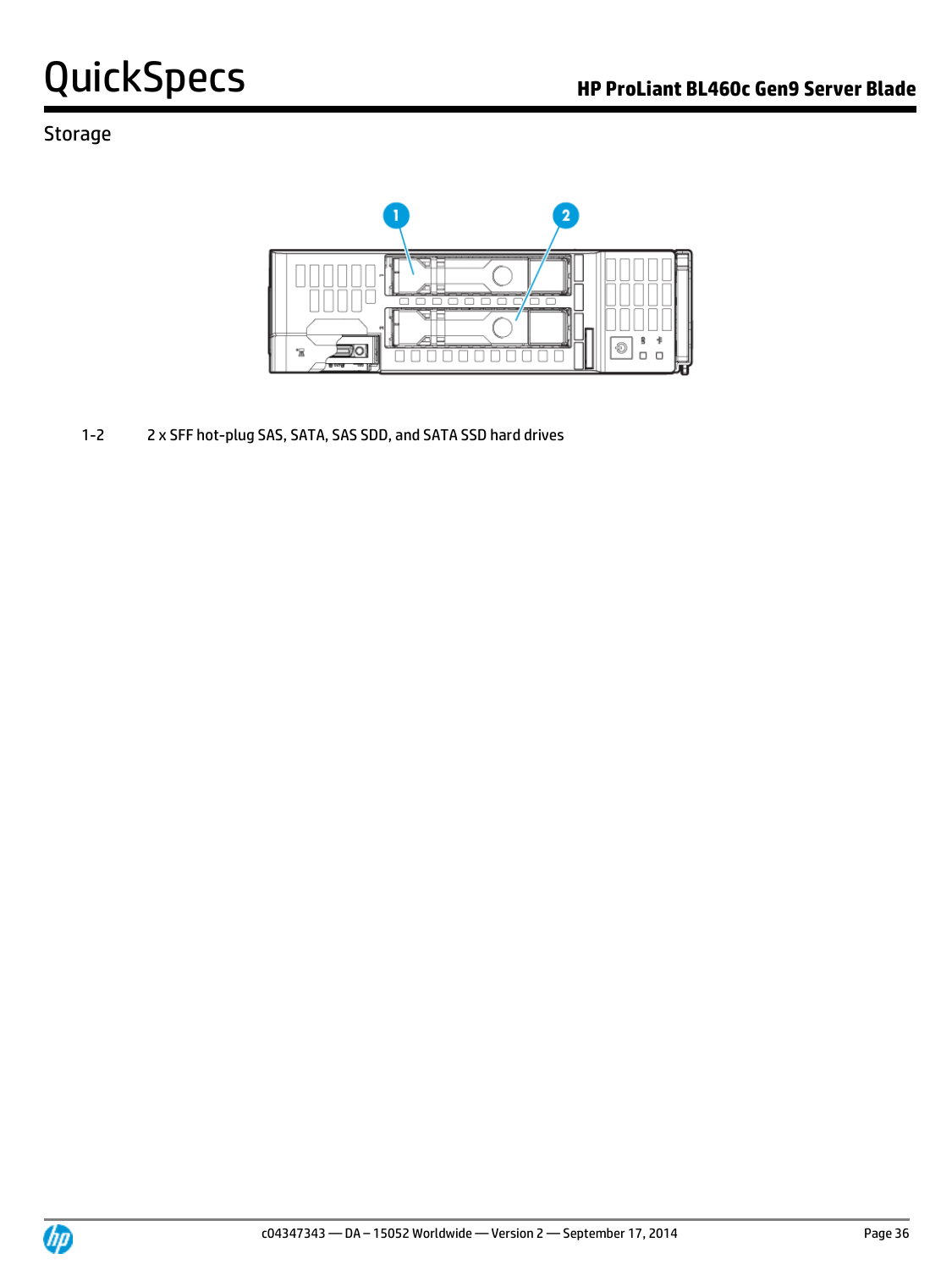## Technical Specifications

| <b>System Unit</b> | D)<br>(with bezel)                           | <b>Dimensions</b> (H x W x $7.11 \times 2.18 \times 20.37$ in (18.07 x 5.54 x 51.76 cm)                                                                                                                     |                                                                                                                                                                                                                         |  |
|--------------------|----------------------------------------------|-------------------------------------------------------------------------------------------------------------------------------------------------------------------------------------------------------------|-------------------------------------------------------------------------------------------------------------------------------------------------------------------------------------------------------------------------|--|
|                    | Weight<br>(approximate)                      | Maximum: all processors, 16<br>DIMMs, hard drives,<br>mezzanine cards, and two<br>flash cache batteries<br>installed)                                                                                       | 14.00 lb (6.33 kg)                                                                                                                                                                                                      |  |
|                    |                                              | Minimum: one processor<br>and 2 DIMMs installed                                                                                                                                                             | 10.50 lb (4.75 kg)                                                                                                                                                                                                      |  |
|                    |                                              | supply output, please see the:                                                                                                                                                                              | Power Specifications For power specifications including input requirements, BTU rating, and power                                                                                                                       |  |
|                    |                                              | $\bullet$<br>23379<br>$\bullet$<br>80                                                                                                                                                                       | HP BladeSystem c3000 Enclosure QuickSpecs at<br>http://www8.hp.com/h20195/v2/GetDocument.aspx?docname=c041<br>HP BladeSystem c7000 Enclosure QuickSpecs at<br>http://www8.hp.com/h20195/v2/GetHTML.aspx?docname=c042295 |  |
|                    |                                              |                                                                                                                                                                                                             | To review typical system power ratings use the HP Power Advisor which is<br>available via the online tool located at www.hp.com/go/hppoweradvisor.                                                                      |  |
|                    |                                              | <b>NOTE:</b> For optimal cooling and system performance the BL460c Gen9 Server<br>Blade requires the c7000 enclosure to be configured with 10 fans and the<br>c3000 enclosure to be configured with 6 fans. |                                                                                                                                                                                                                         |  |
|                    | <b>System Inlet</b><br><b>Temperature</b>    | <b>Operating</b>                                                                                                                                                                                            | 10° to 35°C (50° to 95°F) at sea level with an<br>altitude derating of 1.0°C per every 305 m (1.8°F<br>per every 1,000 ft) above sea level to a<br>maximum of 3,050 m (10,000 ft), no direct<br>sustained sunlight.     |  |
|                    |                                              |                                                                                                                                                                                                             | Maximum rate of change is 10°C/hr (18°F/hr).<br>The upper limit may be limited by the type and<br>number of options installed.                                                                                          |  |
|                    |                                              |                                                                                                                                                                                                             | System performance may be reduced if<br>operating with a fan fault or above 30°C (86°F).                                                                                                                                |  |
|                    |                                              | Non-operating                                                                                                                                                                                               | -30° to 60°C (-22° to 140°F). Maximum rate of<br>change is 20°C/hr (36°F/hr).                                                                                                                                           |  |
|                    | <b>Relative Humidity</b><br>(non-condensing) | <b>Operating</b>                                                                                                                                                                                            | 10 to 90% relative humidity (Rh), 28°C (82.4°F)<br>maximum wet bulb temperature, non-<br>condensing.                                                                                                                    |  |
|                    |                                              | Non-operating                                                                                                                                                                                               | 5 to 95% relative humidity (Rh), 38.7°C (101.7°F)<br>maximum wet bulb temperature, non-<br>condensing.                                                                                                                  |  |
|                    | <b>Altitude</b>                              | <b>Operating</b>                                                                                                                                                                                            | 3,050 m (10,000 ft). This value may be limited by<br>the type and number of options installed.<br>Maximum allowable altitude change rate is 457                                                                         |  |

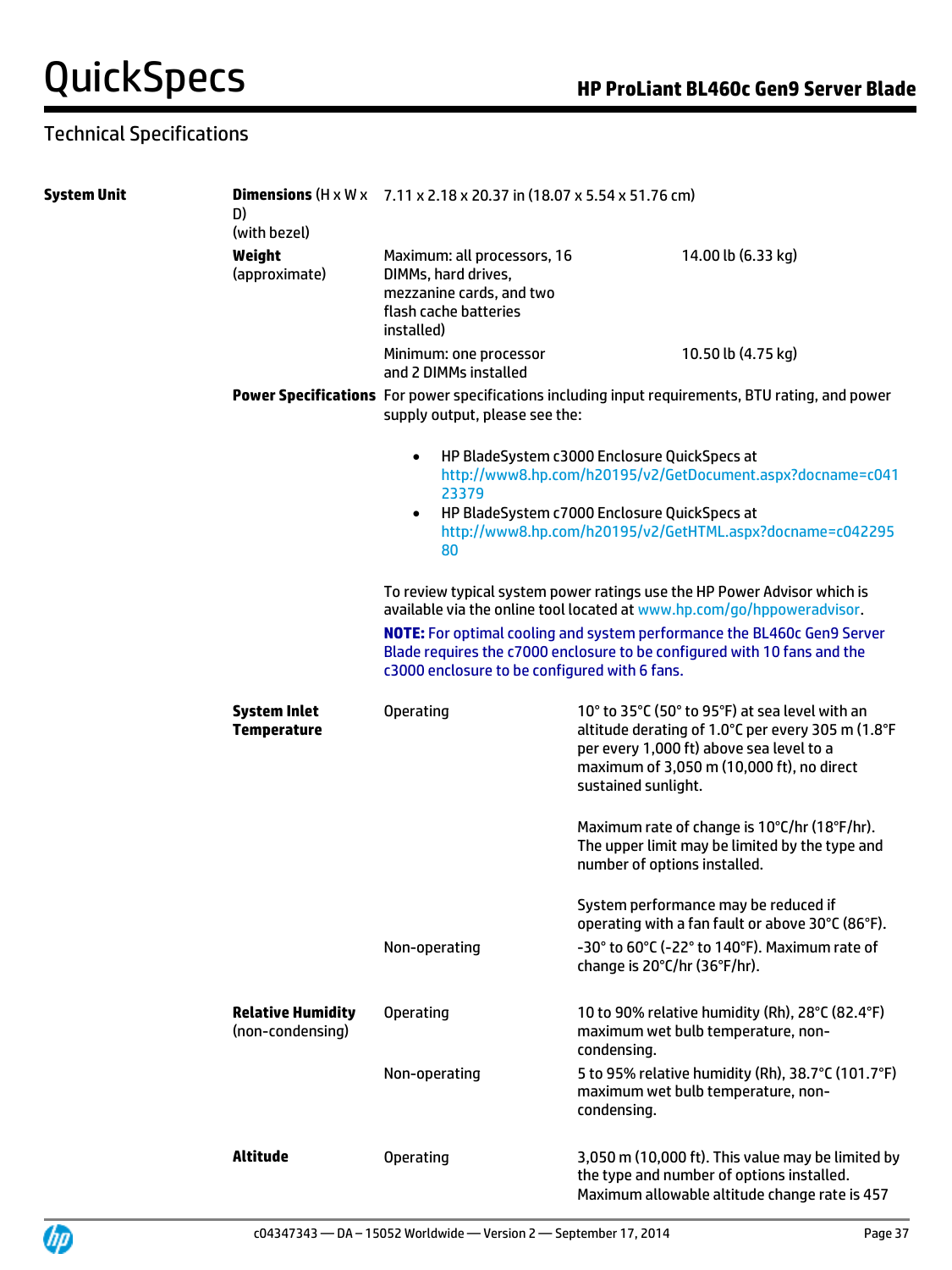## Technical Specifications

|                                                   |                                                               | m/min (1,500 ft/min).                                                                                                                                              |                                                                                             |  |
|---------------------------------------------------|---------------------------------------------------------------|--------------------------------------------------------------------------------------------------------------------------------------------------------------------|---------------------------------------------------------------------------------------------|--|
|                                                   |                                                               | Non-operating                                                                                                                                                      | 9,144 m (30,000 ft). Maximum allowable altitude<br>change rate is 457 m/min (1,500 ft/min). |  |
|                                                   | <b>Acoustic Noise</b>                                         | For acoustic noise specifications, please see the HP BladeSystem c-Class<br><b>Enclosures QuickSpecs located at:</b><br>HP BladeSystem c3000 Enclosure QuickSpecs: |                                                                                             |  |
|                                                   |                                                               | http://h18000.www1.hp.com/products/quickspecs/12790_div/<br>12790_div.html<br>HP BladeSystem c7000 Enclosure QuickSpecs:                                           |                                                                                             |  |
|                                                   |                                                               |                                                                                                                                                                    |                                                                                             |  |
|                                                   |                                                               | 12810_div.html                                                                                                                                                     | http://h18000.www1.hp.com/products/quickspecs/12810_div/                                    |  |
| <b>HP Smart Array P244br</b><br><b>Controller</b> | <b>Disk Drive Interface</b>                                   | 12Gb/s SAS (Serial Attached SCSI)<br>6Gb/s SATA (Serial ATA)                                                                                                       |                                                                                             |  |
|                                                   | <b>Server Interface</b>                                       |                                                                                                                                                                    | x8 5G PCIe 3.0 provides 8GB/s maximum bandwidth                                             |  |
|                                                   | <b>Cache Memory</b>                                           |                                                                                                                                                                    | 1GB flash backed write cache (FBWC) cache standard                                          |  |
|                                                   | <b>Logical Drives</b>                                         | 64 (with included 1GB cache)                                                                                                                                       |                                                                                             |  |
|                                                   | <b>Supported</b>                                              |                                                                                                                                                                    |                                                                                             |  |
|                                                   | <b>Host Memory</b><br><b>Addressing</b>                       |                                                                                                                                                                    | 64-bit, supporting servers memory space greater than 4GB                                    |  |
|                                                   | <b>RAID Support</b>                                           | RAID 1 (mirroring), RAID 0 (striping), RAID 10                                                                                                                     |                                                                                             |  |
|                                                   | <b>Other</b>                                                  | Upgradeable firmware with recovery ROM<br>Online drive flash (with SAS drives)                                                                                     |                                                                                             |  |
| <b>HP Smart HBA H244br</b>                        | <b>Disk Drive Interface</b>                                   | 12Gb/s SAS (Serial Attached SCSI)                                                                                                                                  |                                                                                             |  |
| <b>Controller</b>                                 |                                                               | 6Gb/s SATA (Serial ATA)                                                                                                                                            |                                                                                             |  |
|                                                   | <b>Server Interface</b>                                       | x8 5G PCIe 3.0 provides 8GB/s maximum bandwidth                                                                                                                    |                                                                                             |  |
|                                                   | <b>Cache Memory</b>                                           | None                                                                                                                                                               |                                                                                             |  |
|                                                   | <b>Logical Drives</b><br><b>Supported</b>                     | 64                                                                                                                                                                 |                                                                                             |  |
|                                                   | <b>Host Memory</b><br><b>Addressing</b>                       | 64-bit, supporting servers memory space greater than 4GB                                                                                                           |                                                                                             |  |
|                                                   | <b>RAID Support</b>                                           | RAID 1 (mirroring) and RAID 0 (striping)                                                                                                                           |                                                                                             |  |
|                                                   | <b>Other</b>                                                  | Upgradeable firmware with recovery ROM<br>Online drive flash (with SAS drives)                                                                                     |                                                                                             |  |
| <b>HP Dynamic Smart Array</b>                     | <b>Disk Drive Interface</b>                                   | 6Gb/s SATA (Serial ATA)                                                                                                                                            |                                                                                             |  |
| <b>B140i Controller</b>                           | <b>Server Interface</b>                                       | Embedded x4 PCIe 2.0                                                                                                                                               |                                                                                             |  |
|                                                   | <b>SAS Connectors</b>                                         | 2 internal SATA ports                                                                                                                                              |                                                                                             |  |
|                                                   | <b>Cache Memory</b>                                           | None                                                                                                                                                               |                                                                                             |  |
|                                                   | <b>SAS Speed</b><br><b>Logical Drives</b><br><b>Supported</b> | 6Gb/s SATA links<br>Up to 10 logical volumes (2 physical drives)                                                                                                   |                                                                                             |  |
|                                                   | <b>Host Memory</b><br><b>Addressing</b>                       | 64-bit, supporting greater than 4GB server memory space                                                                                                            |                                                                                             |  |
|                                                   | <b>Hot Plug Support</b>                                       | Yes                                                                                                                                                                |                                                                                             |  |
|                                                   |                                                               |                                                                                                                                                                    |                                                                                             |  |

**UD**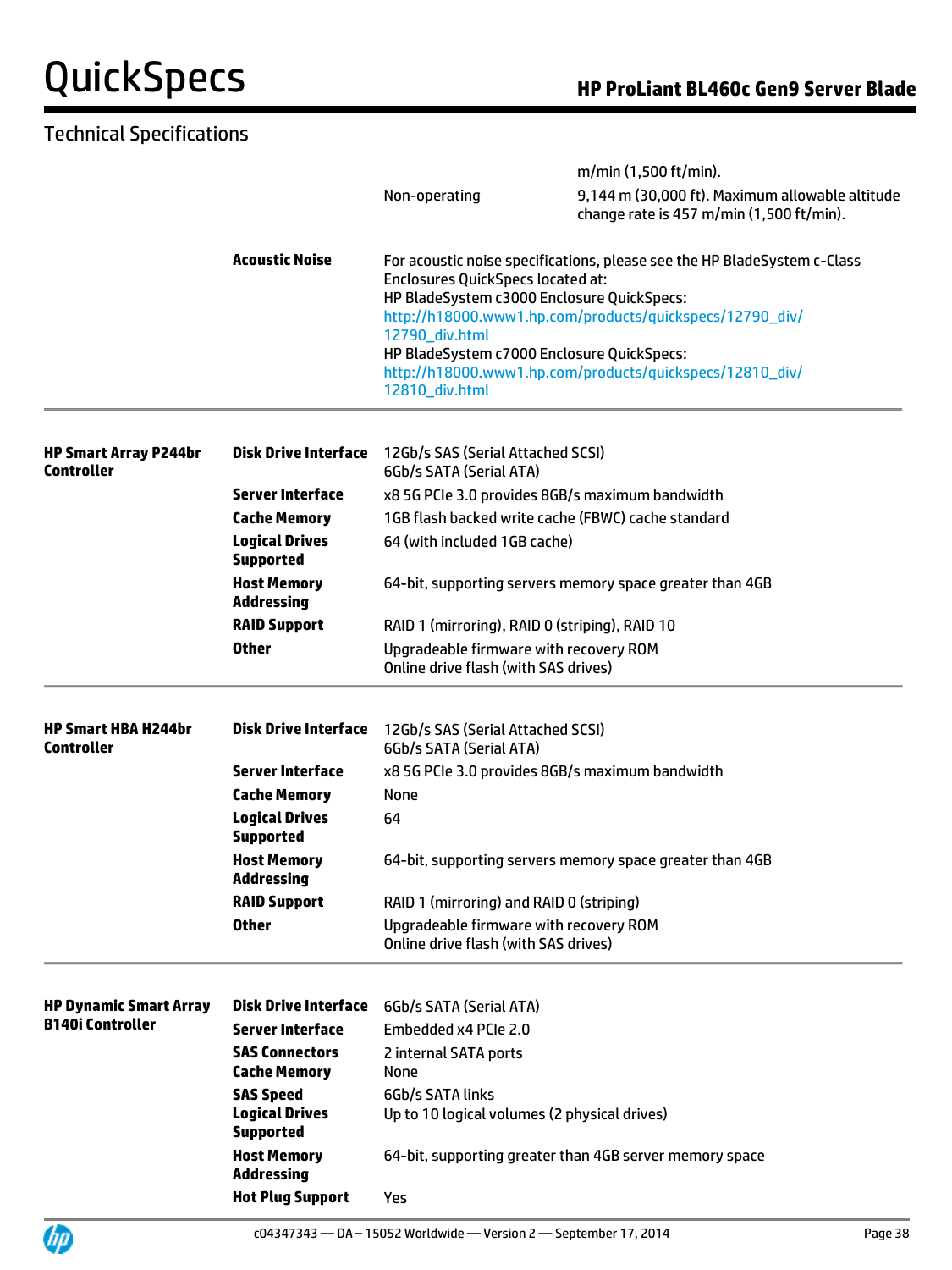## Technical Specifications

**UD** 

|                                                                  | <b>RAID Support</b>                   | RAID 1 (Mirroring)<br>RAID 0 (Striping)                                                                                                                                                                                                                                                                                                                                                                                                                                                                                                                                                                                                                                                                                                                                                                                                                                                                                                                                                                                                                                               |  |
|------------------------------------------------------------------|---------------------------------------|---------------------------------------------------------------------------------------------------------------------------------------------------------------------------------------------------------------------------------------------------------------------------------------------------------------------------------------------------------------------------------------------------------------------------------------------------------------------------------------------------------------------------------------------------------------------------------------------------------------------------------------------------------------------------------------------------------------------------------------------------------------------------------------------------------------------------------------------------------------------------------------------------------------------------------------------------------------------------------------------------------------------------------------------------------------------------------------|--|
|                                                                  | <b>Other</b>                          | Upgradeable firmware with recovery ROM                                                                                                                                                                                                                                                                                                                                                                                                                                                                                                                                                                                                                                                                                                                                                                                                                                                                                                                                                                                                                                                |  |
| <b>HP FlexFabric 10Gb</b><br>2-port 536FLB<br><b>FlexibleLOM</b> | <b>Type</b>                           | Integrated dual-port KR 10Gb FlexibleLOM with FlexFabric (Flex-10, FCoE,<br>hardware-based iSCSI, iSCSI boot, TCP/IP offload engine, and autosencing<br>1Gb/10Gb Ethernet capability)                                                                                                                                                                                                                                                                                                                                                                                                                                                                                                                                                                                                                                                                                                                                                                                                                                                                                                 |  |
|                                                                  | <b>Network Processor</b>              | QLogic 57840S with integrated MAC/PHY                                                                                                                                                                                                                                                                                                                                                                                                                                                                                                                                                                                                                                                                                                                                                                                                                                                                                                                                                                                                                                                 |  |
|                                                                  | <b>Data Transfer</b><br><b>Method</b> | x8 PCI Express 3.0                                                                                                                                                                                                                                                                                                                                                                                                                                                                                                                                                                                                                                                                                                                                                                                                                                                                                                                                                                                                                                                                    |  |
|                                                                  | <b>Network Transfer</b><br>Rate       | Two ports, each at 20Gbps full duplex; 40Gbps aggregate full duplex<br>theoretical bandwidth<br>NOTE: Each port is autosensing 1Gb/10Gb, and can interoperate with 1Gb or<br>10Gb HP BladeSystem c-Class interconnect components. Both ports will<br>operate at the same speed.<br><b>NOTE:</b> Each port on the 554FLB adapter transmits from the server at 20Gbps<br>(theoretical) full duplex.                                                                                                                                                                                                                                                                                                                                                                                                                                                                                                                                                                                                                                                                                     |  |
|                                                                  | <b>IEEE Compliance</b>                | 802.1p, 802.1q, 802.1qau, 802.3ad, 802.3ae, 802.3ap (10GBase-KX4) and<br>802.3x                                                                                                                                                                                                                                                                                                                                                                                                                                                                                                                                                                                                                                                                                                                                                                                                                                                                                                                                                                                                       |  |
|                                                                  | <b>Standard Features</b>              | Full hardware offload of iSCSI and FCoE storage protocol processing for<br>highest performance<br>converged Ethernet data and storage networks.<br>Dual-port 10GbE Flex-10 FlexibleLOM network adapter that provides the<br>flexibility to choose the<br>type of LOM to meet growing infrastructure needs<br>Industry-leading throughput and latency performance<br>Supports HP's Flex-10 blade interconnect technology<br>User configurable bandwidth settings when combined with the 10Gb Flex-10<br><b>Virtual Connect</b><br>module. From 100Mb/s to10Gb/s on up to four "Physical Function" NICs per<br>port, in increments of<br>100Mb/s for NIC. The combined bandwidth of NICs cannot exceed port<br>bandwidth i.e. 10 Gb.<br>Up to 40Gb/s bi-directional near line rate throughput<br>Hardware acceleration and offloads for stateless TCP/IP, TCP Offload Engine<br>(TOE)<br>Improved small packet performance<br><b>Support for Preboot eXecution Environment (PXE)</b><br>Integrated PHY and MAC<br>Supports for SR-IOV<br><b>Support for Network Partitioning (NPAR)</b> |  |
| <b>HP FlexFabric 20Gb</b><br>2-port 650FLB<br><b>FlexibleLOM</b> | <b>Type</b>                           | Integrated dual-port KR2 20Gb FlexibleLOM with FlexFabric (Flex-20, FCoE,<br>RoCE, Tunnel Offload with VXLAN/NVGRE, hardware-based iSCSI, iSCSI boot,<br>TCP/IP offload engine, and autosencing Ethernet speed capability)                                                                                                                                                                                                                                                                                                                                                                                                                                                                                                                                                                                                                                                                                                                                                                                                                                                            |  |
|                                                                  | <b>Network Processor</b>              | Emulex XE-104                                                                                                                                                                                                                                                                                                                                                                                                                                                                                                                                                                                                                                                                                                                                                                                                                                                                                                                                                                                                                                                                         |  |
|                                                                  | <b>Data Transfer</b>                  | x8 PCI Express 3.0                                                                                                                                                                                                                                                                                                                                                                                                                                                                                                                                                                                                                                                                                                                                                                                                                                                                                                                                                                                                                                                                    |  |

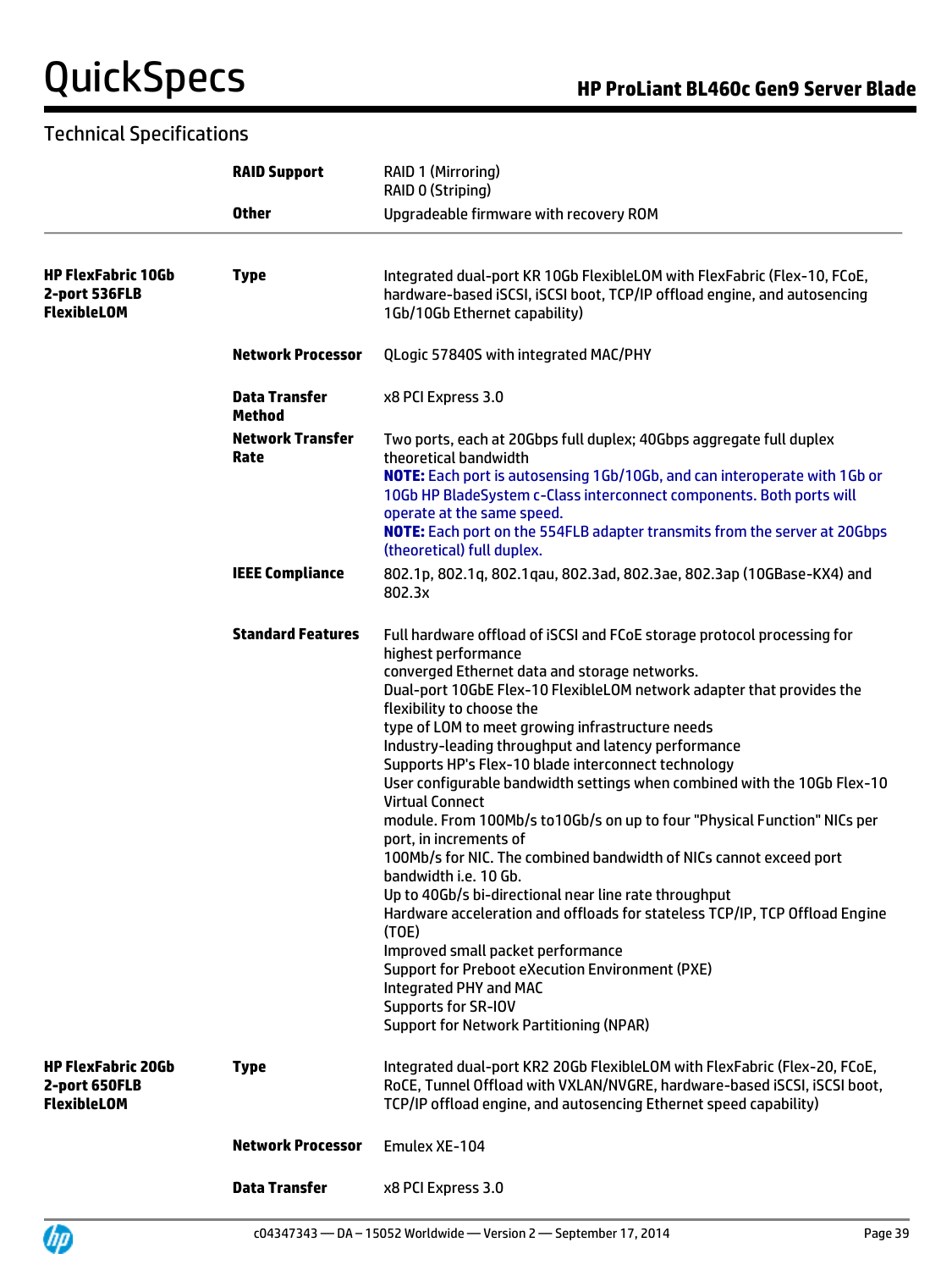## Technical Specifications

|                                                             | <b>Method</b>                                                   |                                                                                                                                                                                                                                                                                                                                                                                                                                                                                                                                                                                                                                                                                                                                                                                                                                                                                                                                                                                                                                                                                                                                                                                                                                                                                                                                                                                                                                                                                    |  |  |
|-------------------------------------------------------------|-----------------------------------------------------------------|------------------------------------------------------------------------------------------------------------------------------------------------------------------------------------------------------------------------------------------------------------------------------------------------------------------------------------------------------------------------------------------------------------------------------------------------------------------------------------------------------------------------------------------------------------------------------------------------------------------------------------------------------------------------------------------------------------------------------------------------------------------------------------------------------------------------------------------------------------------------------------------------------------------------------------------------------------------------------------------------------------------------------------------------------------------------------------------------------------------------------------------------------------------------------------------------------------------------------------------------------------------------------------------------------------------------------------------------------------------------------------------------------------------------------------------------------------------------------------|--|--|
|                                                             | <b>Network Transfer</b><br>Rate                                 | Two ports, each at 40 Gbps bi-directional; 80 Gbps aggregate bi-directional<br>theoretical bandwidth                                                                                                                                                                                                                                                                                                                                                                                                                                                                                                                                                                                                                                                                                                                                                                                                                                                                                                                                                                                                                                                                                                                                                                                                                                                                                                                                                                               |  |  |
|                                                             | <b>IEEE Compliance</b>                                          | 802.3ae, 802.1Q, 802.3x, 802.1p, 802.3ad/LACP, 802.1AB(LLDP), 802.1Qbg,<br>802.1Qbb, 802.1Qaz, 802.3ap                                                                                                                                                                                                                                                                                                                                                                                                                                                                                                                                                                                                                                                                                                                                                                                                                                                                                                                                                                                                                                                                                                                                                                                                                                                                                                                                                                             |  |  |
|                                                             | <b>Standard Features</b>                                        | Dual 20Gb ports provide up to 80Gb bi-directional per adapter<br>Multi-speed adapter operates at either 20GbE or 10GbE<br>Converges FCoE or RoCE with LAN traffic on a single Ethernet wire<br>Tunnel Offload support for VXLAN and NVGRE<br>RDMA over Converged Ethernet (RoCE) for greater server efficiency and lower<br>latency (6125XLG only)<br>Advanced storage offload processing freeing up valuable CPU cycles<br>Supports UEFI and legacy boot options<br>Mixed Storage - supports NIC + FCoE on one port, and NIC + iSCSI on the other<br>Concurrent Storage - concurrently supports NIC, FCoE, and iSCSI storage<br>functions on the same port (NIC + FCoE + iSCSI)<br>Industry-leading throughput and latency performance<br>Supports HP's Flex-20 blade interconnect technology<br>Over eight million small packets/s, ideal for web/mobile applications, mobile<br>messaging, and social media<br>User configurable bandwidth settings when combined with the 20Gb Flex-20<br>Virtual Connect module. From 100Mb/s to 10Gb/s on up to four "Physical<br>Function" NICs per port, in increments of 100Mb/s for NIC. The combined<br>bandwidth of NICs cannot exceed port bandwidth i.e. 20 Gb/s.<br>Greater bandwidth with PCIe 3.0<br>Jumbo Frames support<br>Supports Wake On LAN (WOL)<br><b>Support for Preboot eXecution Environment (PXE)</b><br><b>Support for Microsoft Windows SMB Direct</b><br>Optimized host virtualization density with SR-IOV support |  |  |
| <b>Environment-friendly</b><br><b>Products and Approach</b> | <b>End-of-life</b><br><b>Management and</b><br><b>Recycling</b> | Hewlett-Packard offers end-of-life HP product return, trade-in, and recycling<br>programs in many geographic areas. For trade-in information, please go to:<br>http://www.hp.com/go/green. To recycle your product, please go to:<br>http://www.hp.com/go/green or contact your nearest HP sales office.<br>Products returned to HP will be recycled, recovered or disposed of in a<br>responsible manner.<br>The EU WEEE directive (2002/95/EC) requires manufacturers to provide<br>treatment information for each product type for use by treatment facilities.<br>This information (product disassembly instructions) is posted on the Hewlett<br>Packard web site at: http://www.hp.com/go/green. These instructions may be<br>used by recyclers and other WEEE treatment facilities as well as HP OEM<br>customers who integrate and re-sell HP equipment.                                                                                                                                                                                                                                                                                                                                                                                                                                                                                                                                                                                                                   |  |  |

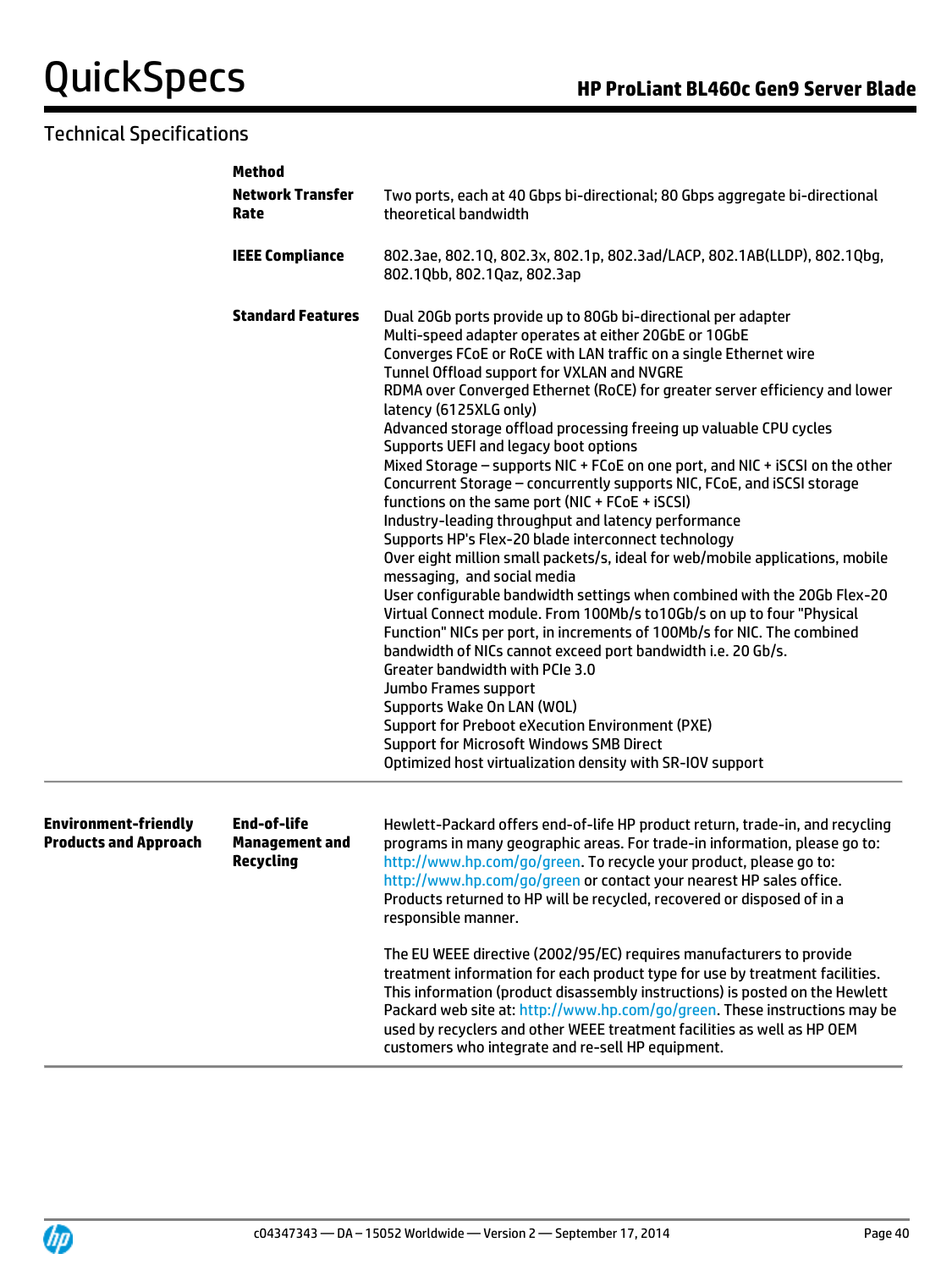

Technical Specifications